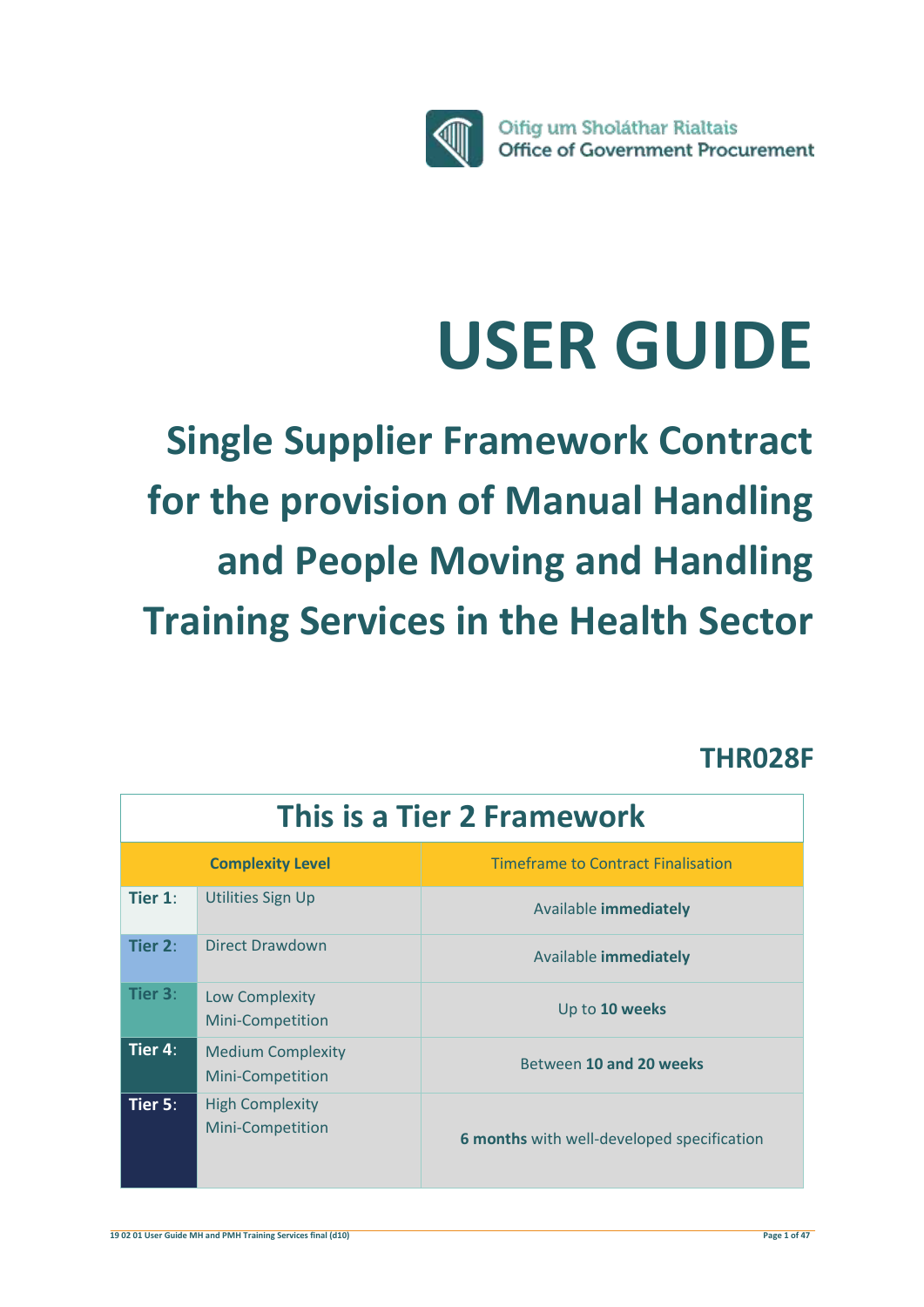| <b>Version Control</b> |                         |                 |                                                                         |
|------------------------|-------------------------|-----------------|-------------------------------------------------------------------------|
| <b>Project No.</b>     | <b>THR028F</b>          |                 |                                                                         |
| <b>Title</b>           |                         |                 | Manual Handling and People Moving and Handling Training Services in the |
|                        | <b>Health Sector</b>    |                 |                                                                         |
| <b>Description</b>     | <b>User Guide</b>       |                 |                                                                         |
| <b>Created By</b>      | <b>THRMS (Training)</b> |                 |                                                                         |
| <b>Date Created</b>    | 01/08/2018              |                 |                                                                         |
| <b>Maintained By</b>   | <b>THRMS</b>            |                 |                                                                         |
| <b>Version</b>         | <b>Modified</b>         | <b>Date</b>     | <b>Changes</b>                                                          |
|                        | By                      | <b>Modified</b> |                                                                         |
| 0.1                    | <b>AR</b>               | 07/08/2018      | <b>First Draft</b>                                                      |
| 0.2                    | SJ                      | 28/08/2018      | <b>Second Draft</b>                                                     |
| 0.3                    | <b>FD</b>               | 03/09/2018      | Third draft                                                             |
| 0.4                    | <b>NP</b>               | 20/09/2018      | 4 <sup>th</sup> Draft                                                   |
| 0.5                    | <b>KM</b>               | 21/09/2018      | 5 <sup>th</sup> Draft                                                   |
| 0.6                    | <b>NP</b>               | 22/10/2018      | $6th$ Draft                                                             |
| 0.7                    | <b>NP</b>               | 23/11/2018      | 7 <sup>th</sup> Draft                                                   |
| 0.8                    | Healthcare              |                 | $8th$ Draft                                                             |
|                        | direct                  |                 |                                                                         |
| 0.9                    | <b>Training</b>         | 15/01/19        | $\overline{9}^{th}$ Draft                                               |
|                        | Team                    |                 |                                                                         |
| 10.0                   | <b>NP</b>               | 01/02/2019      | 10 <sup>th</sup> Draft                                                  |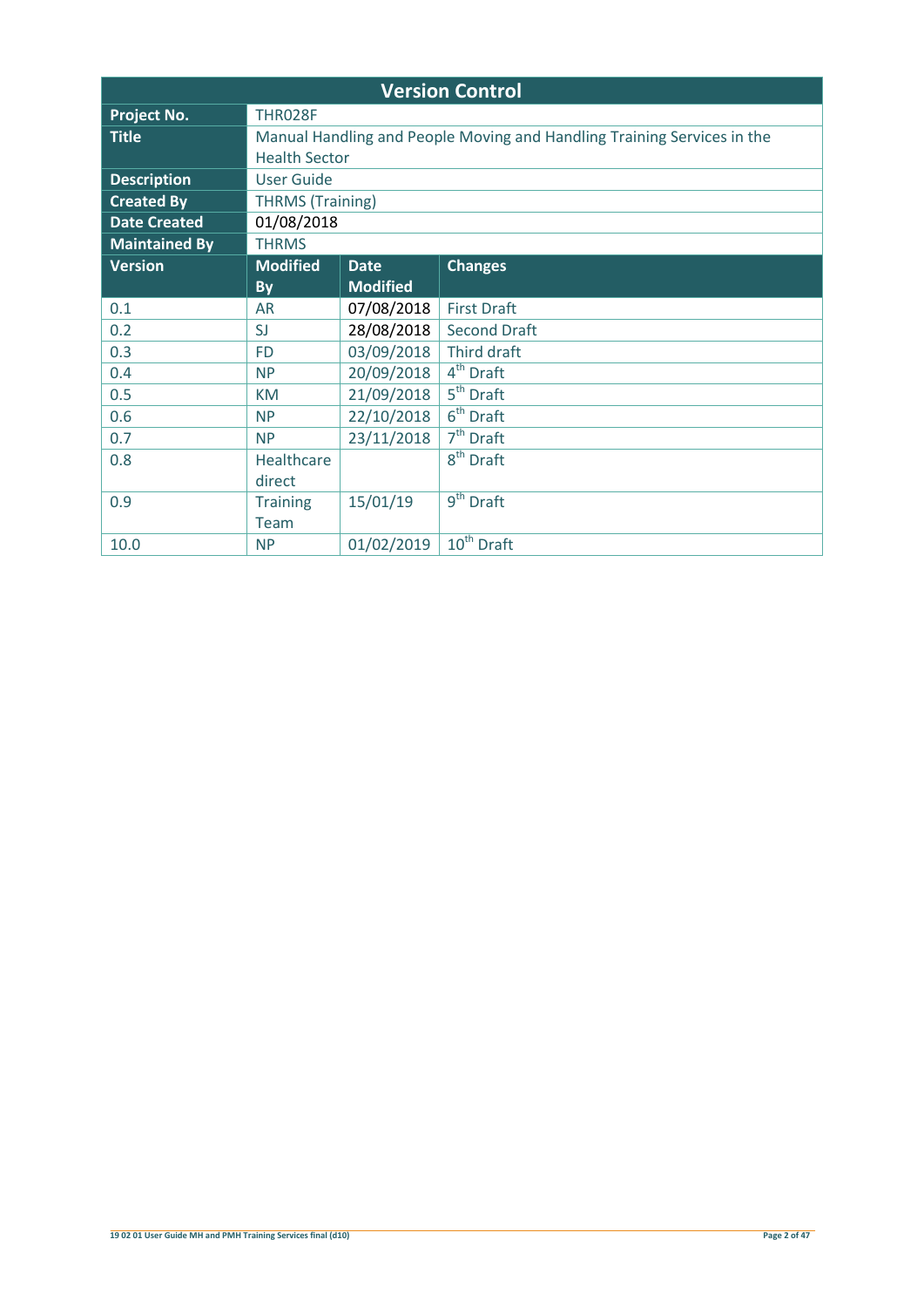# **Table of Contents**

| <b>MANUAL HANDLING</b> |                                                        | Page           |
|------------------------|--------------------------------------------------------|----------------|
| 1.                     | Introduction                                           | $\overline{4}$ |
| 2.                     | What is a Framework Agreement?                         | $\overline{4}$ |
| 3.                     | Different types of Framework                           | $\overline{4}$ |
| 4.                     | Why should I use this Framework?                       | 5              |
| 5.                     | Who can use this Framework?                            | 6              |
| 6.                     | What is the duration of the Framework?                 | 6              |
| 7.                     | What services are covered by this Framework?           | 6              |
| 8.                     | Who can provide services under this Framework?         | $\overline{7}$ |
| 9.                     | How do I access these services?                        | 7              |
| 10.                    | How does the pricing work?                             | 9              |
| 11.                    | Where can this training take place?                    | 9              |
| 12.                    | Participant levels and formation of training groups    | 9              |
| 13.                    | What are the standard training course contents?        | 10             |
| 14.                    | Can I amend the training course contents?              | 10             |
| 15.                    | How quickly can training be organised?                 | 10             |
| 16.                    | <b>Billing</b>                                         | 10             |
| 17.                    | What to do next                                        | 11             |
| 18.                    | Contact us                                             | 11             |
| 19.                    | Contact us - HSE only                                  | 11             |
| 20.                    | Appendix A - Training Programmes - Course Descriptions | 12             |
| 21.                    | Appendix B - Notification to Activate Services Form    | 46             |
| 22.                    | Appendix C - Process for activation of NASF            | 47             |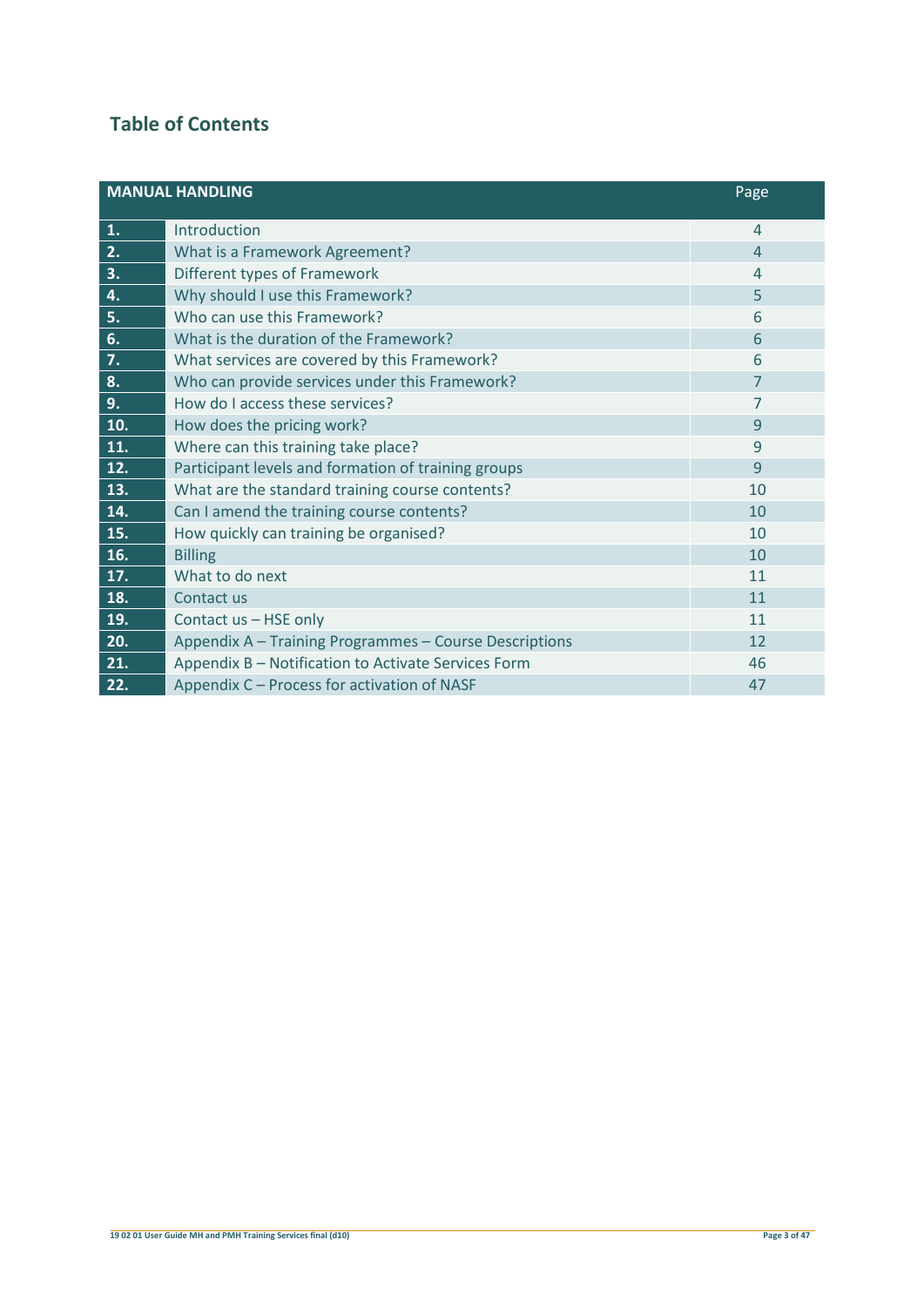### **Introduction - Single Supplier Framework Contract for the provision of Manual Handling and People Moving and Handling Training Services in the Health Sector**

The purpose of this Framework Agreement is to provide professional training services **primarily for health sector staff** involved in services inter alia, clinical care, primary care and or social / family support which are delivered via acute, community and residential care settings. Support services include but are not limited to catering, portering, laundry, security, maintenance and clerical in the health sector.

# **One of the primary Framework Clients<sup>1</sup> , is the Health Service Executive ("HSE")**

### **What is a Framework agreement?**

### *Framework Benefits*

- *Easy access to preselected specialist providers*
- *Flexibility*
- *Best practice procurement*
- *Agreed terms and conditions*
- *Efficiency*
- *Value for money*
- *Quality of service provision*
- *Value added services*

Frameworks are widely used across the Public Sector and increasingly in the Office of Government Procurement (OGP). They are a useful procurement tool for goods and services that you can define and have demonstrated that considerable time and cost savings can be made.

A framework is an agreement put in place with a supplier or range of suppliers that enables purchasers to place orders with goods or service providers without running a full tender exercise.

Frameworks are based on large volume purchasing. Aggregating different purchasers' potential needs means individual purchasers can

buy goods and services at prices below those normally charged, or with special added benefits and/or more advantageous conditions.



# **Different types of Frameworks**

There are several different types of framework arrangements. The provision of Manual Handling and People Moving and Handling Training Services in the Health Sector is a single-supplier framework.

This is a single supplier contract with twelve [12] individual training programmes.

**19 02 01 User Guide MH and PMH Training Services final (d10) Page 4 of 47**

 $\overline{a}$ 

 $1$  Framework Clients outside of the Health Sector, are advised to use the OGP Single Supplier Framework Contract for the provision of Health and Safety Training, Consultancy and Advisory Services.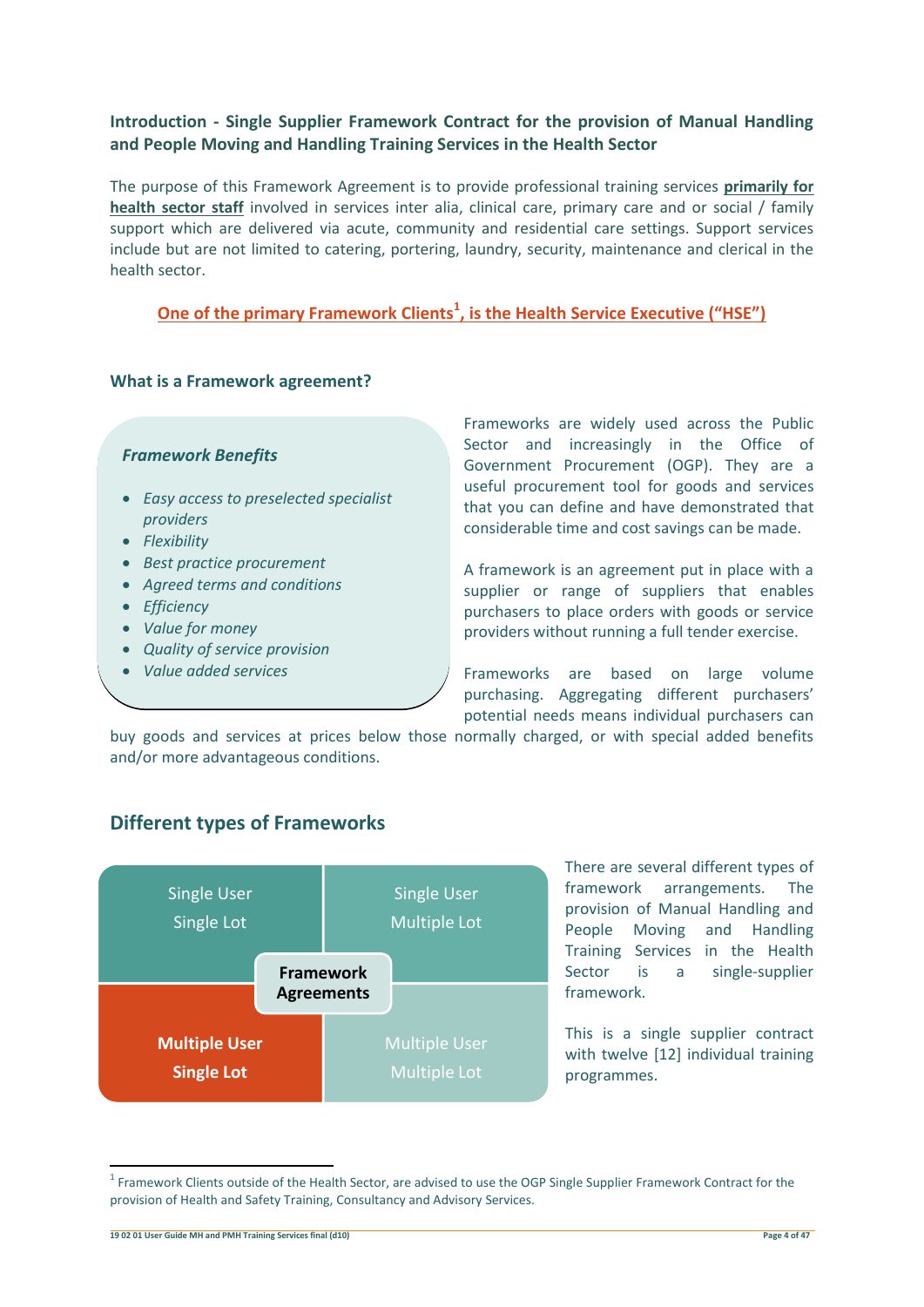# **Why should I use this Framework?**

The aim is to deliver easy access to high-quality services for all Public Sector bodies, at the best possible price.

### **The main benefits include:**

 **Easy access** to a pre-selected, specialist Manual Handling and People Moving and Handling Training Services Provider

### **Flexibility**

This Framework reduces the time and cost associated with a full procurement exercise.

### **•** Best practice procurement

The service provider on the Framework has been subject to a rigorous procurement process, ensuring they offer the quality and type of services you require. The pre-agreed terms and conditions offer you contractual safeguards.

### **Agreed terms and conditions**

Terms and conditions are already established and agreed for you and the service provider. This removes the need to re-draft and/or renegotiate terms for each procurement you undertake. You have the right to refine, but not fundamentally alter, the terms and conditions to take into account any special conditions.

### **Efficiency**

The Framework benefits the client by offering reduced timelines thus minimising the time and costs associated with procurement exercises.

### **Value for money**

To harness the opportunity to aggregate spend, ceiling prices are put in place to ensure that value for money is consistently achieved.

### **Quality of service provision**

The experience, expertise and commitment to quality of a service provider are assessed at the time of the initial competition. Your satisfaction with the service provider's performance is monitored on an on-going basis.

### **Value added services**

 $\overline{\phantom{a}}$ 

A dedicated Key Account Manager will oversee the effective and efficient operation of this Framework Agreement. This includes responsibility for reporting detailed statistical management information reports to both the Client<sup>2</sup> and the Framework Manager in the OGP, as requested by

 $2$  With respect to the HSE, the Client in this case is the National Health and Safety Function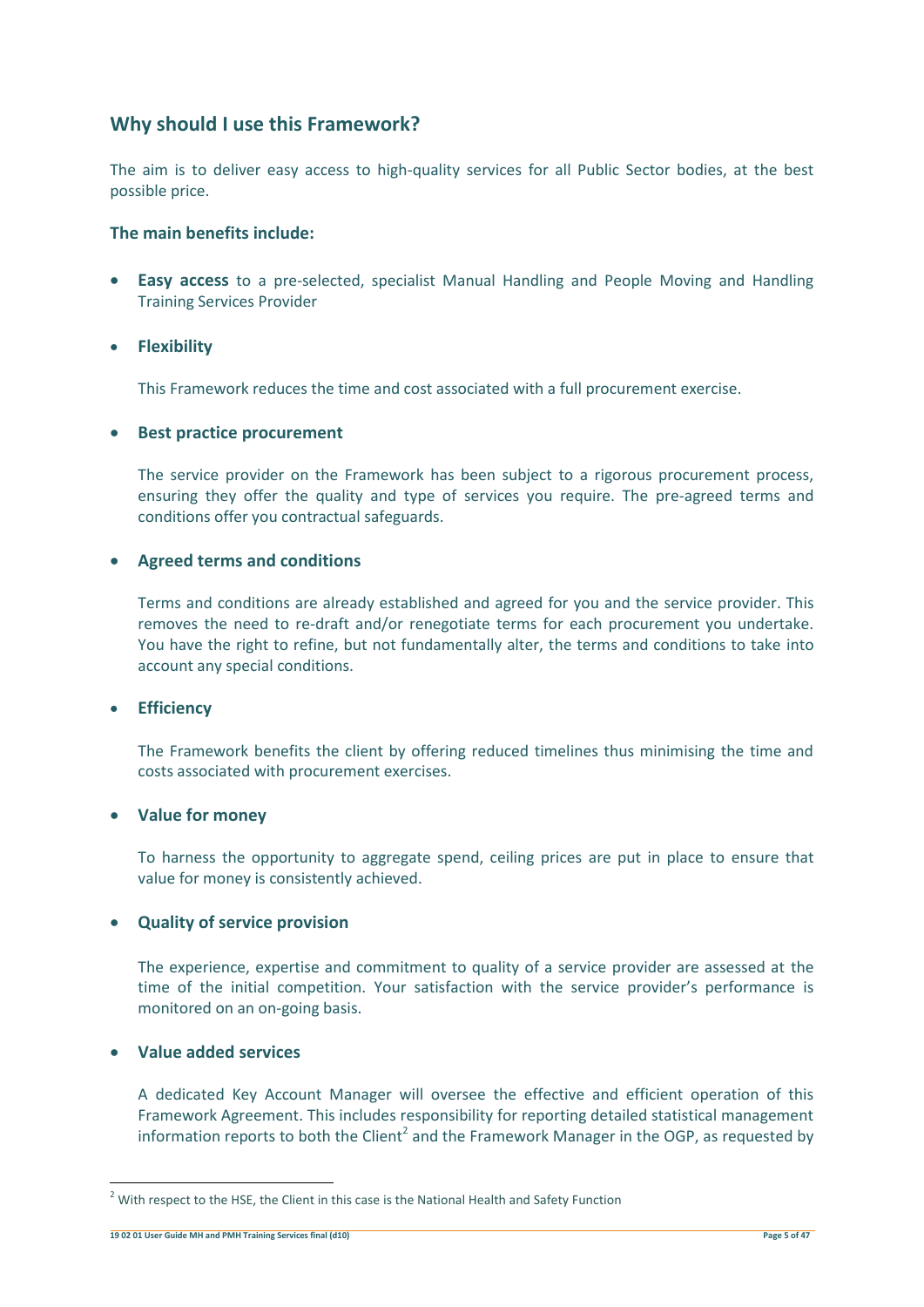them, on a monthly basis to show that the service is being delivered to the required standard and is providing value for money.

### **Who can use this Framework?**

This framework agreement for the provision of services to the following:

- 1. Ministers of the Government of Ireland, Central Government Departments, Offices and noncommercial Agencies and Organisations which have a formal reporting and legal relationship to Central Government Departments, including all local authorities in Ireland (themselves including regional assemblies, local enterprise boards and library bodies).
- 2. Entities in the Irish health sector including but not limited to the Health Service Executive (HSE) and the Health Information and Quality Authority (HIQA), provided that such entities are contracting authorities within the meaning of Regulation 2 of the European Union (Award of Public Authority Contracts) Regulations 2016 (Statutory Instrument 184 of 2016).

*Framework Clients outside of the Health Sector are advised to use the OGP Single Supplier Framework Contract for the provision of National Health and Safety Training, Consultancy and Advisory Services.*

# **What is the duration of the Framework?**

The Framework Contract commenced **7th August 2018** with an initial term of two [2] years. Additionally a maximum of two [2] twelve [12] month extensions are available.

**Valid from: 7th August 2018 Expiry Date: 7th August 2020**

Contracts awarded under the Framework may be for a period of up to 4 years.

### **What services are covered by this Framework?**

Each of the above training programmes is described in more detail in Appendix A.

| <b>TRAINING PROGRAMME TITLES</b>              |                                                                                                             |                 |
|-----------------------------------------------|-------------------------------------------------------------------------------------------------------------|-----------------|
| <b>MANUAL HANDLING</b>                        |                                                                                                             | HSE USE*        |
|                                               |                                                                                                             |                 |
| 1.                                            | QQI Special Purpose Certificate in Manual Handling Instruction Level 6                                      | ✓               |
| 2.                                            | Manual Handling Instruction Refresher Training                                                              |                 |
| 3.                                            | <b>Inanimate Manual Handling Training</b>                                                                   |                 |
| 4.                                            | Inanimate Manual Handling Refresher Training                                                                | $\mathbf x$     |
|                                               |                                                                                                             | Use programme 3 |
| 5.                                            | Inanimate Manual Handling Training Practical Component to Support<br><b>HSELanD Online Theory Programme</b> |                 |
|                                               | Inanimate Manual Handling Refresher Training Practical Component to                                         | $\mathbf x$     |
| 6.<br>Support HSELanD Online Theory Programme |                                                                                                             | Use programme 5 |
| PEOPLE MOVING AND HANDLING                    |                                                                                                             |                 |

**19 02 01 User Guide MH and PMH Training Services final (d10) Page 6 of 47**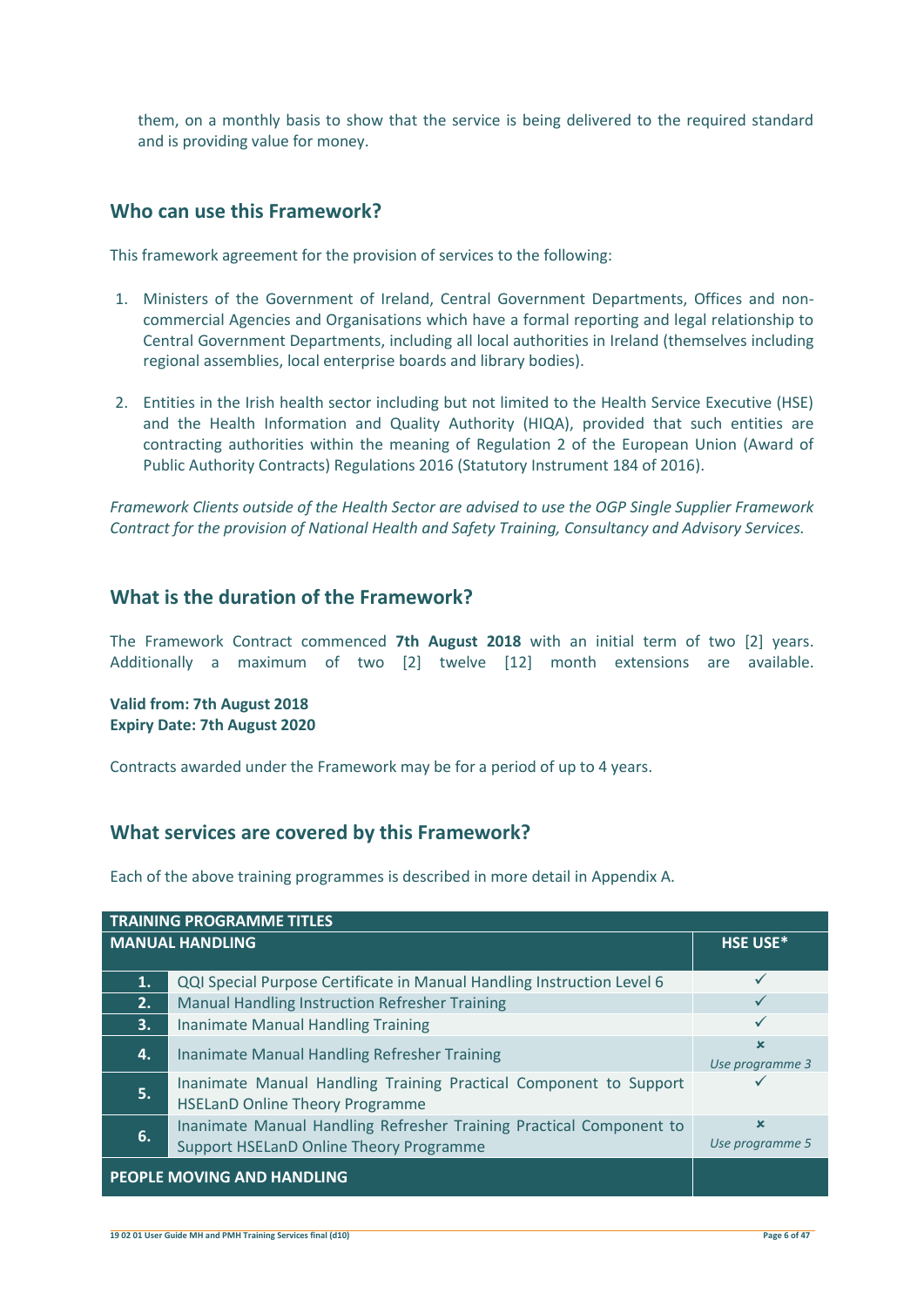| 7.             | QQI Special Purpose Certificate in People Handling Instruction Level 6                                            |                                |
|----------------|-------------------------------------------------------------------------------------------------------------------|--------------------------------|
| l8. .          | People Moving and Handling Instructor Refresher Training                                                          |                                |
| 9.             | People Moving and Handling Training                                                                               |                                |
| 10.            | People Moving and Handling Refresher Training                                                                     | $\mathbf x$<br>Use programme 9 |
| 11.            | People Moving and Handling Training Practical Component to Support<br><b>HSELanD Online Theory Programme</b>      |                                |
| $\mathbf{12.}$ | People Moving and Handling Refresher Training - Practical Component<br>to Support HSELanD Online Theory Programme | Use programme 11               |

**\*For HSE:** Please note that refresher programmes 4, 6, 10 and 12 are not used in the HSE as the content is essentially the same as the full training modules. Where refreshers are needed use programmes 3, 5, 9 and 11 respectively.

## **Who can provide services under this Framework?**

The Framework member has demonstrated they have the right expertise, capability and capacity to provide the services outlined above. The Framework member is:

**Abbey Physiotherapy Clinic Limited, T/A Healthcare Direct/ Optima Training and Consulting Ltd Unit G, Block 4, Shannon Business Park Shannon, Co. Clare. Tel: 061 574058**

### **Email contact details:**

**For all HSE Staff: [hsetraining@healthcaredirect.ie](mailto:hsetraining@healthcaredirect.ie)**

**For all non HSE Services: [S.Landers@optimaltraining.ie](mailto:S.Landers@optimaltraining.ie)**

### **How do I access these services?**

**Direct Draw Down -** Accessing services in an easy and simple manner is a core design principle of the Framework. Requests for training are processed by directly contacting the Framework member (also referred to as the service provider).

In summary HSE facilities requiring training must undertake the following steps:

### **Step 1 Complete your Local Training Needs Assessment**

As manual handling training is a statutory requirement for all staff, Framework Clients (e.g. HSE Line Manager for HSE employees) must conduct a training needs assessment (TNA) to determine which manual handling and people moving and handling training programme is required and what activities/techniques must be addressed as part of training to ensure it is specific to the employee's role.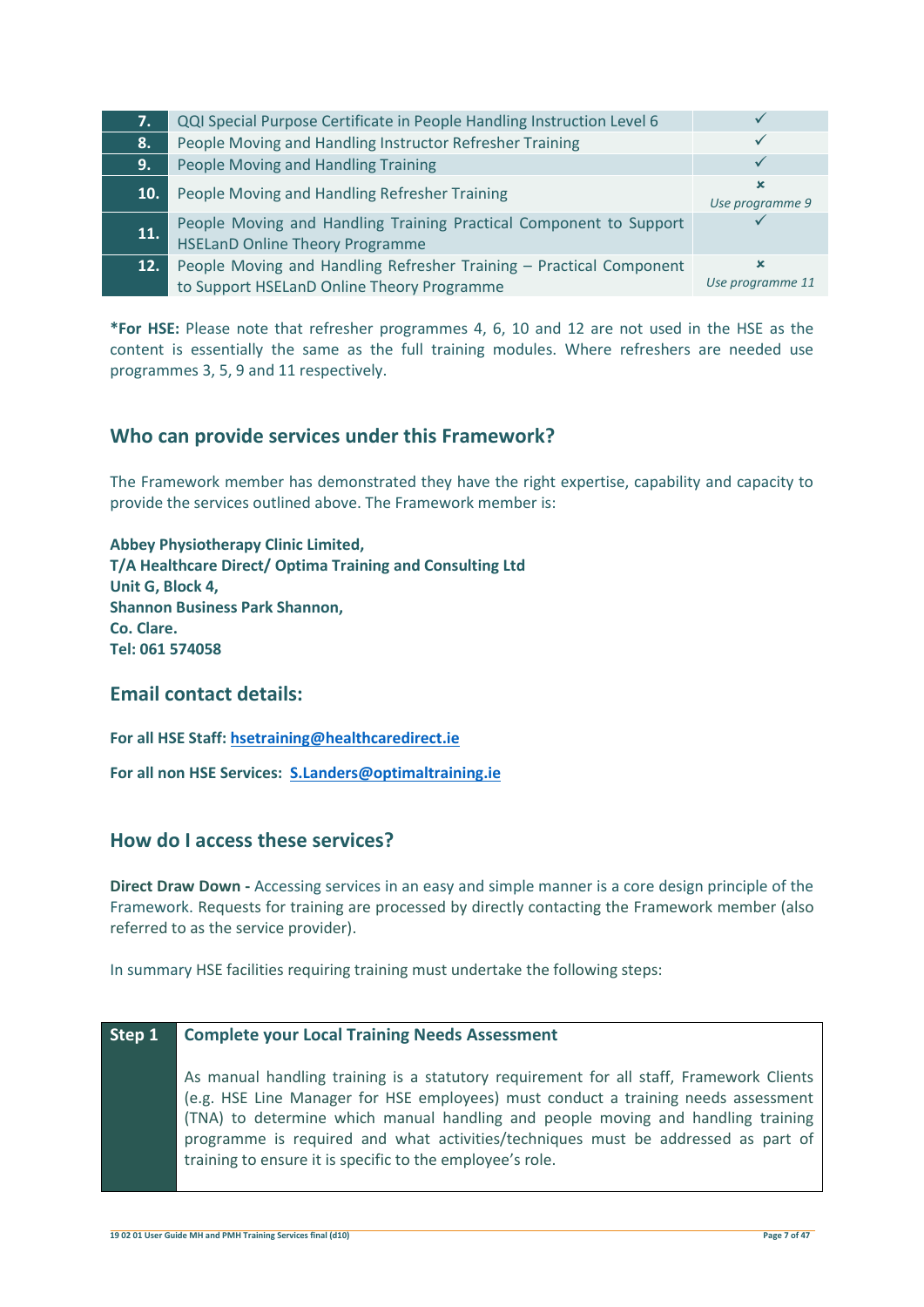| Step 2 | Complete a "Locally Coordinated Training Request Form" (ref: CF:032:00)                                                                                                                                                                                                                                                                                                                                                                                                                                                                                                                                                                                                                                                                                                                                                                                                                                                                                                                                                                                                                                                                                                                                                                                                                                                                    |
|--------|--------------------------------------------------------------------------------------------------------------------------------------------------------------------------------------------------------------------------------------------------------------------------------------------------------------------------------------------------------------------------------------------------------------------------------------------------------------------------------------------------------------------------------------------------------------------------------------------------------------------------------------------------------------------------------------------------------------------------------------------------------------------------------------------------------------------------------------------------------------------------------------------------------------------------------------------------------------------------------------------------------------------------------------------------------------------------------------------------------------------------------------------------------------------------------------------------------------------------------------------------------------------------------------------------------------------------------------------|
|        | This form must be completed in order to inform the discussion of your needs with the<br>training service provider at Step 3.                                                                                                                                                                                                                                                                                                                                                                                                                                                                                                                                                                                                                                                                                                                                                                                                                                                                                                                                                                                                                                                                                                                                                                                                               |
| Step 3 | <b>Contact the Framework Member (Healthcare Direct)</b>                                                                                                                                                                                                                                                                                                                                                                                                                                                                                                                                                                                                                                                                                                                                                                                                                                                                                                                                                                                                                                                                                                                                                                                                                                                                                    |
|        | Once you have completed the Locally Coordinated Training Request Form you should<br>contact the training service provider to plan the training required and potential dates, etc.,<br>and confirm the overall cost, based on the tendered rates.                                                                                                                                                                                                                                                                                                                                                                                                                                                                                                                                                                                                                                                                                                                                                                                                                                                                                                                                                                                                                                                                                           |
|        | You may schedule a number of training dates throughout the year, or on a single-course,<br>as-and-when basis as specific needs are identified.                                                                                                                                                                                                                                                                                                                                                                                                                                                                                                                                                                                                                                                                                                                                                                                                                                                                                                                                                                                                                                                                                                                                                                                             |
| Step 4 | Finalise your Locally Coordinated Training Request Form and complete an NASF                                                                                                                                                                                                                                                                                                                                                                                                                                                                                                                                                                                                                                                                                                                                                                                                                                                                                                                                                                                                                                                                                                                                                                                                                                                               |
|        | Following your discussion with the service provider (Step 3) you should then:                                                                                                                                                                                                                                                                                                                                                                                                                                                                                                                                                                                                                                                                                                                                                                                                                                                                                                                                                                                                                                                                                                                                                                                                                                                              |
|        | Finalise your Locally Coordinated Training Request Form and complete a "Notification"<br>$\bullet$<br>of Services Activation Form" (NASF) (Appendix B of this User Guide).<br>A separate NASF should be completed for each training program, as each training<br>$\bullet$<br>program (lot) represents an individual contract. However, once an NASF has been<br>completed for a 'lot' once, it is envisaged that one NASF per year should suffice for<br>the next training requirement under that 'lot'.<br>Set up an account with the provider (if necessary) and raise a PO in favour of the<br>$\bullet$<br>provider.<br>The NASF should then be signed by the budget holder and sent, along with the<br>$\bullet$<br>Locally Coordinated Training Request Form, to the service provider for signing. By<br>sending the signed NASF directly to the Framework member you are activating the<br>contractual relationship between you and Healthcare Direct. The service provider will<br>then liaise with you to finalise all arrangements.<br>Please note that by completing and submitting the NASF, you are agreeing to the<br>NHSF's training Terms & Conditions (details can be found on the NHSF training web.<br>https://www.hse.ie/safetyandwellbeing) and committing to releasing the stated<br>participant numbers to attend. |
| Step 5 | Reconcile Invoices as received in line with Prompt Payment Legislation                                                                                                                                                                                                                                                                                                                                                                                                                                                                                                                                                                                                                                                                                                                                                                                                                                                                                                                                                                                                                                                                                                                                                                                                                                                                     |
|        | If you are booking a training course for a group of your employees exceeding 7 no.<br>$\bullet$<br>(minimum course number) then the fixed, all-inclusive price per course will be<br>applied/invoiced.<br>If a place(s) on a training course is/are booked for an individual, or individuals up-to a<br>$\bullet$<br>maximum of 6 no. then the price for those individuals will depend on the number of<br>attendees booked on the day, i.e. fixed price/number of attendees. The maximum<br>price will not exceed the fixed price divided by 7 participants (Fixed price/ $7 = Max$ .<br>Individual Price), as this is the minimum attendance level required for a training<br>course to go ahead.                                                                                                                                                                                                                                                                                                                                                                                                                                                                                                                                                                                                                                        |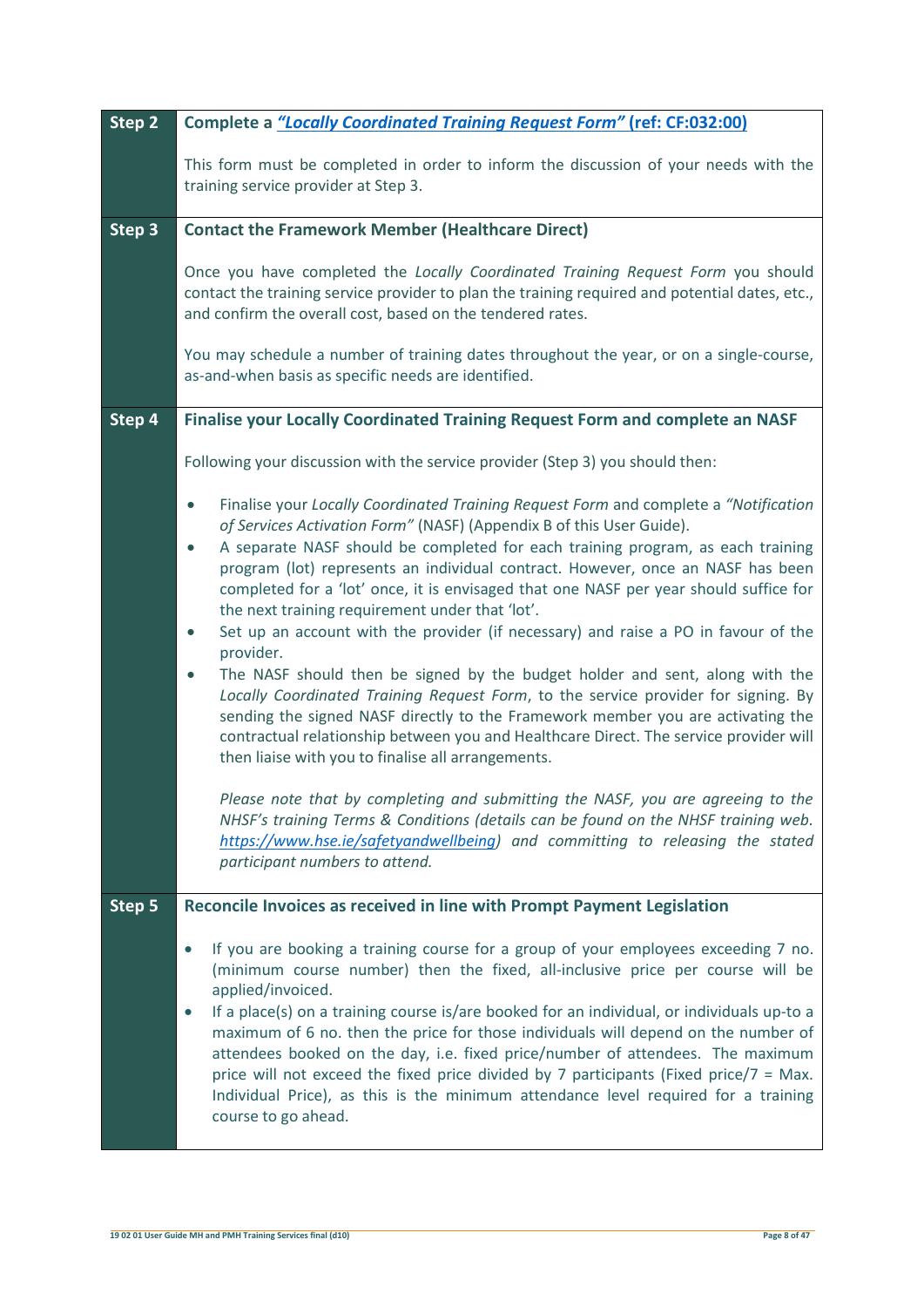**Note:** *The Department of Public Expenditure and Reform Circular 15/2011 places certain obligations on Framework Clients with regard to external service delivery. It is the responsibility of any Framework Client, intending to award a Services Contract under this Framework Agreement, to ensure that all relevant obligations in this regard are fully complied with.* 

# **How does the pricing work?**



### **Prices have been tendered by the service provider.**

The price per training programme is fixed and inclusive of all other costs associated with provision of training services including travel and incidental costs.

- **HSE budget holders only** may access pricing information through the NHSF health and safety helpdesk. *<https://www.hse.ie/safetyandwellbeing>* (full contact details below)
- **Framework clients outside the HSE** may seek pricing details at *[www.procurement.ie](http://www.procurement.ie/)*

## **Where can this training take place?**

The training venue and location will be determined by the Framework Client (e.g. HSE line manager) and will predominantly be in-house, on Framework Client premises. The training will be provided at multiple locations nationally. For HSE training, venues must by assessed as meeting the stipulations set down by the NHSF and service provider (a venue suitability checklist is incorporated into the *[Locally Coordinated Training Request Form](https://www.hse.ie/safetyandwellbeing)*).

# **Participant levels and formation of training groups**

All courses under this framework have a minimum and maximum attendance level as follows:

| <b>Minimum</b>   | <b>Max</b>       | Min              | Max              |
|------------------|------------------|------------------|------------------|
| <b>Attendees</b> | <b>Attendees</b> | <b>Attendees</b> | <b>Attendees</b> |
| 1 no.            | 1 no.            | $2$ no.          | $2$ no.          |
| <b>Trainer</b>   | <b>Trainer</b>   | <b>Trainers</b>  | <b>Trainers</b>  |
|                  | 10               | 14               | $16 - 20*$       |

Please note that the maximum participant number for any course depends on venue suitability and local training requirements (figure may be reduced in case of bariatric, spinal, theatre, specific training, etc.). With regard to training for HSE employees, you should confirm the maximum in any given situation with Healthcare Direct following initial completion of a *Locally Coordinated Training Request Form* (i.e. at Step 3 above).

In the event that you have small numbers to train (i.e. 1 - 7 no. attendees) it may be necessary to group/aggregate attendees in order to achieve the minimum number for course viability. Whilst the onus will be on the Framework member to identify ways of maximising attendance at training courses, Framework Clients (line managers organising training) should endeavour to fill courses (i.e. meet minimum training numbers) and organise multiple courses on each day where possible to maximise efficiency and value for money (as per table above). Training groups are exclusive to the relevant framework client.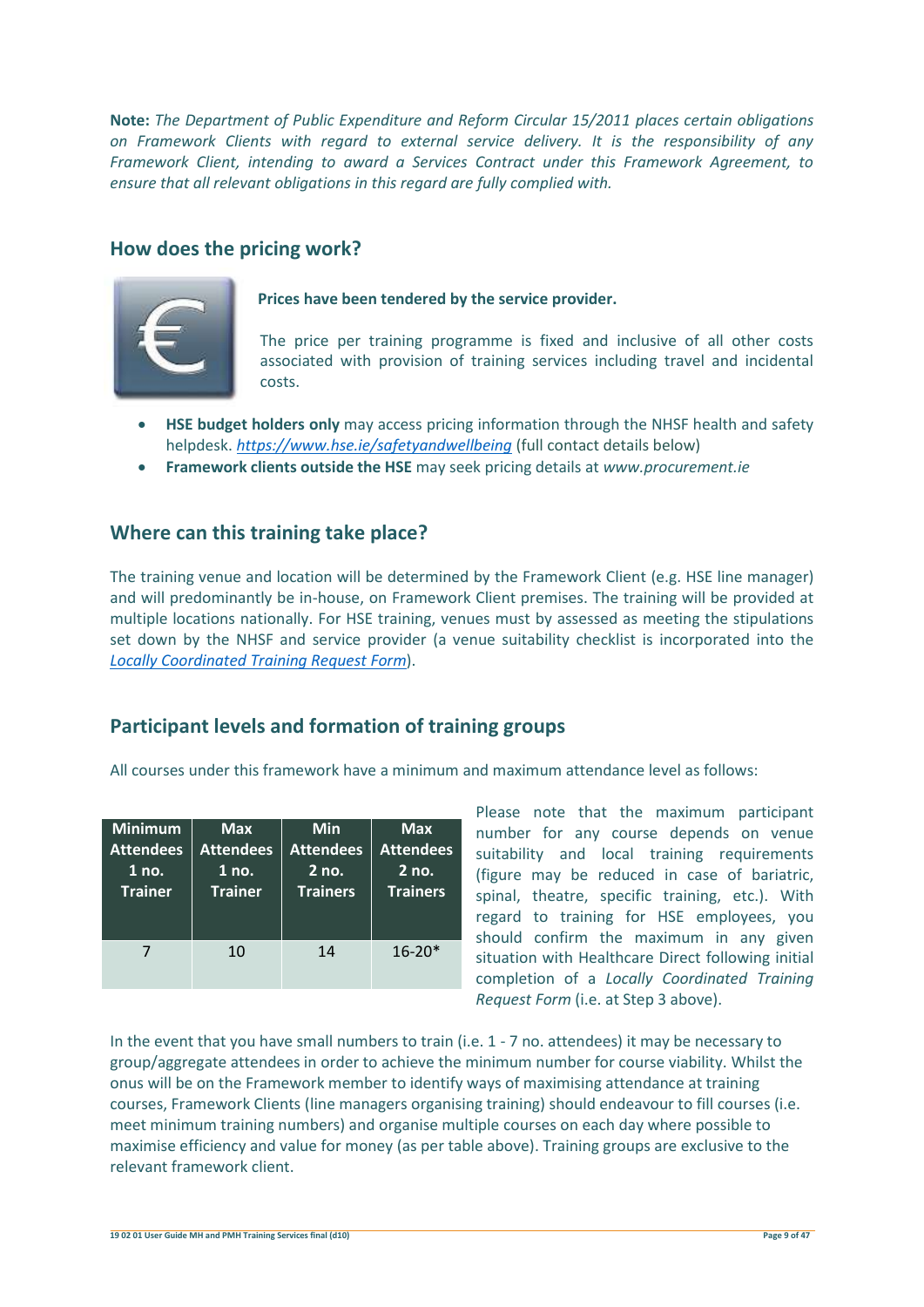## **What are the standard training course contents?**

The standard training contents are fully compliant with all relevant legislation and requirements for each training programme and can be found in the training specifications in Appendix A to this User Guide.

### **Can I amend training course contents?**

Some amendments to the course content may be agreed with the leading Framework Client in order to adapt to certain circumstances and the specific requirements of the Framework Client. Courses will be tailored, so far as is reasonably practicable, to meet the specific needs identified on the *Locally Coordinated Training Request Form.*

Such adaptation of the course content will not constitute a change in price or variation of the Services.

### **How quickly can training be organised?**

- The service provider must be given a minimum of two (2) weeks' notice to deliver a programme, however it is envisaged that requests for training will be made in advance of two (2) weeks.
- In the event that the Framework Client wishes to cancel a training programme, the Framework Client will provide a minimum of five (5) working days' notice to the service provider. The service provider will not charge for training cancelled within this time frame.
- In the event that the service provider wishes to cancel a programme, a minimum of two (2) weeks' notice in writing is required to be provided to the Framework Client and new date(s) must be proposed by the service provider. The proposed training dates must be agreed by both parties.
- The service provider must ensure that increasing training demand is met with appropriate capacity to deliver training within the minimum of two (2) weeks' notice to deliver a programme.
- Without prejudice to any general right to damages under this Agreement where the Contractor does not provide the Services within delivery dates or lead times in accordance with this Agreement, the Client may, at his discretion, deduct fifty [50%] per cent per week, or part thereof, for each week of late delivery of the value of the entire relevant invoice or order as liquidated damages up to a maximum amount of fifty [50%] per cent of the Charges (or invoice or order) price for the relevant Services (the "Liquidated Damages Threshold").

Where the Liquidated Damages Threshold is met or exceeded (being that delivery continues not to be performed after the Liquidated Damages Threshold is met), the Client shall be entitled to:

- **1.** claim any remedy available to it (whether under this Agreement or otherwise) for loss or damage incurred or suffered by it after the end of the Liquidated Damages Period; and;
- **2.** without prejudice to sub-clause (1), the Client shall be entitled to terminate the Agreement with immediate effect by giving notice in writing to the Contractor.

### **Billing**

Framework Clients may be billed per training course for a group of participants (if they are from the same organisation/account) or individually (as described above). The bill, invoice will be directed to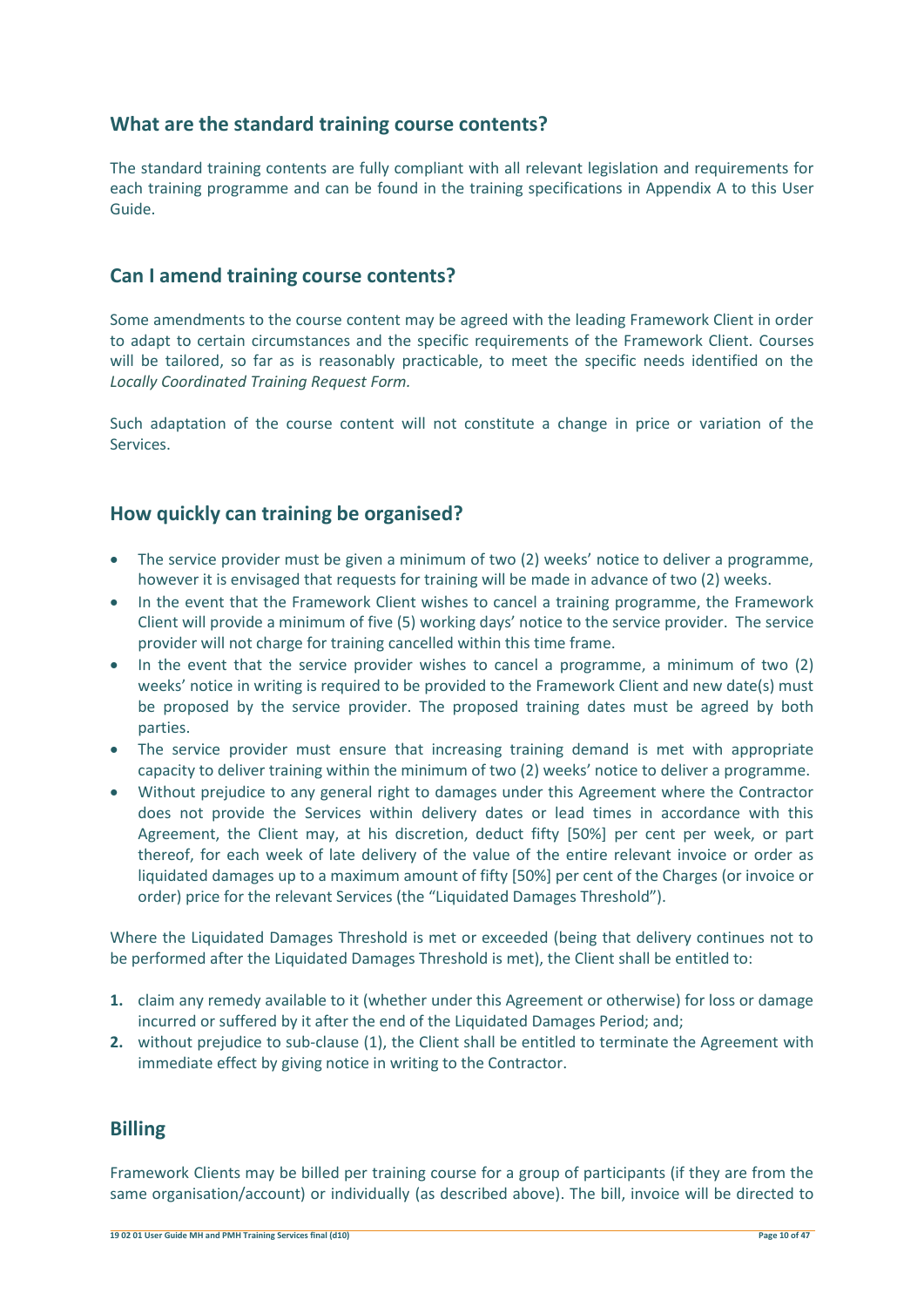the person who signs the NASF (budget holder). The price is "all inclusive" per training course and is fixed. Within the HSE invoices may be certified once training certificates have been received by the budget holder or relevant line manager (if different) as appropriate.

If an individual is part of multi-organisation Health Sector training group, he/she will be invoiced a charge that will be calculated based on the fixed all-inclusive price, divided by the number of participants attending this training.

### **What to do next**

- 1. Undertake your local [Training Needs Assessment](file://///PCRKFPRDFS023.healthirl.net/NHSF) and identify employee(s) who require manual handling or people moving and handling training and the specific manual handling activities carried out by these employees. Complete your *Locally Coordinated Training Request Form*.
- 2. Contact the service provider as outlined in this user guide and agree course details and availability.
- 3. Finalise your Locally Coordinated Training Request Form, complete an NASF and submit both to the service provider.
- 4. Upon receipt of employee certificates of completion, reconcile invoices as received in line with prompt payment legislation.
- 5. Update employee training records.

# **Contact Us**

If you have any questions about this Framework Contract for the Health Sector<sup>3</sup> or if you would like to know more, please contact us at the following:

| ∽∩          | support@ogp.gov.ie                                                      |
|-------------|-------------------------------------------------------------------------|
| yhy         | 076 100 80 00                                                           |
| $\boxtimes$ | <b>Office of Government Procurement,</b><br>3A Upper Mayor St, Dublin 1 |

### **Contact - HSE Only**

Budget holders in the HSE may also contact the National Health & Safety Helpdesk for further information in relation to manual handling and people handling training as follows:

> **Log your health & safety request at:<http://www.hse.ie/safetyandwellbeing> or go to:<http://pndchssdweb02.healthirl.net/Health.WebAccess/ss> Alternatively, contact the National Health & Safety Helpdesk on 1850 420 420 between 10:30-12:00 and 14:00 – 15.30 Hrs Monday to Friday**

 $\overline{\phantom{a}}$ 

 $3$  Framework Clients outside of the Health Sector, are advised to use the OGP Single Supplier Framework Contract for the provision of National Health and Safety Training, Consultancy and Advisory Services.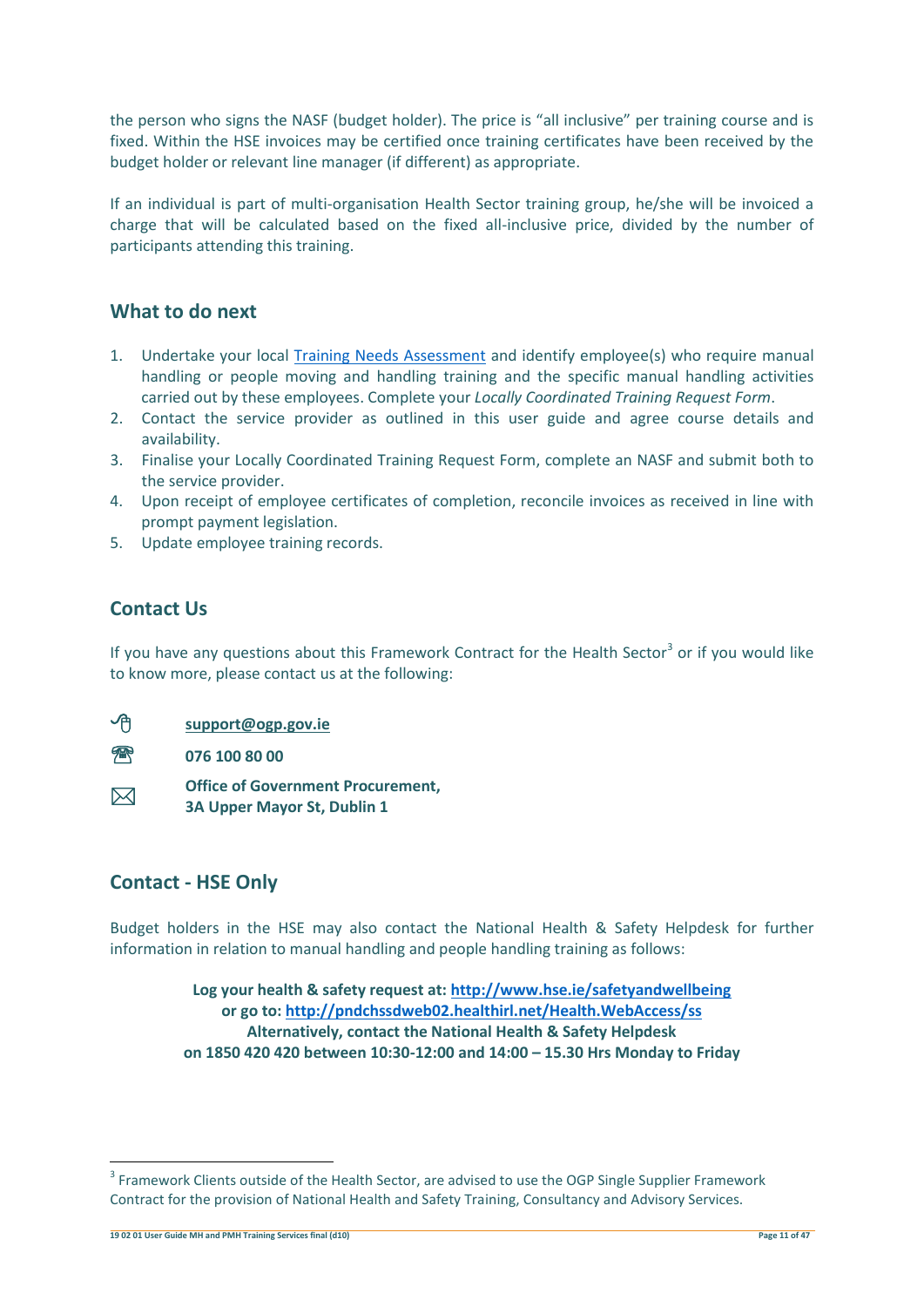# **Appendix A**

| <b>Training Programme 1</b>                         |                                                                                                                                                                                                                                                                                                                                              |
|-----------------------------------------------------|----------------------------------------------------------------------------------------------------------------------------------------------------------------------------------------------------------------------------------------------------------------------------------------------------------------------------------------------|
| <b>Title</b>                                        | <b>QQI Special Purpose Certificate in Manual Handling Instruction</b>                                                                                                                                                                                                                                                                        |
|                                                     | Level 6                                                                                                                                                                                                                                                                                                                                      |
| <b>Objective</b>                                    | To equip participants with the knowledge, skill and competence to effectively<br>deliver manual handling training programmes within the Framework Client<br>organisation.                                                                                                                                                                    |
| <b>Minimum</b><br><b>Standard</b><br><b>Content</b> | Trainers must ensure that all participants can demonstrate the knowledge, skill<br>and competence to effectively deliver manual handling training programmes in the<br>Framework Client organisation.                                                                                                                                        |
|                                                     | The content of the training programme must ensure the Training Programme<br>objective is met and Participants are able to, inter alia:                                                                                                                                                                                                       |
|                                                     | <b>Legislative Requirements and Health Benefit</b>                                                                                                                                                                                                                                                                                           |
|                                                     | Explain the main components of relevant health and safety legislation and<br>$\bullet$<br>guidance documents to include the current manual handling of loads<br>regulations, principles of prevention as outlined in the current Safety, Health<br>and Welfare at Work Act and relevant guidance from government and<br>professional bodies. |
|                                                     | Evaluate the health and organisational benefits of an integrated approach to<br>$\bullet$<br>the management of manual handling to include development of a manual<br>handling policy, staff consultation, risk assessment, implementation of<br>appropriate controls and relevant training.                                                  |
|                                                     | <b>Anatomy and Back Care</b>                                                                                                                                                                                                                                                                                                                 |
|                                                     | Define the main components of the spinal column to include discs, ligaments,<br>$\bullet$<br>bones, joints, nerves and muscles.<br>Explain the main risk factors for back injuries related to manual handling to<br>$\bullet$                                                                                                                |
|                                                     | include how these injuries commonly occur.                                                                                                                                                                                                                                                                                                   |
|                                                     | Describe current concepts of back care to include good back posture at home<br>$\bullet$<br>and work, awareness of the importance of being fit and flexible, working<br>within their capabilities and taking personal responsibility for good back care.                                                                                     |
|                                                     | <b>Ergonomic Principles and Risk Assessment</b>                                                                                                                                                                                                                                                                                              |
|                                                     | Describe the concepts of ergonomics to include a description of key ergonomic<br>$\bullet$<br>principles for workplace design and unfavourable ergonomic condition as<br>detailed in the schedule to the current manual handling of loads regulation.<br>Explain the manual handling risk assessment process through the use of<br>$\bullet$ |
|                                                     | manual handling case studies or scenarios.<br>Describe a range of controls to avoid and reduce the risk of injuries to include<br>$\bullet$<br>a critical analysis of a range of manual handling equipment.                                                                                                                                  |
|                                                     | <b>Manual Handling Principles and Techniques</b>                                                                                                                                                                                                                                                                                             |
|                                                     | Apply the main principles of manual handling to a range of manual handling<br>$\bullet$<br>tasks with particular emphasis on the need to carry out a personal or dynamic                                                                                                                                                                     |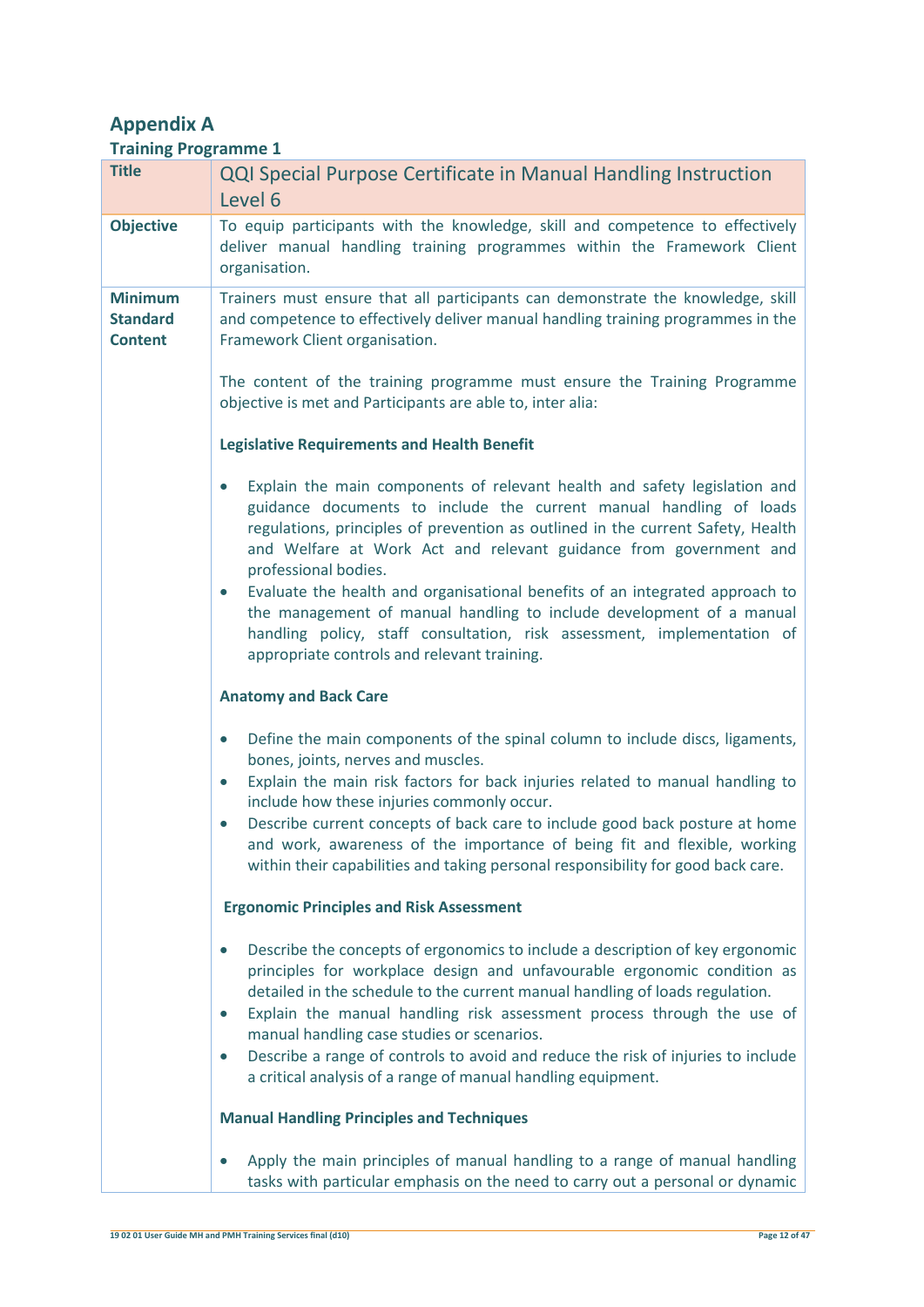|                                                                      | risk assessment to determine if the load can be handled safely.<br>Carry out a range of appropriate manual handling techniques to include lifting,<br>$\bullet$<br>carrying, pushing, pulling, supporting or putting down of a load by one or more<br>persons.<br>Analyse the participant's performance of manual handling techniques.<br><b>Planning of Manual Handling Training Programmes</b><br>Develop manual handling training programmes to include lesson plans with<br>$\bullet$<br>clear objectives, appropriate material and aids to support learning and<br>strategies to motivate changes in manual handling practice.<br>Identify the necessary organisational resources needed to plan and support<br>$\bullet$<br>the delivery of effective manual handling training programmes.<br>It is envisaged that on the successful completion of the training programme<br>each participant will adopt the vendor's manual handling training programme<br>and refresher programme (which are based on the Organisation's programmes<br>- i.e., the HSE's for HSE staff). Therefore each participant must have the<br>appropriate knowledge, skills and competence to deliver these training<br>programmes and meet the needs of the specific service and the manual<br>handling tasks being undertaken in the area in which they are delivering<br>training.<br><b>Delivery of Manual Handling Training</b><br>Deliver effective manual handling training programmes, using a range of tools<br>$\bullet$<br>and techniques including managing group dynamics.<br>Demonstrate understanding of adult learning principles and the need for<br>$\bullet$<br>effective communication skills.<br>Give effective instruction in practical manual handling techniques.<br>$\bullet$ |
|----------------------------------------------------------------------|---------------------------------------------------------------------------------------------------------------------------------------------------------------------------------------------------------------------------------------------------------------------------------------------------------------------------------------------------------------------------------------------------------------------------------------------------------------------------------------------------------------------------------------------------------------------------------------------------------------------------------------------------------------------------------------------------------------------------------------------------------------------------------------------------------------------------------------------------------------------------------------------------------------------------------------------------------------------------------------------------------------------------------------------------------------------------------------------------------------------------------------------------------------------------------------------------------------------------------------------------------------------------------------------------------------------------------------------------------------------------------------------------------------------------------------------------------------------------------------------------------------------------------------------------------------------------------------------------------------------------------------------------------------------------------------------------------------------------------------------------------------------------------------|
| <b>Target</b><br><b>Participants</b>                                 | Participants deemed suitable by the Framework Client, through a training needs<br>assessment, to coordinate and deliver manual handling training programmes.                                                                                                                                                                                                                                                                                                                                                                                                                                                                                                                                                                                                                                                                                                                                                                                                                                                                                                                                                                                                                                                                                                                                                                                                                                                                                                                                                                                                                                                                                                                                                                                                                          |
| <b>Approximate</b><br><b>Duration</b>                                | 5 days                                                                                                                                                                                                                                                                                                                                                                                                                                                                                                                                                                                                                                                                                                                                                                                                                                                                                                                                                                                                                                                                                                                                                                                                                                                                                                                                                                                                                                                                                                                                                                                                                                                                                                                                                                                |
| <b>Reference to</b><br><b>Legislation &amp;</b><br><b>Guidelines</b> | The training programme must be compliant with the Safety, Health and Welfare at<br>Work Act 2005 and associated General Application Regulations 2007 including the<br>Manual Handling of Loads Regulations 2007 and subsequent amending legislation.<br><b>Guidance:</b><br>Health and Safety Authority (HSA) Guide to Manual Handling Training 2010<br>$\bullet$<br>HSA Guidance on the Management of Manual Handling in Healthcare 2011<br>$\bullet$<br>HSA Guidance on the Management of Manual Handling in the Workplace 2005<br>$\bullet$<br>Chapters 12 to 18 of the Guide to the Handling of People: a system approach,<br>$\bullet$                                                                                                                                                                                                                                                                                                                                                                                                                                                                                                                                                                                                                                                                                                                                                                                                                                                                                                                                                                                                                                                                                                                                           |
|                                                                      | $6th$ edition (2011) or evidence based equivalent.                                                                                                                                                                                                                                                                                                                                                                                                                                                                                                                                                                                                                                                                                                                                                                                                                                                                                                                                                                                                                                                                                                                                                                                                                                                                                                                                                                                                                                                                                                                                                                                                                                                                                                                                    |
| <b>Output</b>                                                        | QQI Special Purpose Certificate in Manual Handling Instructor Level 6                                                                                                                                                                                                                                                                                                                                                                                                                                                                                                                                                                                                                                                                                                                                                                                                                                                                                                                                                                                                                                                                                                                                                                                                                                                                                                                                                                                                                                                                                                                                                                                                                                                                                                                 |
|                                                                      | Certificate will be provided to confirm that Participants have successfully<br>demonstrated the theoretical and practical knowledge, skills and competence to                                                                                                                                                                                                                                                                                                                                                                                                                                                                                                                                                                                                                                                                                                                                                                                                                                                                                                                                                                                                                                                                                                                                                                                                                                                                                                                                                                                                                                                                                                                                                                                                                         |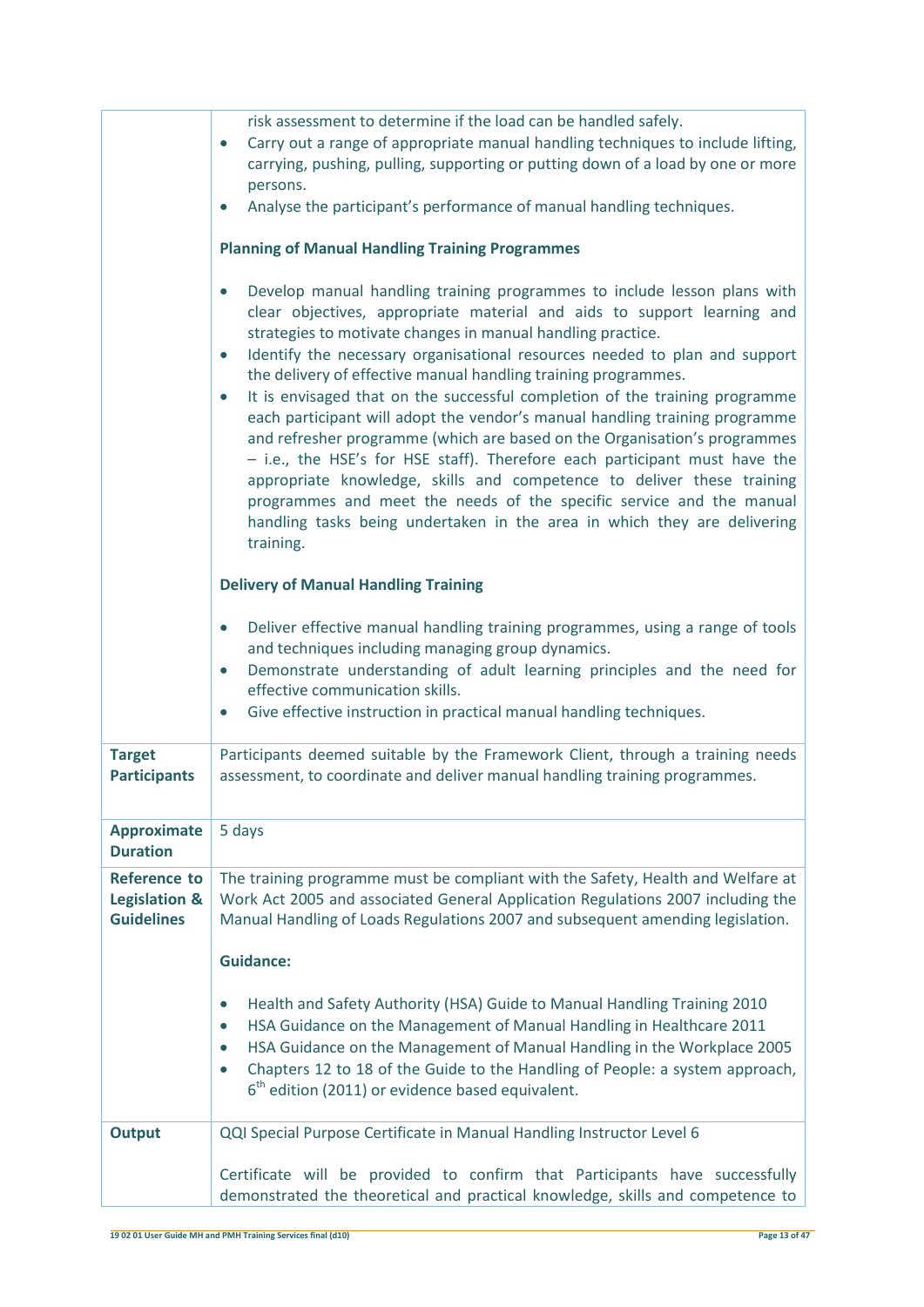|                                                      | effectively deliver manual handling training programmes within the Framework<br>Client organisation.                                                                                                                                                                                                                                                                                                                                                                                |
|------------------------------------------------------|-------------------------------------------------------------------------------------------------------------------------------------------------------------------------------------------------------------------------------------------------------------------------------------------------------------------------------------------------------------------------------------------------------------------------------------------------------------------------------------|
| <b>Specific</b><br><b>Examination</b><br>if relevant | Participants will be assessed on their ability to carry out a range of Manual<br>Handling Skills and to effectively present information to a group of learners.<br>Candidates will be assessed through observation, and carrying out a broad range of<br>skills.                                                                                                                                                                                                                    |
|                                                      | The Candidate will be required to demonstrate and instruct <b>One</b> Manual Handling<br>Technique to a group of Learners and provide constructive feedback and silent<br>demonstrate 3 other techniques.                                                                                                                                                                                                                                                                           |
|                                                      | Carry out a range of Manual Handling Techniques and apply these to a range of<br>$\bullet$<br>Manual Handling Tasks (30 marks)<br>Analyse a learner's performance of Manual Handling Techniques and providing<br>$\bullet$<br>constructive feedback (10 marks)<br>Give effective instruction in practical Manual Handling (10 marks)<br>$\bullet$<br>Deliver effective presentation (10 marks)<br>$\bullet$                                                                         |
|                                                      | <b>Skill Assessments</b>                                                                                                                                                                                                                                                                                                                                                                                                                                                            |
|                                                      | <b>Floor Lift</b><br>1.<br><b>Bench Lift</b><br>2.<br>Bench to Height (Shoulder)<br>3.<br><b>Pushing and Pulling</b><br>4.<br>Team Lift (Two or More Handlers)<br>5.<br>One arm lift/ Two arm lift<br>6.                                                                                                                                                                                                                                                                            |
|                                                      | Note: All skills demonstrations will be recorded                                                                                                                                                                                                                                                                                                                                                                                                                                    |
|                                                      | <b>Written Assignment</b>                                                                                                                                                                                                                                                                                                                                                                                                                                                           |
|                                                      | Identify Two Manual Handling Hazards from your workplace, and perform a<br>Risk Assessment using TILEO. Template can be provided<br>Decide who might be harmed and how.<br>$\bullet$<br>Describe what controls are required to adequately control these risks and<br>$\bullet$<br>assess the risk rating then. Introduce additional recommendations to reduce                                                                                                                       |
|                                                      | the risk further. Risk Rate again. Chose the methodology you currently use<br>including the TILEO assessment sheet given by the instructor.<br>Record your findings and recommend when these findings should be actioned<br>$\bullet$<br>by who is responsible, (date) and reviewed (date) to ascertain effectiveness of<br>actions taken in achieving the elimination or maximum control of the manual<br>handling hazards identified.                                             |
|                                                      | Learners need to:                                                                                                                                                                                                                                                                                                                                                                                                                                                                   |
|                                                      | Describe and understand ergonomic principles and concepts (4 marks)<br>$\bullet$<br>Identify and analyse workplace Manual Handling case studies (6 marks)<br>$\bullet$<br>Critically analyse recommendations and conclusions on controls to avoid and<br>$\bullet$<br>reduce injuries in Manual Handling (6 marks)<br>Involve workplace personnel, planning of assignment work and report (e.g.<br>$\bullet$<br>contributions of others to assignments, presentation of findings to |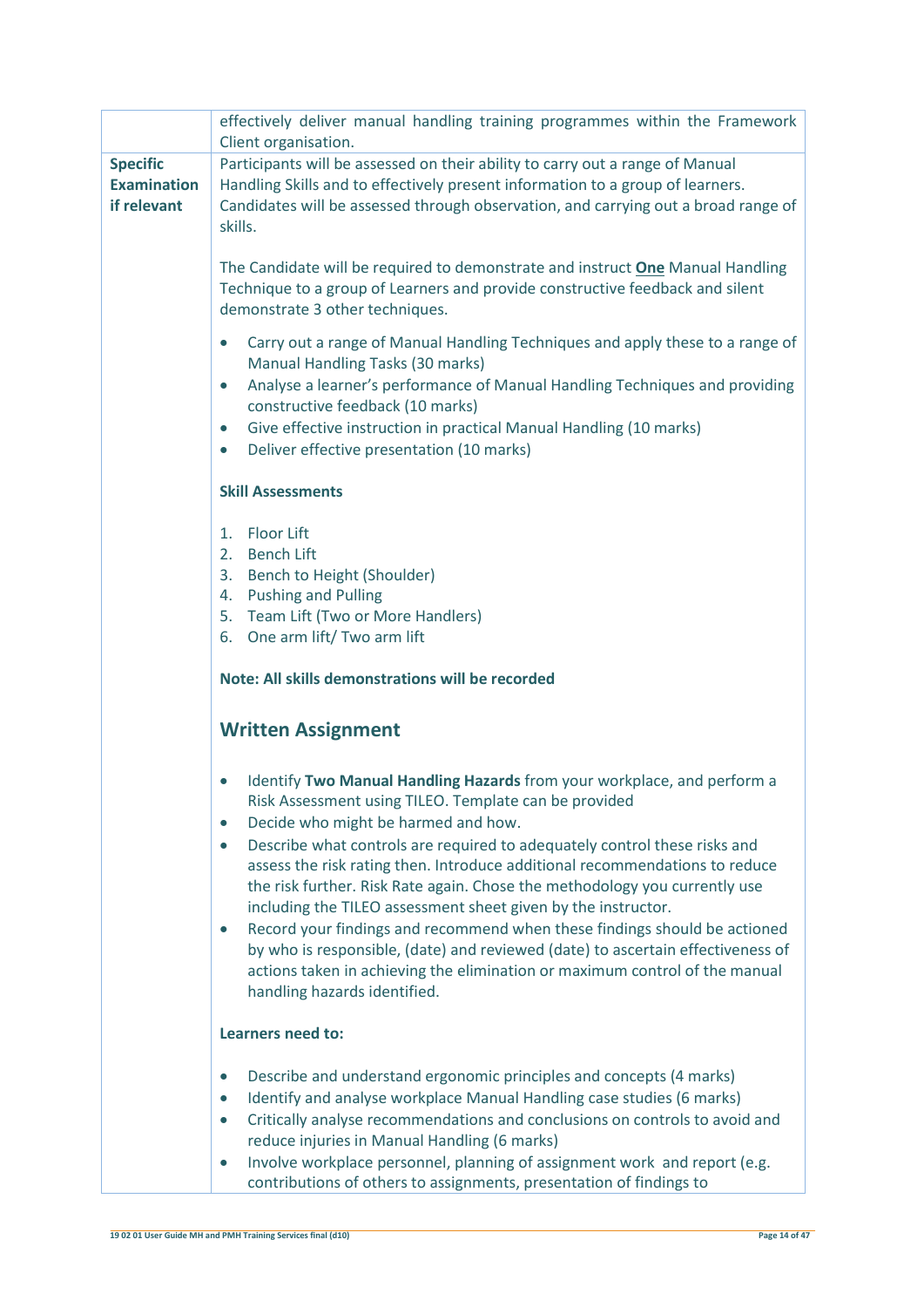|                                      | management) (4 marks)                                                                                                                                                                                                                                                                                                                                                                                                                                                                                                                                                                                                                                                                                                                                                                                                                                                                                                                                                                                                                                                                                                                                                                    |
|--------------------------------------|------------------------------------------------------------------------------------------------------------------------------------------------------------------------------------------------------------------------------------------------------------------------------------------------------------------------------------------------------------------------------------------------------------------------------------------------------------------------------------------------------------------------------------------------------------------------------------------------------------------------------------------------------------------------------------------------------------------------------------------------------------------------------------------------------------------------------------------------------------------------------------------------------------------------------------------------------------------------------------------------------------------------------------------------------------------------------------------------------------------------------------------------------------------------------------------|
|                                      | <b>Guidelines to consider:</b>                                                                                                                                                                                                                                                                                                                                                                                                                                                                                                                                                                                                                                                                                                                                                                                                                                                                                                                                                                                                                                                                                                                                                           |
|                                      | Introduce the workplace and what you are doing.<br>$\bullet$<br>State the law relating to manual handling. Define what manual handling is and<br>$\bullet$<br>why you have chosen the two hazards.<br>Use the TILEO assessment sheet for each hazard and complete a risk<br>$\bullet$<br>assessment using your methodology.<br>Description of the Manual Handling Scenario (Use photographs)<br>$\bullet$<br>Evaluation of the task/activity<br>$\bullet$<br>Improvements/ Recommendations you could make to task/activity for future<br>$\bullet$<br>use.<br>Details of resources/materials used.<br>$\bullet$<br>Ensure you complete a summary at the end to state the reason for completing<br>$\bullet$<br>the risk assessment, what you did and where you are now with the additional<br>controls.<br>Communicate and involve other staff from start to finish. e.g. did you have a<br>$\bullet$<br>safety meeting to discuss and how did you communicate the changes to all<br>staff<br>Reflection of own role in the activity, what conclusions you reached, what you<br>$\bullet$<br>learned by undertaking the risk assessment, what would you do differently in<br>the future. |
|                                      | <b>Theory Short Questions</b>                                                                                                                                                                                                                                                                                                                                                                                                                                                                                                                                                                                                                                                                                                                                                                                                                                                                                                                                                                                                                                                                                                                                                            |
|                                      | 20 Short answer question, 16 correct answers to pass assessment<br>Questions are compiled from the Units of the course.                                                                                                                                                                                                                                                                                                                                                                                                                                                                                                                                                                                                                                                                                                                                                                                                                                                                                                                                                                                                                                                                  |
| <b>Specific</b><br><b>Provisions</b> | Relevant to all learners on the course, Instructor will tailor skills to each learners<br>needs and will ensure each learner is capable of demonstrating both skill and<br>theory within their working environment.                                                                                                                                                                                                                                                                                                                                                                                                                                                                                                                                                                                                                                                                                                                                                                                                                                                                                                                                                                      |

| <b>Title</b>                                        | <b>Manual Handling Instruction Refresher Training</b>                                                                                                                                                                                  |
|-----------------------------------------------------|----------------------------------------------------------------------------------------------------------------------------------------------------------------------------------------------------------------------------------------|
| <b>Objective</b>                                    | To refresh the knowledge, skill and competence of Manual Handling Instructors to<br>ensure they can effectively deliver manual handling training programmes within<br>the Framework Client organisation.                               |
| <b>Minimum</b><br><b>Standard</b><br><b>Content</b> | The content of the training programme must ensure that all participants can<br>demonstrate the knowledge, skill and competence to effectively deliver manual<br>handling training programmes within the Framework Client organisation. |
|                                                     | The contents of the training programme must ensure the Training Programme<br>objective is met and include, inter alia;                                                                                                                 |
|                                                     | <b>Legislative Requirements and Health Benefit</b>                                                                                                                                                                                     |
|                                                     | Explain the main components of relevant health and safety legislation and                                                                                                                                                              |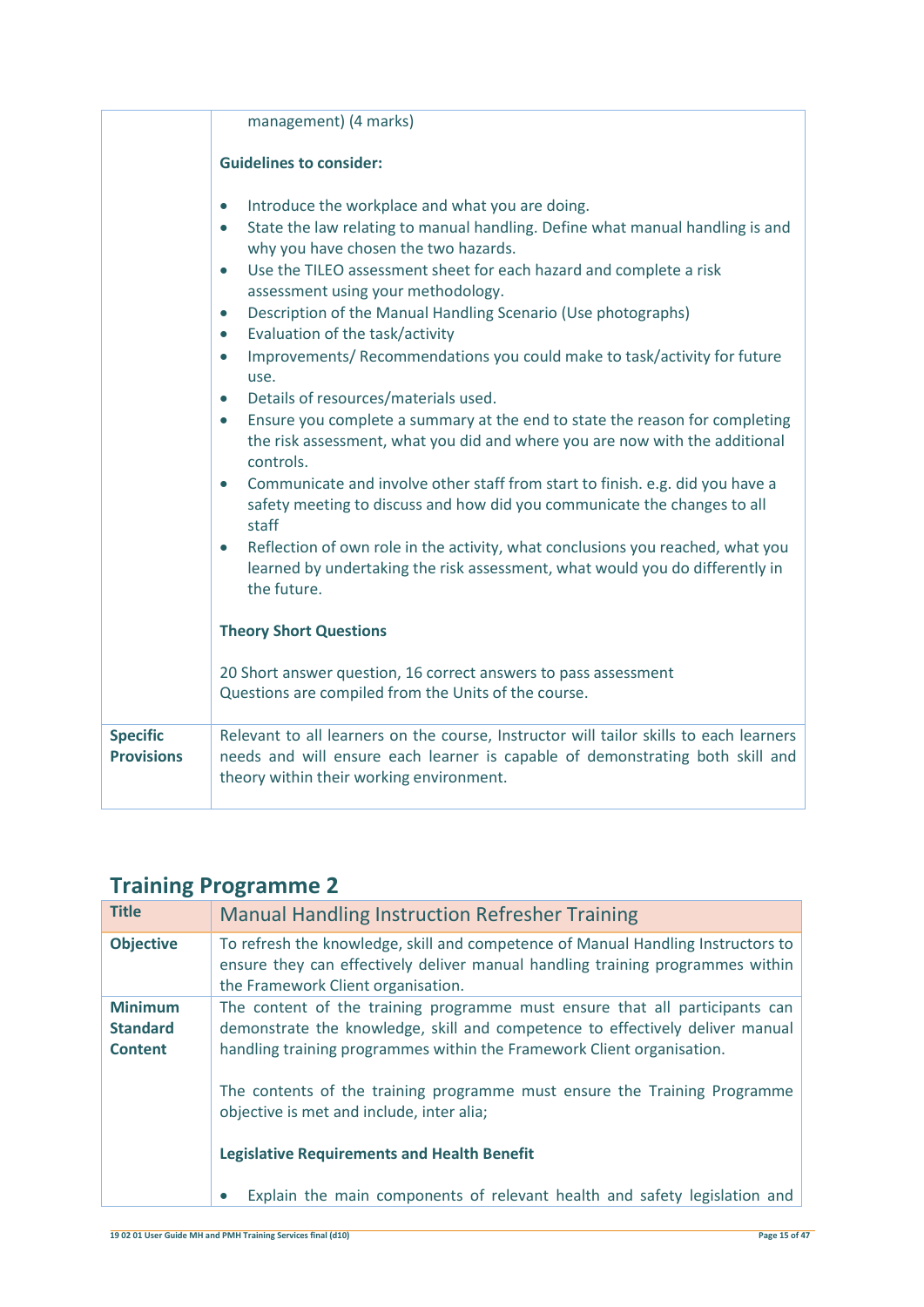| guidance documents to include the current manual handling of loads<br>regulations, principles of prevention as outlined in the current Safety Health<br>and Welfare at Work Act 2005 and relevant guidance from government and<br>professional bodies.<br>Evaluate the health and organisational benefits of an integrated approach to<br>$\bullet$<br>the management of manual handling to include development of a manual<br>handling policy, staff consultation, risk assessment, implementation of<br>appropriate controls and relevant training.                                                                                                                                                                                                                                  |
|----------------------------------------------------------------------------------------------------------------------------------------------------------------------------------------------------------------------------------------------------------------------------------------------------------------------------------------------------------------------------------------------------------------------------------------------------------------------------------------------------------------------------------------------------------------------------------------------------------------------------------------------------------------------------------------------------------------------------------------------------------------------------------------|
| <b>Anatomy and Back Care</b>                                                                                                                                                                                                                                                                                                                                                                                                                                                                                                                                                                                                                                                                                                                                                           |
| Define the main components of the spinal column to include discs, ligaments,<br>$\bullet$<br>bones, joints, nerves and muscles.<br>Explain the main risk factors for back injuries related to manual handling to<br>$\bullet$<br>include how these injuries commonly occur.<br>Describe current concepts of back care to include good back posture at home<br>and work, awareness of the importance of being fit and flexible, working<br>within their capabilities and taking personal responsibility for good back care.                                                                                                                                                                                                                                                             |
| <b>Ergonomic Principles and Risk Assessment</b>                                                                                                                                                                                                                                                                                                                                                                                                                                                                                                                                                                                                                                                                                                                                        |
| Describe the concepts of ergonomics to include a description of key<br>ergonomic principles for workplace design and unfavourable ergonomic<br>condition as detailed in the schedule to the current manual handling of loads<br>regulation.<br>Explain the manual handling risk assessment process through the use of<br>$\bullet$<br>manual handling case studies or scenarios.<br>Describe a range of controls to avoid and reduce the risk of injuries to include<br>$\bullet$<br>a critical analysis of a range of manual handling equipment.                                                                                                                                                                                                                                      |
| <b>Manual Handling Principles and Techniques</b>                                                                                                                                                                                                                                                                                                                                                                                                                                                                                                                                                                                                                                                                                                                                       |
| • Apply the main principles of manual handling to a range of manual handling<br>tasks with particular emphasis on the need to carry out a personal or dynamic<br>risk assessment to determine if the load can be handled safely.<br>Carry out a range of appropriate manual handling techniques to include lifting,<br>$\bullet$<br>carrying, pushing, pulling, supporting or putting down of a load by one or<br>more persons.<br>Analyse the participant's performance of manual handling techniques.<br>$\bullet$                                                                                                                                                                                                                                                                   |
| <b>Planning of Manual Handling Training Programmes</b>                                                                                                                                                                                                                                                                                                                                                                                                                                                                                                                                                                                                                                                                                                                                 |
| Develop manual handling training programmes to include lesson plans with<br>$\bullet$<br>clear objectives, appropriate material and aids to support learning and<br>strategies to motivate changes in manual handling practice.<br>Identify the necessary organisational resources needed to plan and support<br>the delivery of effective manual handling training programmes.<br>It is envisaged that on the successful completion of the training programme<br>$\bullet$<br>each participant will adopt the vendor's manual handling training programme<br>and refresher programme (which are based on the Organisation's<br>programmes - i.e., the HSE's for HSE staff). Therefore each participant must<br>have the appropriate knowledge, skills and competence to deliver these |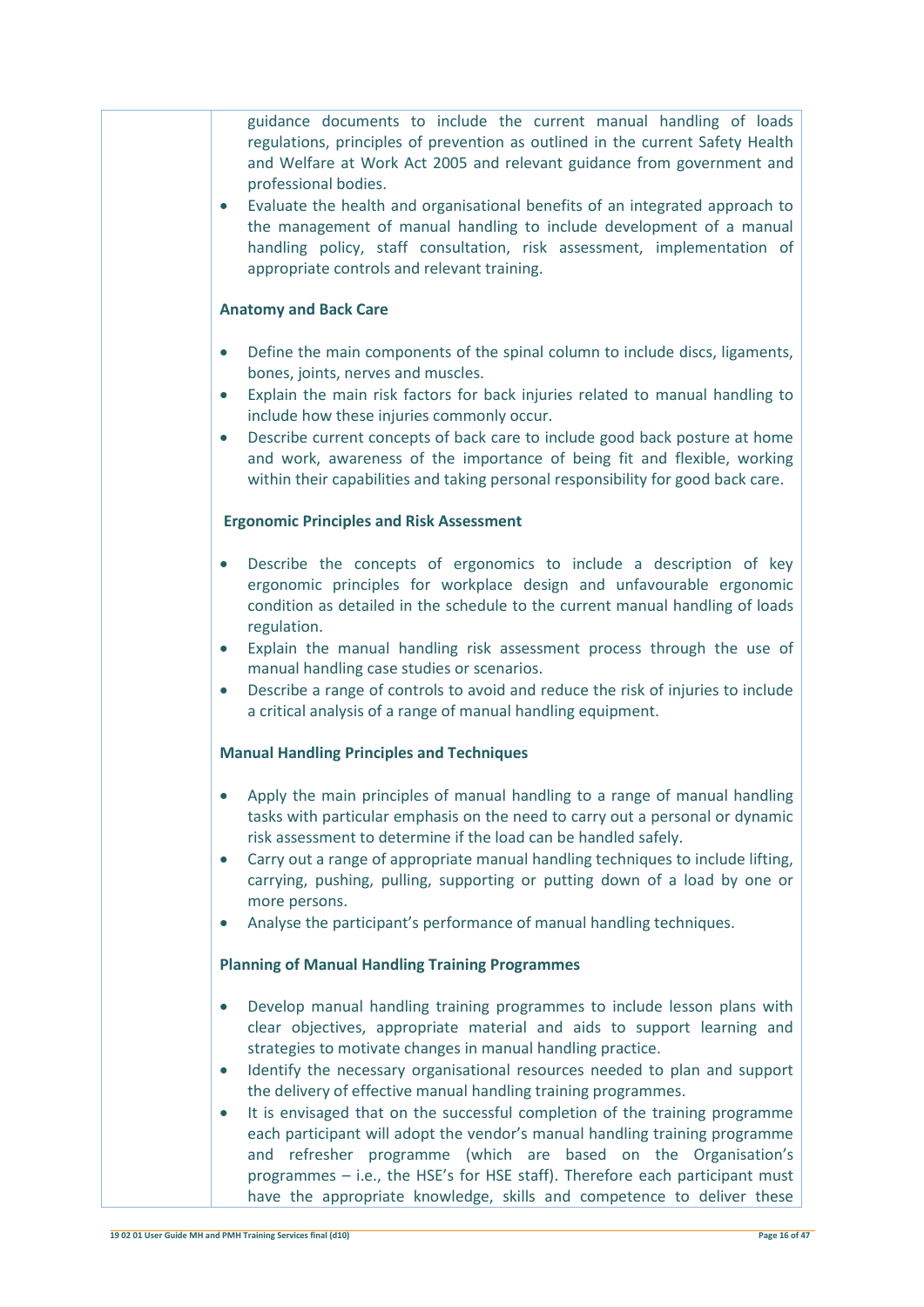|                                                                      | training programmes and meet the needs of the specific service and the<br>manual handling tasks being undertaken in the area in which they are<br>delivering training.<br><b>Delivery of Manual Handling Training</b><br>Deliver effective manual handling training programmes, using a range of tools<br>$\bullet$                                                                                                   |
|----------------------------------------------------------------------|-----------------------------------------------------------------------------------------------------------------------------------------------------------------------------------------------------------------------------------------------------------------------------------------------------------------------------------------------------------------------------------------------------------------------|
|                                                                      | and techniques including managing group dynamics.<br>Demonstrate understanding of adult learning principles and the need for<br>$\bullet$<br>effective communication skills.<br>Give effective instruction in practical manual handling techniques.                                                                                                                                                                   |
| <b>Target</b><br>participants                                        | Existing QQI/FETAC Level 6 Manual Handling Instructors deemed suitable by their<br>line manager, through a training needs assessment, to require refresher training.                                                                                                                                                                                                                                                  |
| <b>Approximate</b><br><b>Duration</b>                                | 1 day                                                                                                                                                                                                                                                                                                                                                                                                                 |
| <b>Reference to</b><br><b>Legislation &amp;</b><br><b>Guidelines</b> | The training programme must be compliant with the Safety, Health and Welfare at<br>Work Act 2005 and associated General Application Regulations 2007 including the<br>Manual Handling of Loads Regulations 2007 and subsequent amending legislation.<br><b>Guidance:</b>                                                                                                                                              |
|                                                                      | Health and Safety Authority (HSA) Guide to Manual Handling Training 2010<br>$\bullet$<br>HSA Guidance on the Management of Manual Handling in Healthcare 2011<br>$\bullet$<br>HSA Guidance on the Management of Manual Handling in the Workplace 2005<br>$\bullet$<br>Chapters 12 to 18 of the Guide to the Handling of People: a system approach,<br>$\bullet$<br>$6th$ edition (2011) or evidence based equivalent. |
| <b>Output</b>                                                        | Certificate will be provided to confirm that participants have attended Manual<br>Handling Instructor Refresher training and have successfully demonstrated<br>theoretical and practical knowledge, skills and competence to effectively deliver<br>manual handling training programmes within the Framework Client organisation.                                                                                     |
| <b>Specific</b><br><b>Examination</b><br>if relevant                 | Participants will be assessed on their ability to carry out a range of Manual<br>Handling Skills and to effectively present information to a group of learners.<br>Candidates will be assessed through observation, and carrying out a broad<br>range of skills.                                                                                                                                                      |
|                                                                      | The Candidate will be required to demonstrate and instruct One Manual<br>Handling Technique to a group of Learners and provide constructive feedback<br>and silent demonstrate 3 other techniques.                                                                                                                                                                                                                    |
|                                                                      | Carry out a range of Manual Handling Techniques and apply these<br>to a range of Manual Handling Tasks (30 marks)                                                                                                                                                                                                                                                                                                     |
|                                                                      | Analyse a learner's performance of Manual Handling Techniques<br>$\bullet$<br>and providing constructive feedback (10 marks)<br>$\bullet$<br>Give effective instruction in practical Manual Handling (10 marks)<br>$\bullet$<br>Deliver effective presentation (10 marks)<br>$\bullet$                                                                                                                                |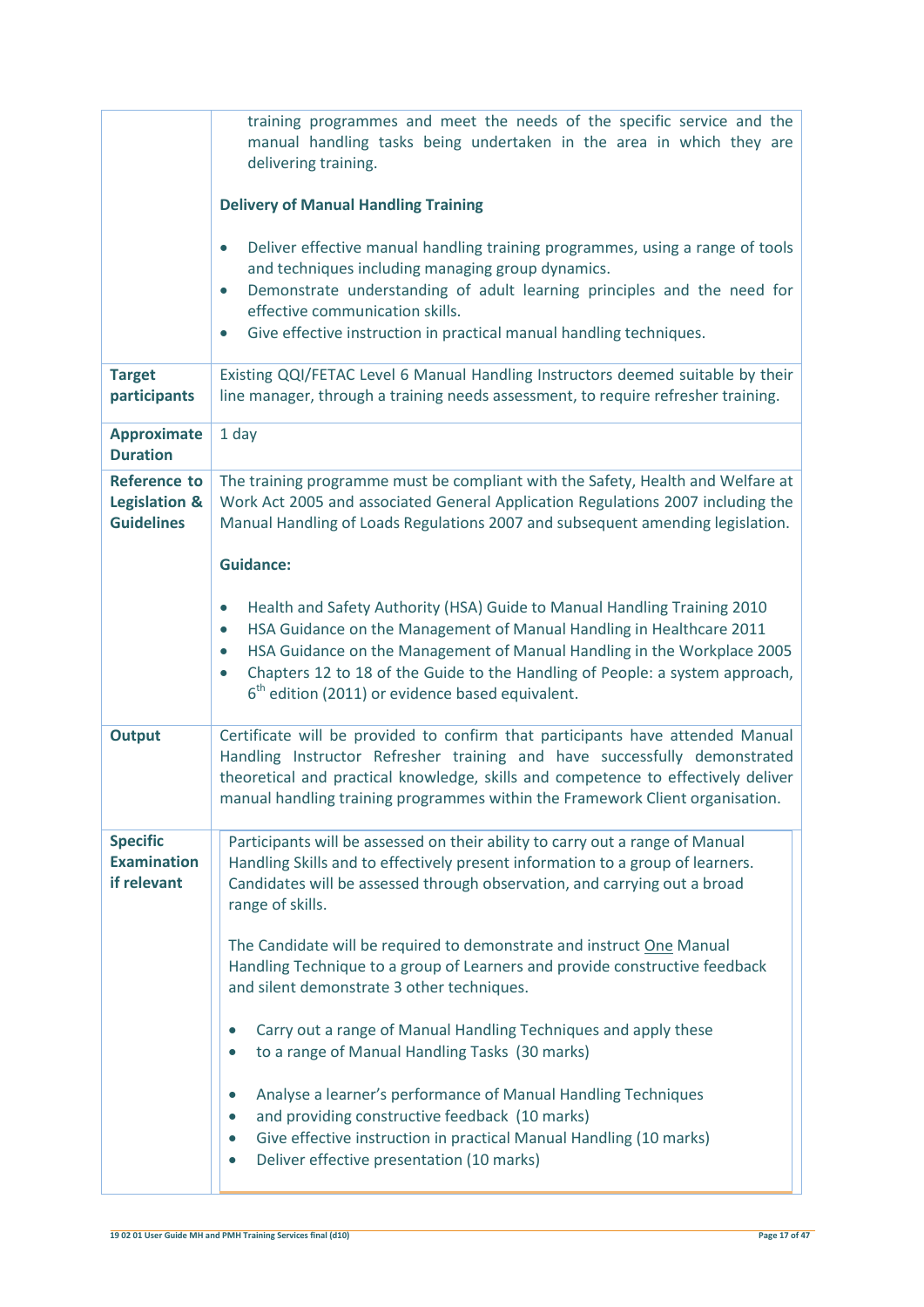| <b>Skill Assessments</b>                                                                                                                                                                                                                                                                                                                                                                                                                                                                                                                                                                                   |
|------------------------------------------------------------------------------------------------------------------------------------------------------------------------------------------------------------------------------------------------------------------------------------------------------------------------------------------------------------------------------------------------------------------------------------------------------------------------------------------------------------------------------------------------------------------------------------------------------------|
| <b>Floor Lift</b><br>1.<br>2.<br><b>Bench Lift</b>                                                                                                                                                                                                                                                                                                                                                                                                                                                                                                                                                         |
| 3. Bench to Height (Shoulder)                                                                                                                                                                                                                                                                                                                                                                                                                                                                                                                                                                              |
| 4. Pushing and Pulling<br>5. Team Lift (Two or More Handlers)                                                                                                                                                                                                                                                                                                                                                                                                                                                                                                                                              |
| 6. One arm lift/ Two arm lift                                                                                                                                                                                                                                                                                                                                                                                                                                                                                                                                                                              |
|                                                                                                                                                                                                                                                                                                                                                                                                                                                                                                                                                                                                            |
| Note: All skills demonstrations will be recorded                                                                                                                                                                                                                                                                                                                                                                                                                                                                                                                                                           |
| <b>Written Assignment</b>                                                                                                                                                                                                                                                                                                                                                                                                                                                                                                                                                                                  |
| Identify two Manual Handling Hazards from your workplace and perform a<br>$\bullet$<br>Risk Assessment using TILEO. Template can be provided<br>Decide who might be harmed and how.<br>$\bullet$                                                                                                                                                                                                                                                                                                                                                                                                           |
| Describe what controls are required to adequately control these risks and<br>$\bullet$<br>assess the risk rating. Introduce additional recommendations to reduce the<br>risk further. Risk Rate again. Chose the methodology you currently use<br>including the TILEO assessment sheet given by the instructor.<br>Record your findings and recommend when these findings should be<br>$\bullet$<br>auctioned, who is responsible, (date) and reviewed (date) to ascertain<br>effectiveness of actions taken in achieving the elimination or maximum<br>control of the manual handling hazards identified. |
| Learners need to:                                                                                                                                                                                                                                                                                                                                                                                                                                                                                                                                                                                          |
| Describe and understand ergonomic principles and concepts (4 marks)<br>$\bullet$<br>Identify and analyse workplace Manual Handling case studies (6 marks)<br>$\bullet$<br>Critically analyse recommendations and conclusions on controls to avoid<br>$\bullet$<br>and reduce injuries in Manual Handling (6 marks)<br>Involve workplace personnel, planning of assignment work and report (e.g.<br>$\bullet$                                                                                                                                                                                               |
| contributions of others to assignments, presentation of findings to<br>management) (4 marks)                                                                                                                                                                                                                                                                                                                                                                                                                                                                                                               |
| Guidelines to consider:                                                                                                                                                                                                                                                                                                                                                                                                                                                                                                                                                                                    |
| Introduce the workplace and what you are doing.<br>$\bullet$                                                                                                                                                                                                                                                                                                                                                                                                                                                                                                                                               |
| State the law relating to manual handling. Define what manual handling is<br>$\bullet$                                                                                                                                                                                                                                                                                                                                                                                                                                                                                                                     |
| and why you have chosen the two hazards.                                                                                                                                                                                                                                                                                                                                                                                                                                                                                                                                                                   |
| Use the TILE assessment sheet for each hazard and complete a risk<br>assessment using your methodology.                                                                                                                                                                                                                                                                                                                                                                                                                                                                                                    |
| Description of the Manual Handling Scenario (Use photographs)<br>$\bullet$                                                                                                                                                                                                                                                                                                                                                                                                                                                                                                                                 |
| Evaluation of the task/activity<br>$\bullet$                                                                                                                                                                                                                                                                                                                                                                                                                                                                                                                                                               |
| Improvements/ Recommendations you could make to task/activity for                                                                                                                                                                                                                                                                                                                                                                                                                                                                                                                                          |
| future use.                                                                                                                                                                                                                                                                                                                                                                                                                                                                                                                                                                                                |
| Details of resources/materials used.                                                                                                                                                                                                                                                                                                                                                                                                                                                                                                                                                                       |
| Ensure you complete a summary at the end to state the reason for<br>completing the risk assessment, what you did and where you are now with<br>the additional controls.                                                                                                                                                                                                                                                                                                                                                                                                                                    |
| Communicate and involve other staff from start to finish. E.g did you have a                                                                                                                                                                                                                                                                                                                                                                                                                                                                                                                               |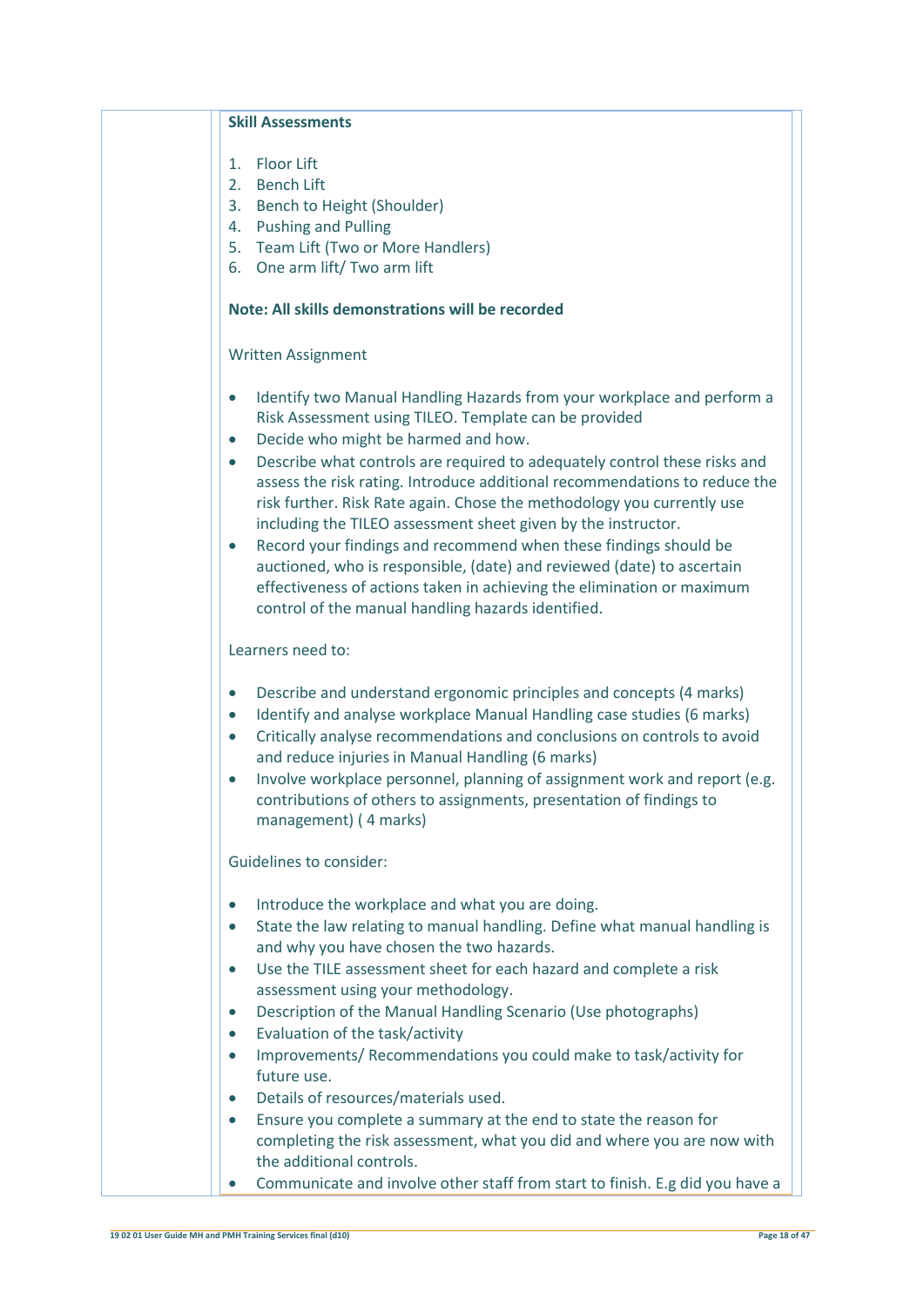|                                      | safety meeting to discuss and how did you communicate the changes to all<br>staff<br>Reflection of own role in the activity, what conclusions you reached, what<br>you learned by undertaking the risk assessment, what would you do<br>differently in the future. |
|--------------------------------------|--------------------------------------------------------------------------------------------------------------------------------------------------------------------------------------------------------------------------------------------------------------------|
|                                      | <b>Theory Short Questions</b>                                                                                                                                                                                                                                      |
|                                      | 20 Short answer question, 16 correct answers to pass assessment<br>Questions are compiled from the Units of the course                                                                                                                                             |
| <b>Specific</b><br><b>Provisions</b> | Relevant to all learners on the course, Instructor will tailor skills to each learners<br>needs and will ensure each learner is capable of demonstrating both skill and<br>theory within their working environment.                                                |

| <b>Title</b>                      | <b>Inanimate Manual Handling Training</b>                                                                                                                                                                                                                                                                                                                                                                                                                                                                                                                                                                                                                                                                                                                                                                                                                                                                                                                                                                    |
|-----------------------------------|--------------------------------------------------------------------------------------------------------------------------------------------------------------------------------------------------------------------------------------------------------------------------------------------------------------------------------------------------------------------------------------------------------------------------------------------------------------------------------------------------------------------------------------------------------------------------------------------------------------------------------------------------------------------------------------------------------------------------------------------------------------------------------------------------------------------------------------------------------------------------------------------------------------------------------------------------------------------------------------------------------------|
| <b>Objective</b>                  | To provide participants with the knowledge and skills to enable them carry out<br>manual handling tasks relevant to their work activities in a manner which reduces<br>or eliminates the risk of injury.                                                                                                                                                                                                                                                                                                                                                                                                                                                                                                                                                                                                                                                                                                                                                                                                     |
|                                   | Having attended the training programme, participants will:                                                                                                                                                                                                                                                                                                                                                                                                                                                                                                                                                                                                                                                                                                                                                                                                                                                                                                                                                   |
|                                   | Have a basic knowledge of the legislation in relation to manual handling.<br>Acquire the basic knowledge of the functions of the back, how it can be injured<br>$\bullet$<br>and how to keep it healthy.<br>Be able to carry out a personal/dynamic risk assessment for the task to be<br>$\bullet$<br>completed to determine if the load can be handled safely.<br>Be aware of the specific manual handling hazards identified in the task specific<br>$\bullet$<br>manual handling risk assessment and the measures to avoid or reduce the risk<br>of injury including use of mechanical aids or reorganisation of the work<br>activity.<br>Be able to state the main principles of safe manual handling and demonstrate<br>$\bullet$<br>practical application of the main principles of manual handling to relevant<br>manual handling tasks in the workplace.<br>Carry out relevant manual handling techniques and understand the need to<br>$\bullet$<br>further develop these skills in the workplace. |
| <b>Minimum</b><br><b>Standard</b> | The contents of the training programme must include the following:                                                                                                                                                                                                                                                                                                                                                                                                                                                                                                                                                                                                                                                                                                                                                                                                                                                                                                                                           |
| <b>Contents</b>                   | Legislation in relation to manual handling.<br>$\bullet$<br>Functions of the back, how it can be injured and how to keep it healthy.<br>$\bullet$<br>Personal/dynamic risk assessment for the task to be completed to determine if<br>$\bullet$<br>the load can be handled safely.<br>Specific manual handling hazards identified in the task specific manual<br>handling risk assessment.<br>Measures to avoid or reduce the risk of injury including use of mechanical aids<br>$\bullet$<br>or reorganisation of the work activity.                                                                                                                                                                                                                                                                                                                                                                                                                                                                        |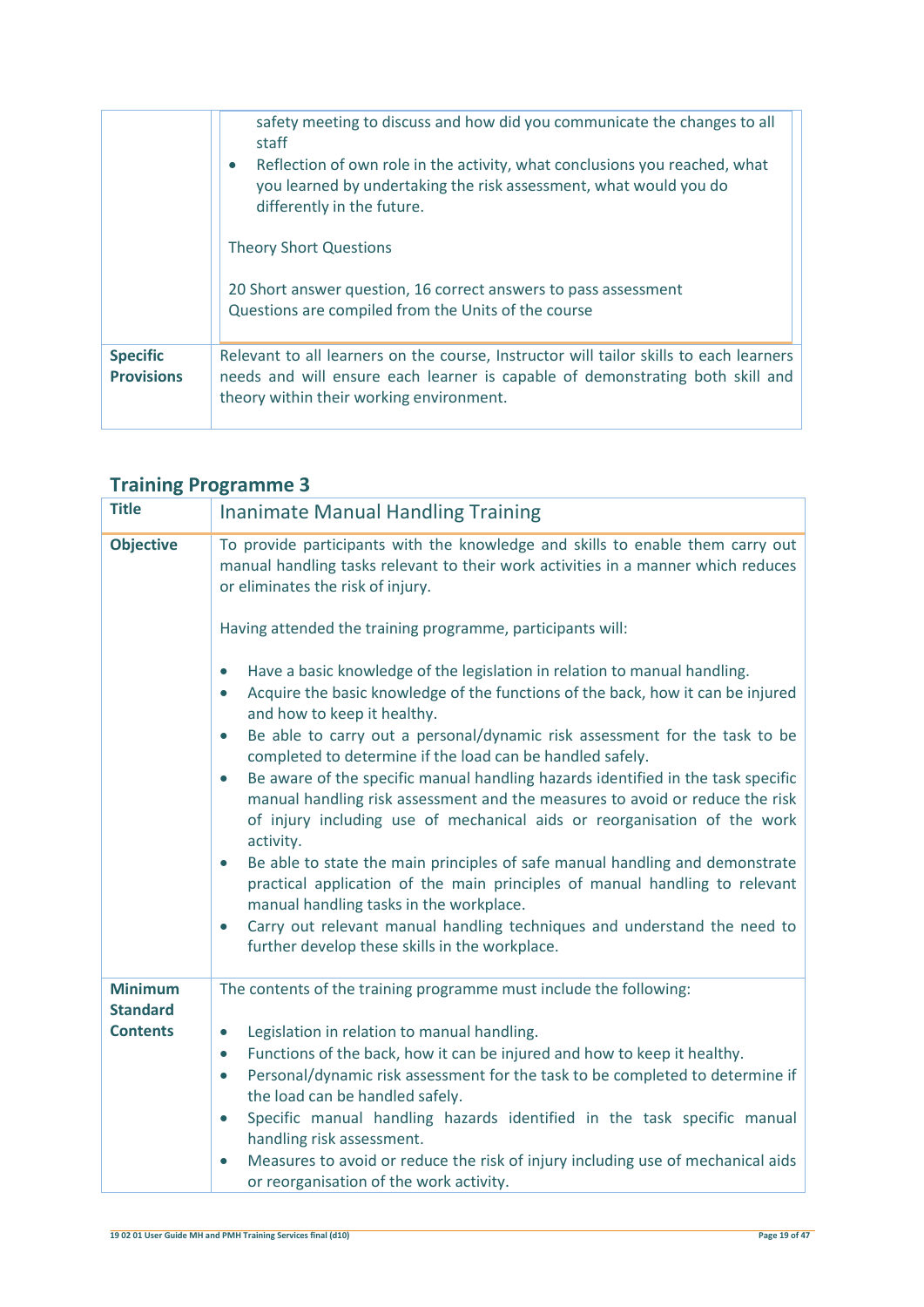|                                                                      | Main principles of safer manual handling.<br>Practical application of the main principles of manual handling relevant to<br>$\bullet$<br>manual handling tasks in the workplace.<br>The need to further develop manual handling skills in the workplace.<br>$\bullet$<br>Framework Client policies related to manual handling which are relevant to<br>$\bullet$<br>their work area.                                                                                                                                                                                                                                                           |
|----------------------------------------------------------------------|------------------------------------------------------------------------------------------------------------------------------------------------------------------------------------------------------------------------------------------------------------------------------------------------------------------------------------------------------------------------------------------------------------------------------------------------------------------------------------------------------------------------------------------------------------------------------------------------------------------------------------------------|
|                                                                      | Manual handling aids available in their work area and the importance of the<br>$\bullet$<br>safe use of same.                                                                                                                                                                                                                                                                                                                                                                                                                                                                                                                                  |
| <b>Target</b><br><b>Participants</b>                                 | All Framework Client employees involved in the manual handling of inanimate<br>loads in the workplace. Participants will be identified by the Framework Client<br>through the local training needs assessment.                                                                                                                                                                                                                                                                                                                                                                                                                                 |
| <b>Approximate</b><br><b>Duration</b>                                | 4 Hours.<br>The duration of the training programme will depend on many factors including the<br>level of risk in the work environment and the complexity of handling procedures<br>being taught. Enough time must be allowed to ensure that all the aims of the<br>training programme are covered adequately and to ensure the learning objectives<br>are achieved, particularly in relation to practical skills demonstration.                                                                                                                                                                                                                |
| <b>Reference to</b><br><b>Legislation &amp;</b><br><b>Guidelines</b> | The training programme must be compliant with the Safety, Health and Welfare at<br>Work Act 2005 and associated General Application Regulations 2007 including the<br>Manual Handling of Loads Regulations 2007 and subsequent amending legislation.<br><b>Guidance:</b><br>Health and Safety Authority (HSA) Guide to Manual Handling Training 2010.<br>$\bullet$<br>HSA Guidance on the Management of Manual Handling in Healthcare 2011.<br>$\bullet$<br>HSA Guidance on the Management of Manual Handling in the Workplace 2005.<br>$\bullet$<br>Chapters 12 to 18 of the Guide to the Handling of People: a system approach,<br>$\bullet$ |
|                                                                      | $6th$ edition (2011) or evidence based equivalent.                                                                                                                                                                                                                                                                                                                                                                                                                                                                                                                                                                                             |
| <b>Output</b>                                                        | Certificate will be provided to confirm participants have attended inanimate<br>manual handling training and have successfully demonstrated the theoretical and<br>practical knowledge and skills relevant to their workplace.                                                                                                                                                                                                                                                                                                                                                                                                                 |
| <b>Specific</b><br><b>Examination</b><br>if relevant                 | An assessment of the theory module must be complete. This consists of 10<br>multiple choice questions which are based on topics in the module<br>Participants will be assessed on their ability to carry out a range of Manual<br>Handling Skills and to effectively present information to a group of learners.<br>Candidates will be assessed through observation, and carrying out a broad range of<br>skills.<br><b>Skill Assessments</b><br><b>Floor Lift</b><br>1.<br><b>Bench Lift</b><br>2.<br>Bench to Height (Shoulder)<br>3.                                                                                                        |
|                                                                      | <b>Pushing and Pulling</b><br>4.<br>5.<br>Team Lift (Two or More Handlers)                                                                                                                                                                                                                                                                                                                                                                                                                                                                                                                                                                     |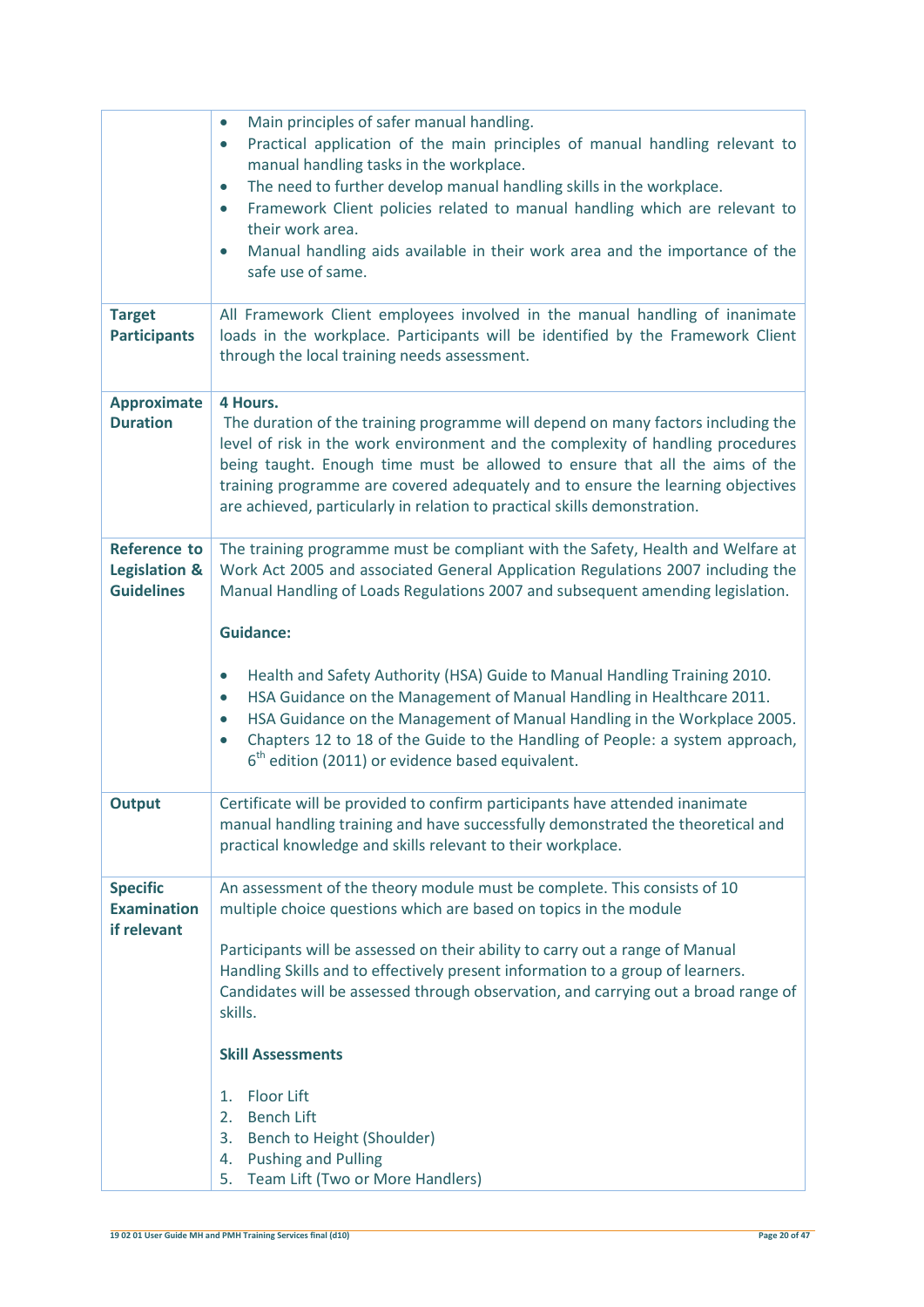|                                      | 6. One arm lift/Two arm lift                                                                                                                                                                                        |
|--------------------------------------|---------------------------------------------------------------------------------------------------------------------------------------------------------------------------------------------------------------------|
| <b>Specific</b><br><b>Provisions</b> | Relevant to all learners on the course, Instructor will tailor skills to each learners<br>needs and will ensure each learner is capable of demonstrating both skill and<br>theory within their working environment. |

| <b>Title</b>                                        | Inanimate Manual Handling Refresher Training                                                                                                                                                                                                                           |
|-----------------------------------------------------|------------------------------------------------------------------------------------------------------------------------------------------------------------------------------------------------------------------------------------------------------------------------|
|                                                     | (Not HSE - Use Programme 3)                                                                                                                                                                                                                                            |
| <b>Objective</b>                                    | To refresh the knowledge and skills of participants who have attended the<br>Inanimate Manual Handling Training to enable them carry out manual handling<br>tasks relevant to their work activities in a manner which reduces or eliminates the<br>risk of injury.     |
|                                                     | Having attended the training programme, participants will:                                                                                                                                                                                                             |
|                                                     | Have a basic knowledge of the legislation in relation to manual handling.<br>$\bullet$<br>Acquire the basic knowledge of the functions of the back, how it can be injured<br>$\bullet$<br>and how to keep it healthy.                                                  |
|                                                     | Be able to carry out a personal/dynamic risk assessment for the task to be<br>$\bullet$<br>completed to determine if the load can be handled safely.                                                                                                                   |
|                                                     | Be aware of the specific manual handling hazards identified in the task specific<br>$\bullet$<br>manual handling risk assessment and the measures to avoid or reduce the risk<br>of injury including use of mechanical aids or reorganisation of the work<br>activity. |
|                                                     | Be able to state the main principles of safe manual handling and demonstrate<br>$\bullet$<br>practical application of the main principles of manual handling to relevant<br>manual handling tasks in the workplace.                                                    |
|                                                     | Carry out relevant manual handling techniques and understand the need to<br>$\bullet$<br>further develop these skills in the workplace.                                                                                                                                |
| <b>Minimum</b><br><b>Standard</b><br><b>Content</b> | The content of the training programme must refresh the knowledge and skills of<br>the participant in relation to:<br>$\bullet$                                                                                                                                         |
|                                                     | Legislation in relation to manual handling.<br>Functions of the back, how it can be injured and how to keep it healthy.<br>$\bullet$                                                                                                                                   |
|                                                     | Personal/dynamic risk assessment for the task to be completed to determine if<br>$\bullet$<br>the load can be handled safely.                                                                                                                                          |
|                                                     | Specific manual handling hazards identified in the task specific manual<br>$\bullet$<br>handling risk assessment.                                                                                                                                                      |
|                                                     | Measures to avoid or reduce the risk of injury including use of mechanical aids<br>$\bullet$<br>or reorganisation of the work activity.                                                                                                                                |
|                                                     | Main principles of safer manual handling.<br>$\bullet$                                                                                                                                                                                                                 |
|                                                     | Practical application of the main principles of manual handling relevant to<br>$\bullet$<br>manual handling tasks in the workplace.                                                                                                                                    |
|                                                     | The need to further develop manual handling skills in the workplace.<br>$\bullet$                                                                                                                                                                                      |
|                                                     | Framework Client policies related to manual handling which are relevant to<br>$\bullet$<br>their work area.                                                                                                                                                            |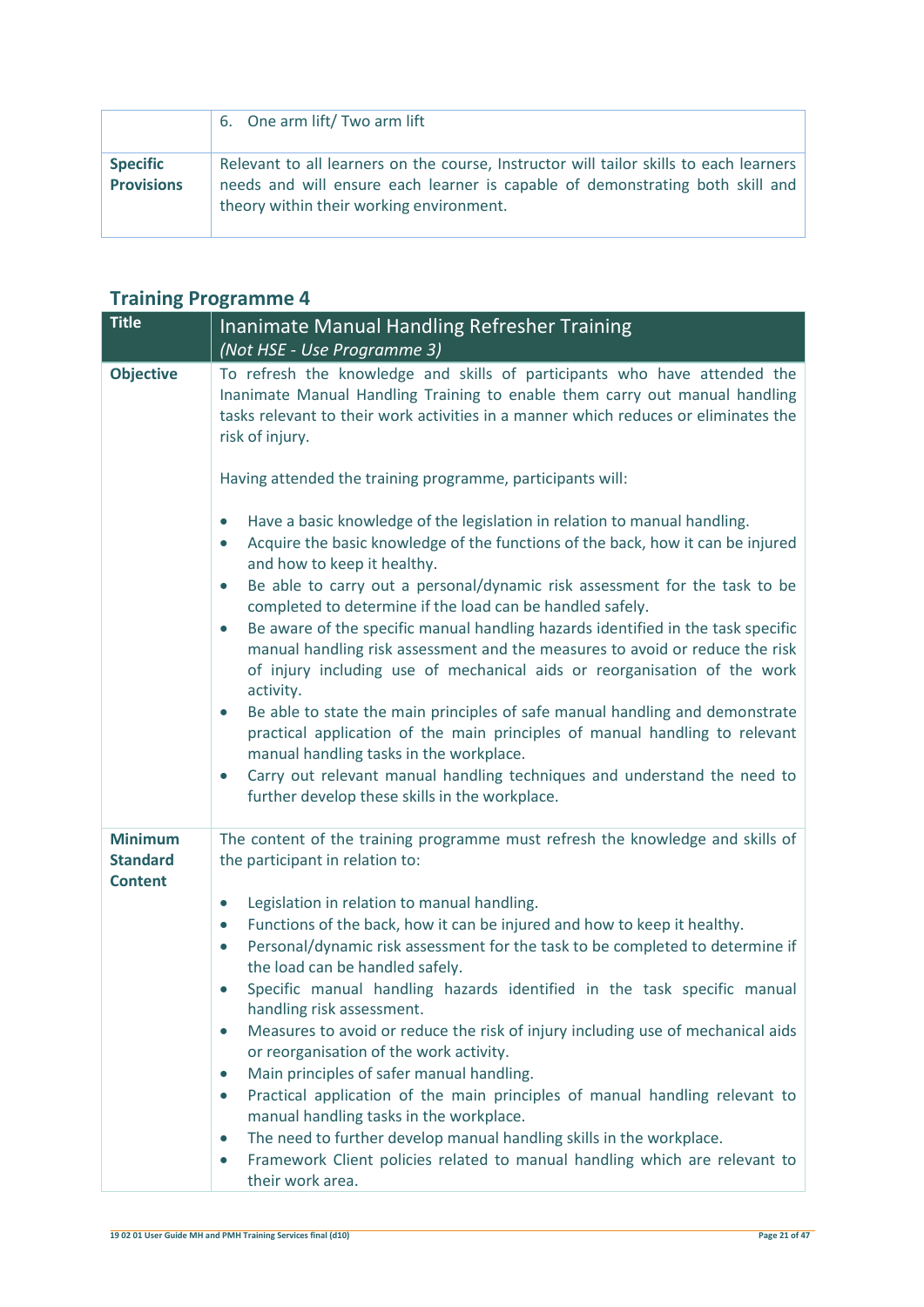|                                                                      | Manual handling aids available in their work area and the importance of the<br>safe use of same.                                                                                                                                                                                                                                                                                                                                                             |
|----------------------------------------------------------------------|--------------------------------------------------------------------------------------------------------------------------------------------------------------------------------------------------------------------------------------------------------------------------------------------------------------------------------------------------------------------------------------------------------------------------------------------------------------|
| <b>Target</b><br><b>Participants</b>                                 | All employees involved in the manual handling of inanimate loads in the workplace<br>and who have within the last three (3) years attended Inanimate Manual Handling<br>Training Programme.                                                                                                                                                                                                                                                                  |
|                                                                      | Refresher training will be at intervals of not more than every three (3) years or<br>more frequently where determined through the local training needs<br>assessment or where there is a change in work practices resulting in the<br>introduction of a new system of work related to manual handling or the use of<br>equipment to handle loads.<br>Participants will be identified by the Framework Client through the local<br>training needs assessment. |
| <b>Approximate</b>                                                   | 3 Hours.                                                                                                                                                                                                                                                                                                                                                                                                                                                     |
| <b>Duration</b>                                                      | The duration of the training programme will depend on many factors including the<br>level of risk in the work environment and the complexity of handling procedures<br>being taught. Enough time must be allowed to ensure that all the aims of the<br>training programme are covered adequately and to ensure the learning objective is<br>achieved, particularly in relation to practical skills demonstration.                                            |
| <b>Reference to</b><br><b>Legislation &amp;</b><br><b>Guidelines</b> | The training programme must be compliant with the Safety, Health and Welfare at<br>Work Act 2005 and associated General Application Regulations 2007 including the<br>Manual Handling of Loads Regulations 2007 and subsequent amending legislation                                                                                                                                                                                                          |
|                                                                      | <b>Guidance:</b>                                                                                                                                                                                                                                                                                                                                                                                                                                             |
|                                                                      | Health and Safety Authority (HSA) Guide to Manual Handling Training 2010.<br>$\bullet$<br>HSA Guidance on the Management of Manual Handling in Healthcare 2011.<br>HSA Guidance on the Management of Manual Handling in the Workplace 2005.<br>Chapters 12 to 18 of the Guide to the Handling of People: a system approach,<br>$6th$ edition (2011) or evidence based equivalent.                                                                            |
| <b>Output</b>                                                        | Certificate will be provided to confirm that participants have attended inanimate<br>manual handling refresher training and have successfully demonstrated the<br>theoretical and practical knowledge and skills relevant to their workplace.                                                                                                                                                                                                                |
| <b>Specific</b><br><b>Examination</b><br>if relevant                 | Participants will be assessed on their ability to carry out a range of Manual<br>Handling Skills and to effectively present information to a group of learners.<br>Candidates will be assessed through observation, and carrying out a broad range of<br>skills.                                                                                                                                                                                             |
|                                                                      | <b>Skill Assessments</b>                                                                                                                                                                                                                                                                                                                                                                                                                                     |
|                                                                      | <b>Floor Lift</b><br>1.<br><b>Bench Lift</b><br>2.<br>3.<br>Bench to Height (Shoulder)<br><b>Pushing and Pulling</b><br>4.<br>Team Lift (Two or More Handlers)<br>5.                                                                                                                                                                                                                                                                                         |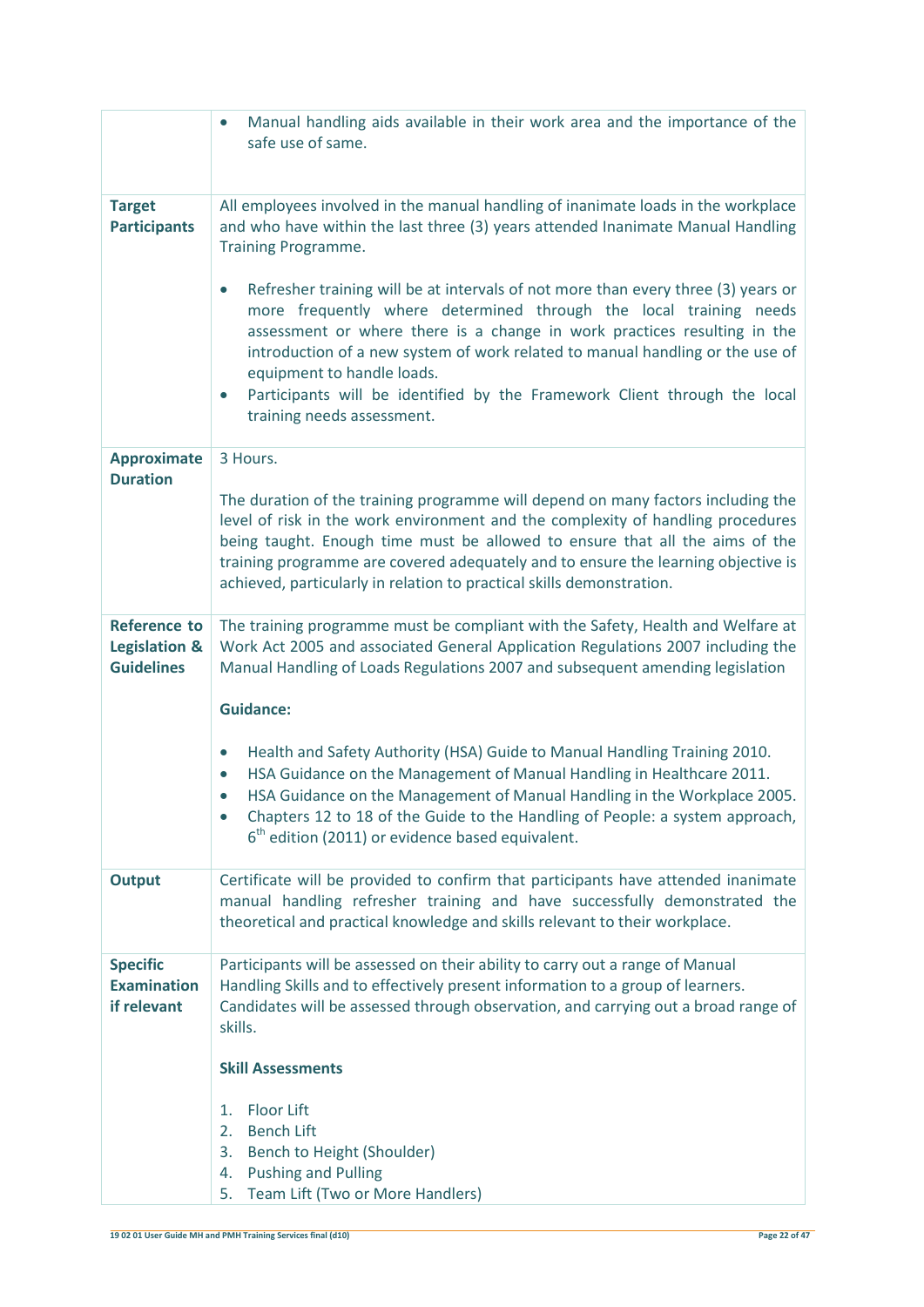|                                      | 6. One arm lift/Two arm lift                                                                                                                                                                                        |
|--------------------------------------|---------------------------------------------------------------------------------------------------------------------------------------------------------------------------------------------------------------------|
| <b>Specific</b><br><b>Provisions</b> | Relevant to all learners on the course, Instructor will tailor skills to each learners<br>needs and will ensure each learner is capable of demonstrating both skill and<br>theory within their working environment. |

| <b>Title</b>                                        | Inanimate Manual Handling Training Practical Component to<br><b>Support HSELanD Online Theory Programme</b><br>(For HSE only)                                                                                                                                                                                                                                                                                                                                                                                                                                                                                                                                                                                                                                                                                                                                                                                                                            |
|-----------------------------------------------------|----------------------------------------------------------------------------------------------------------------------------------------------------------------------------------------------------------------------------------------------------------------------------------------------------------------------------------------------------------------------------------------------------------------------------------------------------------------------------------------------------------------------------------------------------------------------------------------------------------------------------------------------------------------------------------------------------------------------------------------------------------------------------------------------------------------------------------------------------------------------------------------------------------------------------------------------------------|
| <b>Objective</b>                                    | This training programme will support the Manual Handling Theory Programme on<br>HSELanD. Participants attending the Inanimate Manual Handling Training -<br>Practical Component will have completed the theory component through the<br>Manual Handling Theory Programme on HSELanD.<br>Reinforce knowledge gained from the completion of the online Manual Handling<br>Theory Programme on HSELanD and provide participants with the knowledge and<br>skills to enable them carry out manual handling tasks relevant to their work<br>activities in a manner which reduces or eliminates the risk of injury.                                                                                                                                                                                                                                                                                                                                            |
|                                                     | Having attended the training programme, participants will:<br>Be able to demonstrate the practical application of the online Manual Handling<br>$\bullet$<br><b>Theory Programme</b><br>Be able to demonstrate the practical application of the main principles of<br>$\bullet$<br>manual handling to relevant manual handling tasks in the workplace.<br>Be able to demonstrate the practical application of the manual handling risk<br>$\bullet$<br>assessment process<br>Carry out relevant manual handling techniques and understand the need to<br>further develop these skills in the workplace.                                                                                                                                                                                                                                                                                                                                                  |
| <b>Minimum</b><br><b>Standard</b><br><b>Content</b> | The content of the training programme must include the following:<br>Reinforce the main learning objectives of the Manual Handling Theory<br>$\bullet$<br>Programme on HSELanD through the practical application of the manual<br>handling risk assessment process and the main principles of manual handling<br>to relevant manual handling tasks in the workplace<br>Specific manual handling hazards identified in the task specific manual<br>$\bullet$<br>handling risk assessment.<br>Measures to avoid or reduce the risk of injury including use of mechanical aids<br>$\bullet$<br>or reorganisation of the work activity.<br>The need to further develop manual handling skills in the workplace.<br>$\bullet$<br>Framework Client policies related to manual handling which are relevant to<br>$\bullet$<br>their work area.<br>Manual handling aids available in their work area and the importance of the<br>$\bullet$<br>safe use of same. |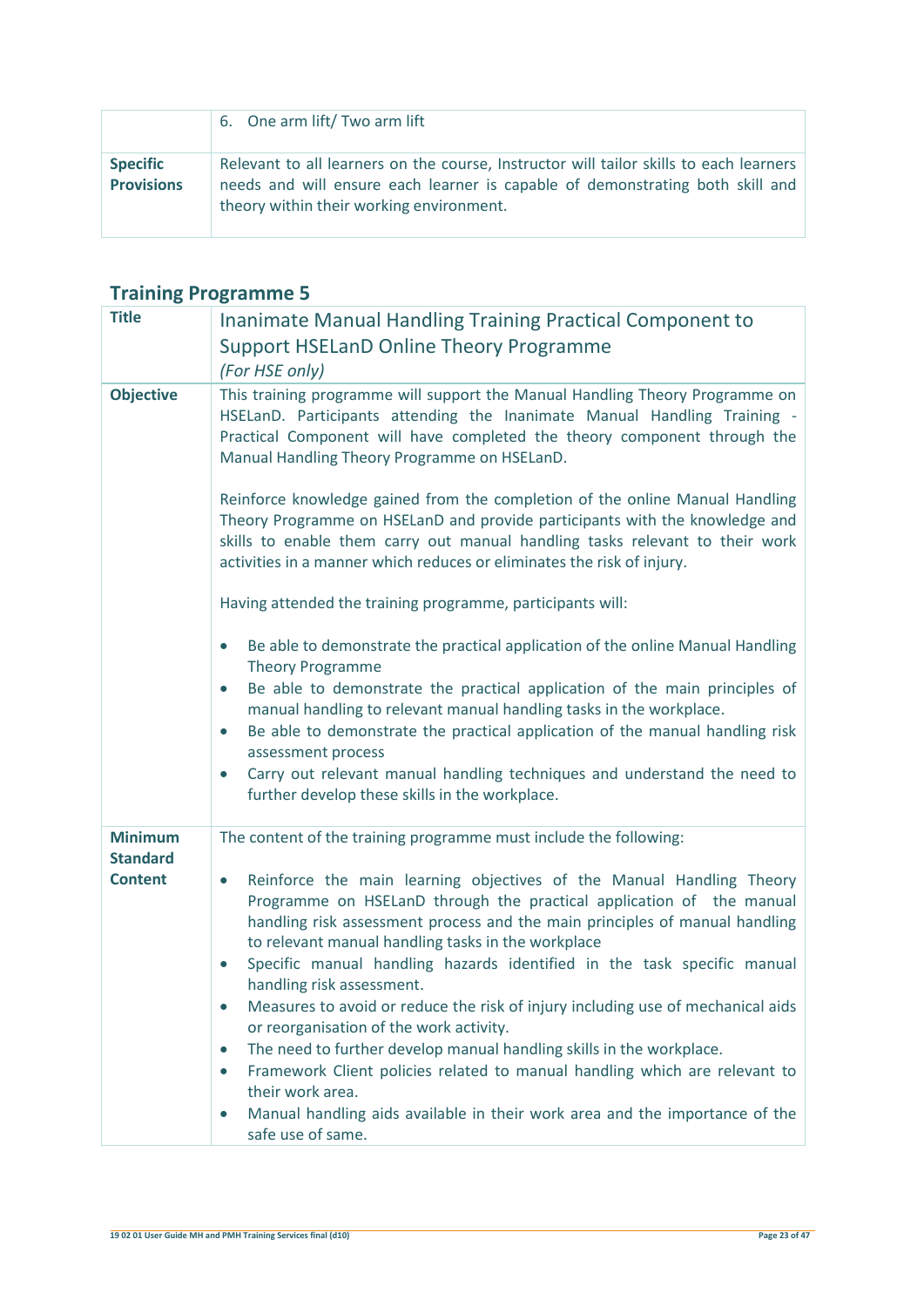| <b>Target</b><br><b>Participants</b>                      | All employees involved in the manual handling of inanimate loads in the<br>$\bullet$<br>workplace.<br>Employees who have completed the online Manual Handling Theory<br>$\bullet$<br>Programme on HSELanD prior to attending training.<br>Participants will be identified by the line manager through the local training<br>$\bullet$<br>needs assessment.                                                                                                                                                                                                                                                                                                              |
|-----------------------------------------------------------|-------------------------------------------------------------------------------------------------------------------------------------------------------------------------------------------------------------------------------------------------------------------------------------------------------------------------------------------------------------------------------------------------------------------------------------------------------------------------------------------------------------------------------------------------------------------------------------------------------------------------------------------------------------------------|
| <b>Approximate</b><br><b>Duration</b>                     | 3 Hours (in addition to 1 Hr e-learning Theory Module).<br>The duration of the training programme will depend on many factors including the<br>level of risk in the work environment and the complexity of handling procedures<br>being taught. Enough time must be allowed to ensure that all the aims of the<br>training programme are covered adequately and to ensure the learning objectives<br>are achieved, particularly in relation to practical skills demonstration.                                                                                                                                                                                          |
| <b>Reference to</b><br>Legislation &<br><b>Guidelines</b> | The training programme must be compliant with the Safety, Health and Welfare at<br>Work Act 2005 and associated General Application Regulations 2007 including the<br>Manual Handling of Loads Regulations 2007 and subsequent amending legislation.<br><b>Guidance:</b><br>Health and Safety Authority (HSA) Guide to Manual Handling Training 2010<br>HSA Guidance on the Management of Manual Handling in Healthcare 2011<br>$\bullet$<br>HSA Guidance on the Management of Manual Handling in the Workplace 2005<br>$\bullet$<br>Chapters 12 to 18 of the Guide to the Handling of People: a system approach,<br>$6th$ edition (2011) or evidence based equivalent. |
| <b>Output</b>                                             | Certificate will be provided to confirm that participants have attended the practical<br>component of inanimate manual handling training and have successfully<br>demonstrated the practical knowledge and skills relevant to their workplace                                                                                                                                                                                                                                                                                                                                                                                                                           |
| <b>Specific</b><br><b>Examination</b><br>if relevant      | Participants will be assessed on their ability to carry out a range of Manual<br>Handling Skills and to effectively present information to a group of learners.<br>Candidates will be assessed through observation, and carrying out a broad range of<br>skills.<br><b>Skill Assessments</b><br><b>Floor Lift</b><br>1.<br><b>Bench Lift</b><br>2.<br>Bench to Height (Shoulder)<br>3.<br><b>Pushing and Pulling</b><br>4.<br>5. Team Lift (Two or More Handlers)<br>6. One arm lift/Two arm lift<br>The HSELanD Online Theory module assessment must be passed in order to<br>complete the module and obtain a certificate of completion.                              |
| <b>Specific</b><br><b>Provisions</b>                      | Relevant to all learners on the course, Instructor will tailor skills to each learners<br>needs and will ensure each learner is capable of demonstrating both skill and<br>theory within their working environment.                                                                                                                                                                                                                                                                                                                                                                                                                                                     |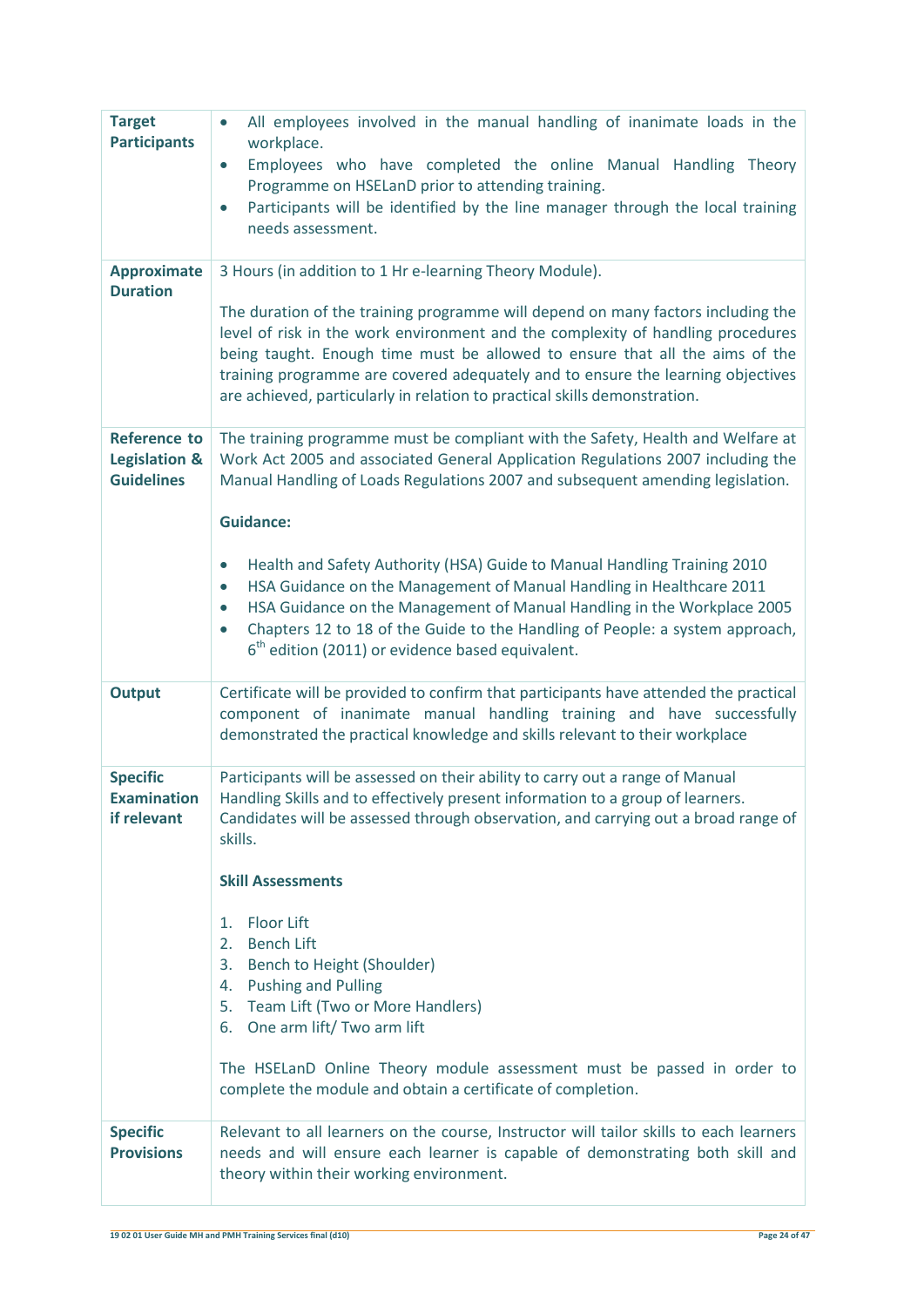| <b>Title</b>                                        | Inanimate Manual Handling Refresher Training Practical                                                                                                                                                                                                                                                                                                                                                                                                                                                                                                                                                                                                                                                                                                             |
|-----------------------------------------------------|--------------------------------------------------------------------------------------------------------------------------------------------------------------------------------------------------------------------------------------------------------------------------------------------------------------------------------------------------------------------------------------------------------------------------------------------------------------------------------------------------------------------------------------------------------------------------------------------------------------------------------------------------------------------------------------------------------------------------------------------------------------------|
|                                                     | Component to Support HSELanD Online Theory Programme                                                                                                                                                                                                                                                                                                                                                                                                                                                                                                                                                                                                                                                                                                               |
|                                                     | (Not HSE - Use Programme 5)                                                                                                                                                                                                                                                                                                                                                                                                                                                                                                                                                                                                                                                                                                                                        |
| <b>Objective</b>                                    | This programme will support the Manual Handling Theory Programme on<br>HSELanD. Participants attending the Inanimate Manual Handling Refresher<br>Training - Practical Component will have completed the theory component<br>through the Manual Handling Theory Programme on HSELanD. Reinforce<br>knowledge gained from the completion of the online Manual Handling Theory<br>Programme on HSELanD.                                                                                                                                                                                                                                                                                                                                                              |
|                                                     | To refresh the knowledge and skills of participants who have previously attended<br>the Inanimate Manual Handling Training Programme and who have completed the<br>online Manual Handling Theory Programme on HSELanD to enable them carry out<br>manual handling tasks relevant to their work activities in a manner which reduces<br>or eliminates the risk of injury.                                                                                                                                                                                                                                                                                                                                                                                           |
|                                                     | Having attended the training programme, participants will:                                                                                                                                                                                                                                                                                                                                                                                                                                                                                                                                                                                                                                                                                                         |
|                                                     | Be able to demonstrate the practical application of the online Manual Handling<br><b>Theory Programme</b>                                                                                                                                                                                                                                                                                                                                                                                                                                                                                                                                                                                                                                                          |
|                                                     | Be able to demonstrate the practical application of the main principles of<br>$\bullet$<br>manual handling to relevant manual handling tasks in the workplace.<br>Be able to demonstrate the practical application of the manual handling risk<br>$\bullet$<br>assessment process<br>Carry out relevant manual handling techniques and understand the need to<br>$\bullet$<br>further develop these skills in the workplace.                                                                                                                                                                                                                                                                                                                                       |
| <b>Minimum</b><br><b>Standard</b><br><b>Content</b> | The content of the training programme must refresh the knowledge and skills of<br>the participant in relation to:                                                                                                                                                                                                                                                                                                                                                                                                                                                                                                                                                                                                                                                  |
|                                                     | Reinforce the main learning objectives of the Manual Handling Theory<br>$\bullet$<br>Programme on HSELanD through the practical application of the manual<br>handling risk assessment process and the main principles of manual handling<br>to relevant manual handling tasks in the workplace<br>Specific manual handling hazards identified in the task specific manual<br>$\bullet$<br>handling risk assessment.<br>Measures to avoid or reduce the risk of injury including use of mechanical aids<br>$\bullet$<br>or reorganisation of the work activity.<br>The need to further develop manual handling skills in the workplace.<br>$\bullet$<br>Framework Client policies related to manual handling which are relevant to<br>$\bullet$<br>their work area. |
|                                                     | Manual handling aids available in their work area and the importance of the<br>$\bullet$<br>safe use of same.                                                                                                                                                                                                                                                                                                                                                                                                                                                                                                                                                                                                                                                      |
| <b>Target</b><br><b>Participants</b>                | All employees involved in the manual handling of inanimate loads in the<br>$\bullet$<br>workplace and who have within the last three (3) years attended the full<br>Inanimate Manual Handling Training Programme.<br>Employees who have completed the online Manual Handling Theory<br>$\bullet$<br>Programme on HSELanD prior to attending training.                                                                                                                                                                                                                                                                                                                                                                                                              |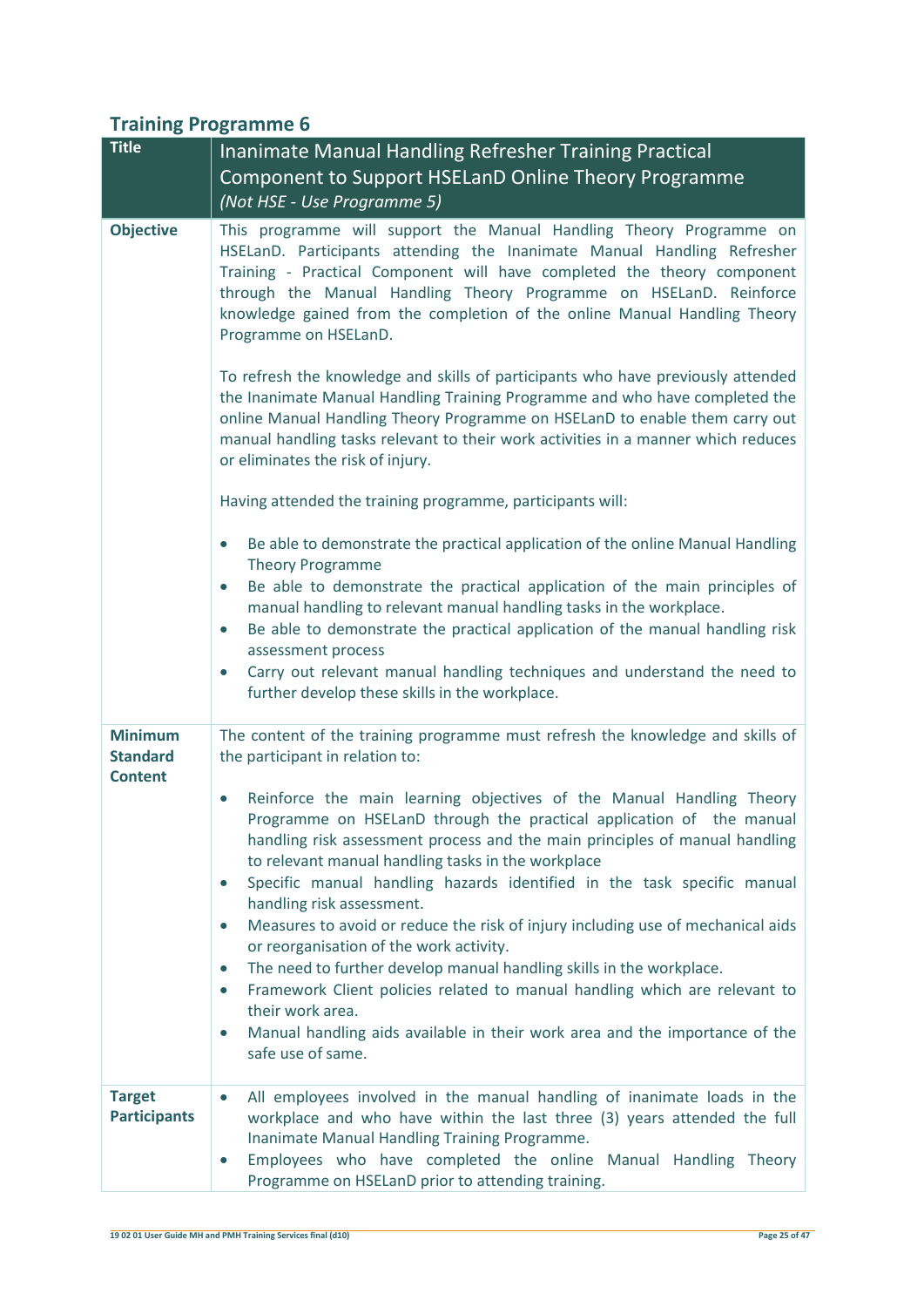|                                                                      | Participants will be identified by the line manager through the local training<br>needs assessment.                                                                                                                                                                                                                                                                                                                                                                           |
|----------------------------------------------------------------------|-------------------------------------------------------------------------------------------------------------------------------------------------------------------------------------------------------------------------------------------------------------------------------------------------------------------------------------------------------------------------------------------------------------------------------------------------------------------------------|
| <b>Approximate</b><br><b>Duration</b>                                | 3 Hours (in addition to 1 Hr e-learning Theory Module).<br>The duration of the training programme will depend on many factors including the<br>level of risk in the work environment and the complexity of handling procedures<br>being taught. Enough time must be allowed to ensure that all the aims of the<br>training programme are covered adequately and to ensure the learning objectives<br>are achieved, particularly in relation to practical skills demonstration |
| <b>Reference to</b><br><b>Legislation &amp;</b><br><b>Guidelines</b> | The training programme must be compliant with the Safety, Health and Welfare at<br>Work Act 2005 and associated General Application Regulations 2007 including the<br>Manual Handling of Loads Regulations 2007 and subsequent amending legislation.<br><b>Guidance:</b>                                                                                                                                                                                                      |
|                                                                      | Health and Safety Authority (HSA) Guide to Manual Handling Training 2010<br>HSA Guidance on the Management of Manual Handling in Healthcare 2011<br>$\bullet$<br>HSA Guidance on the Management of Manual Handling in the Workplace 2005<br>$\bullet$<br>Chapters 12 to 18 of the Guide to the Handling of People: a system approach,<br>$6th$ edition (2011) or evidence based equivalent.                                                                                   |
| <b>Output</b>                                                        | Certificate will be provided to confirm that participants have attended the practical<br>component of the inanimate manual handling refresher training and have<br>successfully demonstrated the practical knowledge and skills relevant to their<br>workplace.                                                                                                                                                                                                               |
| <b>Specific</b><br><b>Examination</b><br>if relevant                 | Participants will be assessed on their ability to carry out a range of Manual<br>Handling Skills and to effectively present information to a group of learners.<br>Candidates will be assessed through observation, and carrying out a broad range of<br>skills.<br><b>Skill Assessments</b>                                                                                                                                                                                  |
|                                                                      | <b>Floor Lift</b><br>1.<br>$\overline{2}$ .<br><b>Bench Lift</b><br>Bench to Height (Shoulder)<br>3.<br><b>Pushing and Pulling</b><br>4.<br>5. Team Lift (Two or More Handlers)<br>6. One arm lift/ Two arm lift<br>The HSELanD Online Theory module assessment must be passed in order to                                                                                                                                                                                    |
| <b>Specific</b><br><b>Provisions</b>                                 | complete the module and obtain a certificate of completion.<br>Relevant to all learners on the course, Instructor will tailor skills to each learners<br>needs and will ensure each learner is capable of demonstrating both skill and<br>theory within their working environment.                                                                                                                                                                                            |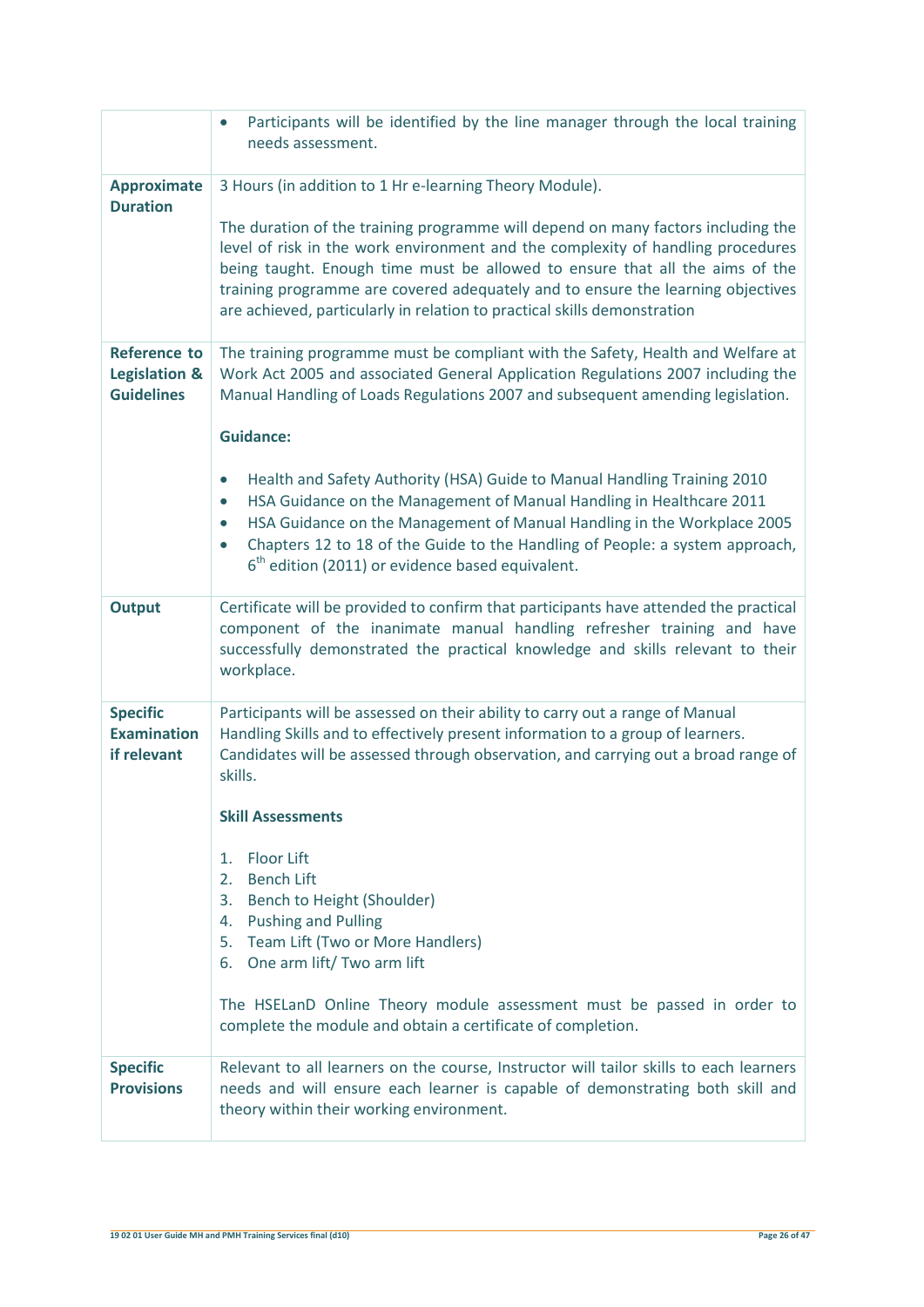| <b>Title</b>                                         | <b>QQI Special Purpose Certificate in People Handling Instruction</b><br>Level 6                                                                                                                                                                                                                                                                                                                                                                                                                                                                                                |
|------------------------------------------------------|---------------------------------------------------------------------------------------------------------------------------------------------------------------------------------------------------------------------------------------------------------------------------------------------------------------------------------------------------------------------------------------------------------------------------------------------------------------------------------------------------------------------------------------------------------------------------------|
| <b>Objective</b>                                     | To provide participants with the knowledge, skill and competence to effectively<br>deliver people moving and handling training programmes within the Framework<br>Client organisation.                                                                                                                                                                                                                                                                                                                                                                                          |
| <b>Minimum</b><br><b>Standard</b><br><b>Contents</b> | The contents of the training programme must ensure that Participants can<br>demonstrate the knowledge, skill and competence to effectively deliver people<br>moving and handling training programmes in the workplace and Participants will<br>be able to:                                                                                                                                                                                                                                                                                                                      |
|                                                      | Communicate the principles and theories related to people handling.<br>$\bullet$<br>Demonstrate safe people handling skills.<br>$\bullet$<br>Use effective presentation skills to deliver people handling instruction.<br>$\bullet$<br>Provide people handling instruction to Participants who have varying levels of<br>$\bullet$<br>competence to include planning, preparation, delivery and evaluation.                                                                                                                                                                     |
|                                                      | The contents of the training programme must ensure that the Training Programme<br>objective is met and include:                                                                                                                                                                                                                                                                                                                                                                                                                                                                 |
|                                                      | <b>Legislative Requirements and Health Benefit</b>                                                                                                                                                                                                                                                                                                                                                                                                                                                                                                                              |
|                                                      | Explain the main components of relevant health and safety legislation and<br>guidance documents to include the current manual handling of loads<br>regulations, principles of prevention as outlined in the current Safety, Health<br>and Welfare at Work Act and relevant guidance from government and<br>professional bodies.<br>Evaluate the health and organisational benefits of an integrated approach to<br>$\bullet$<br>the management of manual handling to include development of a manual<br>handling policy, staff consultation, risk assessment, implementation of |
|                                                      | appropriate controls and relevant training.                                                                                                                                                                                                                                                                                                                                                                                                                                                                                                                                     |
|                                                      | <b>Anatomy and Back Care</b><br>Define the main components of the spinal column to include discs, ligaments,<br>$\bullet$<br>bones, joints, nerves and muscles.<br>Explain the main risk factors for back injuries related to manual handling to<br>$\bullet$<br>include how these injuries commonly occur.<br>Describe current concepts of back care to include good back posture at home<br>$\bullet$<br>and work, awareness of the importance of being fit and flexible, working<br>within their capabilities and taking personal responsibility for good back care.         |
|                                                      | <b>Ergonomic Principles and Risk Assessment</b>                                                                                                                                                                                                                                                                                                                                                                                                                                                                                                                                 |
|                                                      | Describe the concepts of ergonomics to include a description of key ergonomic<br>$\bullet$<br>principles for workplace design and unfavourable ergonomic condition as<br>detailed in the schedule to the current manual handling of loads regulation.<br>Explain the manual handling risk assessment process through the use of<br>$\bullet$<br>manual handling case studies or scenarios.<br>Describe a range of controls to avoid and reduce the risk of injuries to include<br>$\bullet$                                                                                     |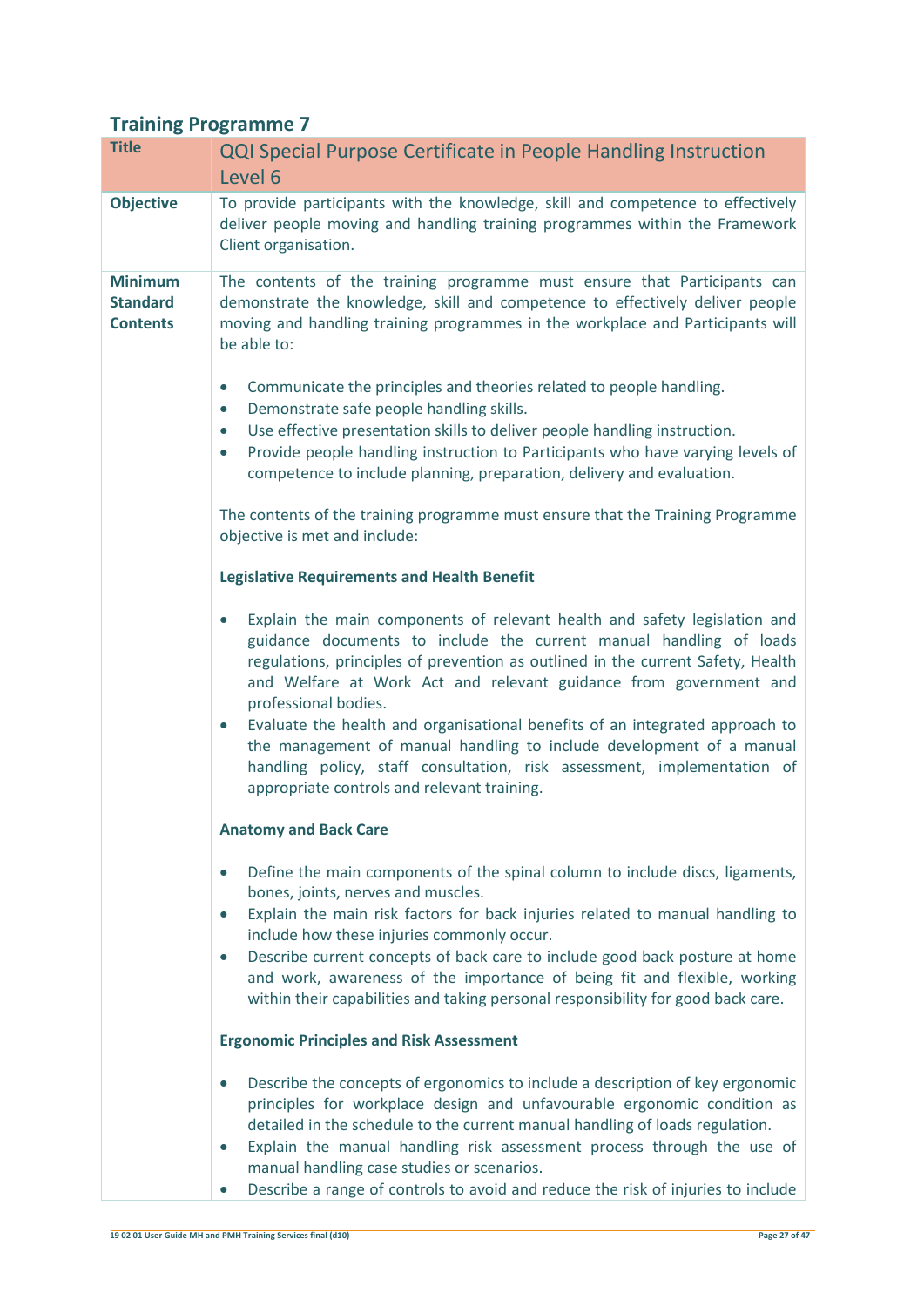|                                       | a critical analysis of a range of manual handling equipment.                                                                                                                                                                                                                                                                                                                                                                                                                                                                                                                                                                                                                                                                                                                                                                                                                                                                                                                                           |
|---------------------------------------|--------------------------------------------------------------------------------------------------------------------------------------------------------------------------------------------------------------------------------------------------------------------------------------------------------------------------------------------------------------------------------------------------------------------------------------------------------------------------------------------------------------------------------------------------------------------------------------------------------------------------------------------------------------------------------------------------------------------------------------------------------------------------------------------------------------------------------------------------------------------------------------------------------------------------------------------------------------------------------------------------------|
|                                       | <b>Manual Handling Principles and Techniques</b>                                                                                                                                                                                                                                                                                                                                                                                                                                                                                                                                                                                                                                                                                                                                                                                                                                                                                                                                                       |
|                                       | Apply the main principles of manual handling to a range of manual handling<br>tasks with particular emphasis on the need to carry out a personal or dynamic<br>risk assessment to determine if the load can be handled safely.<br>Carry out a range of appropriate manual handling techniques to include lifting,<br>$\bullet$<br>carrying, pushing, pulling, supporting or putting down of a load by one or more<br>persons.<br>Analyse the participant's performance of manual handling techniques.                                                                                                                                                                                                                                                                                                                                                                                                                                                                                                  |
|                                       | <b>Planning of Manual Handling Training Programmes</b>                                                                                                                                                                                                                                                                                                                                                                                                                                                                                                                                                                                                                                                                                                                                                                                                                                                                                                                                                 |
|                                       |                                                                                                                                                                                                                                                                                                                                                                                                                                                                                                                                                                                                                                                                                                                                                                                                                                                                                                                                                                                                        |
|                                       | Develop manual handling training programmes to include lesson plans with<br>clear objectives, appropriate material and aids to support learning and<br>strategies to motivate changes in manual handling practice.<br>Identify the necessary organisational resources needed to plan and support<br>$\bullet$<br>the delivery of effective manual handling training programmes.<br>It is envisaged that on the successful completion of the training programme<br>$\bullet$<br>each participant will adopt the vendor's manual handling and people handling<br>training programmes and refresher programmes (which are based on the<br>Organisation's programmes - i.e., the HSE's for HSE staff). Therefore each<br>participant must have the appropriate knowledge, skills and competence to<br>deliver these training programmes and meet the needs of the specific service<br>and manual handling and people handling tasks being undertaken in the area<br>in which they are delivering training. |
|                                       | <b>Delivery of Manual Handling Training</b>                                                                                                                                                                                                                                                                                                                                                                                                                                                                                                                                                                                                                                                                                                                                                                                                                                                                                                                                                            |
|                                       | Deliver effective manual handling training programmes, using a range of tools<br>$\bullet$<br>and techniques including managing group dynamics.<br>Demonstrate understanding of adult learning principles and the need for<br>effective communication skills.<br>Give effective instruction in practical manual handling techniques.<br>$\bullet$                                                                                                                                                                                                                                                                                                                                                                                                                                                                                                                                                                                                                                                      |
|                                       | <b>People Moving and Handling</b>                                                                                                                                                                                                                                                                                                                                                                                                                                                                                                                                                                                                                                                                                                                                                                                                                                                                                                                                                                      |
|                                       | Develop an understanding of the People Handling Risk Assessment process.<br>$\bullet$<br>Apply the main principles of manual handling and techniques of people<br>handling, and analyse a participant's performance of people handling<br>techniques.<br>Develop lesson plans, deliver and evaluate a people handling training<br>$\bullet$<br>programme and use effective presentation skills.                                                                                                                                                                                                                                                                                                                                                                                                                                                                                                                                                                                                        |
| <b>Target</b><br><b>Participants</b>  | Participants must have relevant people handling experience.<br>$\bullet$<br>Participants deemed suitable by the Framework Client, through a training<br>$\bullet$<br>needs assessment, to coordinate and deliver manual handling/ people moving<br>and handling training programmes.                                                                                                                                                                                                                                                                                                                                                                                                                                                                                                                                                                                                                                                                                                                   |
| <b>Approximate</b><br><b>Duration</b> | 4 Days (9 days total including lot 1 - QQI Special Purpose Certificate in Manual<br>Handling Instruction Level 6)                                                                                                                                                                                                                                                                                                                                                                                                                                                                                                                                                                                                                                                                                                                                                                                                                                                                                      |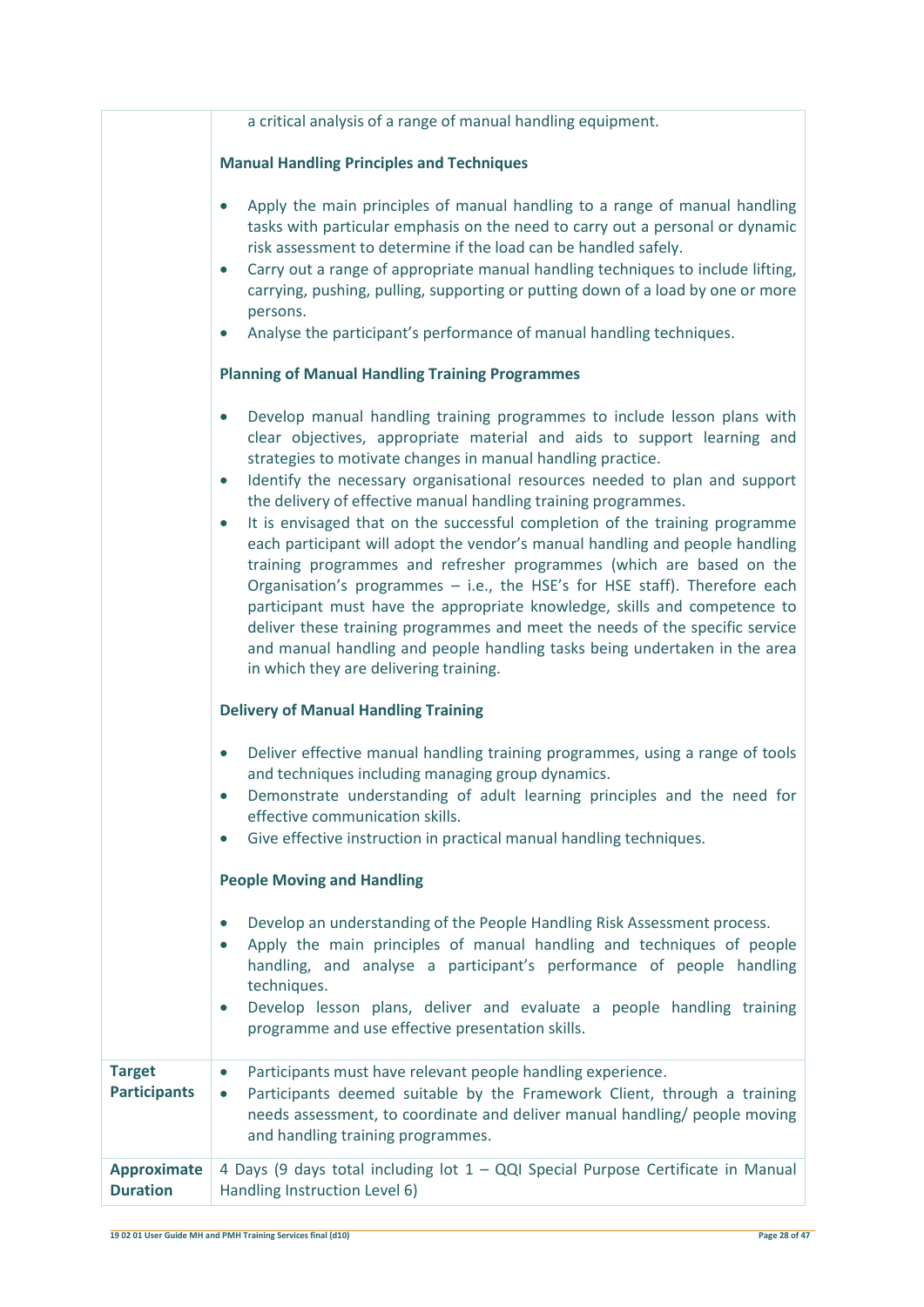| <b>Reference to</b><br>Legislation &<br><b>Guidelines</b> | The training programme must be compliant with the Safety, Health and Welfare at<br>Work Act 2005 and associated General Application Regulations 2007 including the<br>Manual Handling of Loads Regulations 2007 and subsequent amending legislation.<br><b>Guidance:</b><br>Health and Safety Authority (HSA) Guide to Manual Handling Training 2010.<br>HSA Guidance on the Management of Manual Handling in Healthcare 2011.<br>$\bullet$<br>HSA Guidance on the Management of Manual Handling in the Workplace 2005.<br>Chapters 12 to 18 of the Guide to the Handling of People: a system approach,<br>$6th$ edition (2011) or evidence based equivalent. |
|-----------------------------------------------------------|---------------------------------------------------------------------------------------------------------------------------------------------------------------------------------------------------------------------------------------------------------------------------------------------------------------------------------------------------------------------------------------------------------------------------------------------------------------------------------------------------------------------------------------------------------------------------------------------------------------------------------------------------------------|
| <b>Output</b>                                             | QQI Special Purpose Certificate in People Handling Instruction Level 6                                                                                                                                                                                                                                                                                                                                                                                                                                                                                                                                                                                        |
|                                                           | Certificate will be provided to confirm that Participants have successfully<br>demonstrated theoretical and practical knowledge, skills and competence to<br>effectively deliver people moving and handling training programmes within the<br>Framework Client organisation.                                                                                                                                                                                                                                                                                                                                                                                  |
| <b>Specific</b>                                           | Weighting: 60% of total mark                                                                                                                                                                                                                                                                                                                                                                                                                                                                                                                                                                                                                                  |
| <b>Examination</b><br>if relevant                         | -Based on Units 3, & 4.                                                                                                                                                                                                                                                                                                                                                                                                                                                                                                                                                                                                                                       |
|                                                           | Participants will be assessed on their ability to carry out a range of People Handling<br>Skills and to effectively present information to a group of learners. Candidates will<br>be assessed through observation, and carrying out a broad range of skills.                                                                                                                                                                                                                                                                                                                                                                                                 |
|                                                           | <b>Skill Assessments</b>                                                                                                                                                                                                                                                                                                                                                                                                                                                                                                                                                                                                                                      |
|                                                           | Moving person up the bed using sliding sheets and unroll method<br>1.<br>Sitting to edge of bed<br>2.<br>Turning person in bed<br>3.<br>Sitting to standing<br>4.<br><b>Assisted Walking</b><br>5.<br>Repositioning patient in bed - from supine lying to sitting<br>6.                                                                                                                                                                                                                                                                                                                                                                                       |
|                                                           | Hoists will be used to assess knowledge and skills of learners                                                                                                                                                                                                                                                                                                                                                                                                                                                                                                                                                                                                |
|                                                           | To and from chair                                                                                                                                                                                                                                                                                                                                                                                                                                                                                                                                                                                                                                             |
|                                                           | To and from bed<br>$\bullet$                                                                                                                                                                                                                                                                                                                                                                                                                                                                                                                                                                                                                                  |
|                                                           | From floor<br>$\bullet$                                                                                                                                                                                                                                                                                                                                                                                                                                                                                                                                                                                                                                       |
|                                                           | Candidates will demonstrate and instruct three practical People Handling<br>Technique to a group of learners.                                                                                                                                                                                                                                                                                                                                                                                                                                                                                                                                                 |
|                                                           | Carry out a range of safe People Handling Techniques and apply these to a                                                                                                                                                                                                                                                                                                                                                                                                                                                                                                                                                                                     |
|                                                           | range of People Handling Tasks (30 marks)<br>Analyse a learner's performance of People Handling Techniques and providing<br>$\bullet$                                                                                                                                                                                                                                                                                                                                                                                                                                                                                                                         |
|                                                           | constructive feedback (10 marks)<br>Give effective instruction in practical People Handling techniques (10 marks)<br>$\bullet$                                                                                                                                                                                                                                                                                                                                                                                                                                                                                                                                |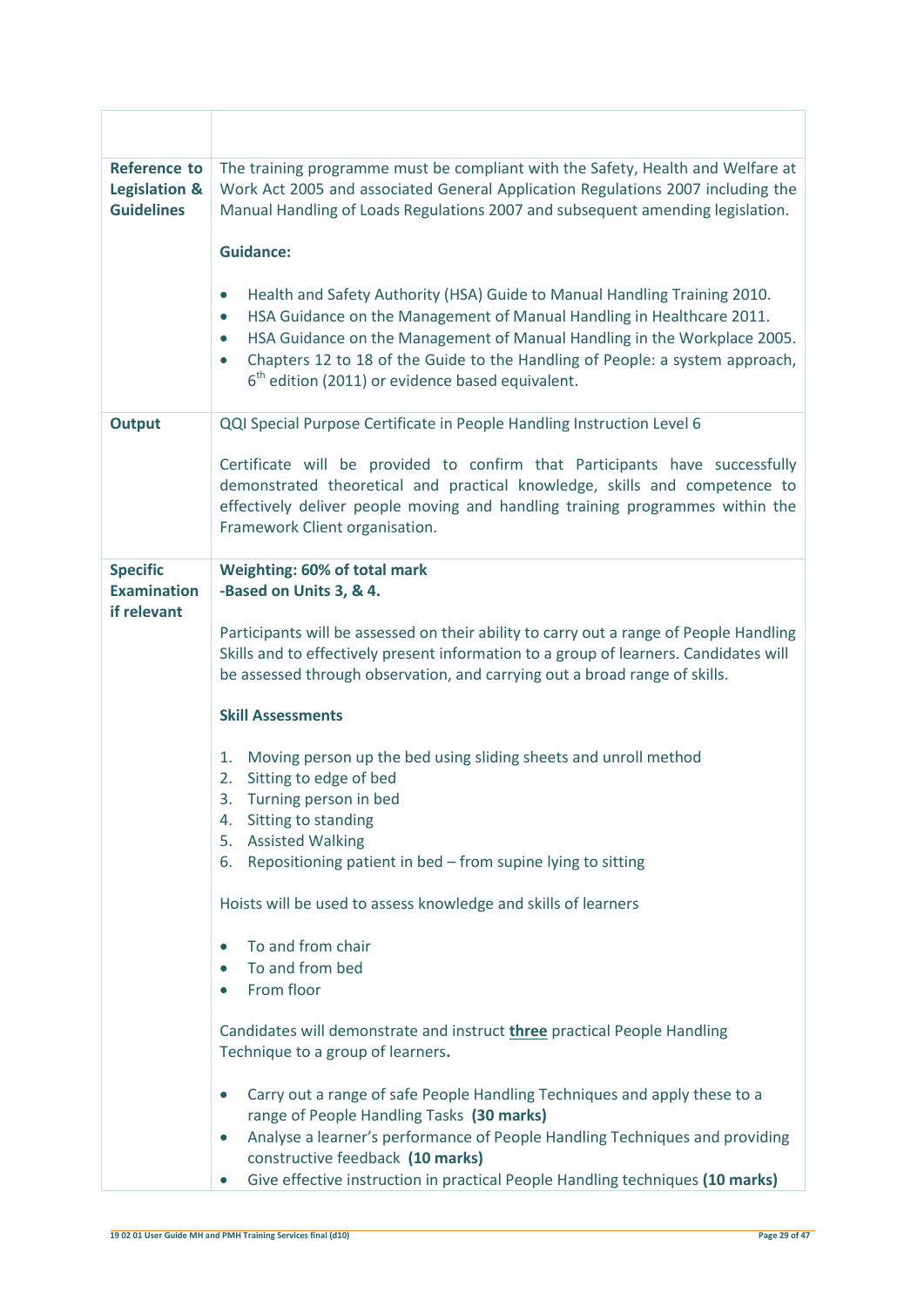#### **Preparation and Implementation**

Candidates will assess the People Handling situation efficiently and effectively using the People Handling Risk Assessment Process.

### **Communication**

Candidates should communicate verbally and non-verbally with their learners, using appropriate interpersonal skills. Candidates should also demonstrate an ability to report on the task and respond to questions.

### **All Skills demonstrations will be recorded**

### **Presentation of a topic will be completed by each learner- 10%**

### **Written Assignment**

Assignment will consist of learners conducting **two People Handling Risk Assessments** in their workplace and presenting a written report of the risks identified.

The candidate will identify what ranges of controls are required to reduce the risk of injury to staff.

The candidate must describe the necessary moving and handling equipment that will be used by staff.

### **Learners need to:**

- Explain the People Handling Risk Assessment Process through the use of workplace case studies **(4 marks)**
- Identify and analyse these People Handling scenarios **(6 marks)**
- Critically analyse controls to avoid and reduce injuries in these People Handling scenarios and discuss conclusion in report format **(6 marks)**
- Involve workplace personnel, planning of assignment work and report (e.g. contributions of others to assignments, presentation of findings to management, what you learned by doing assessment) **(4 marks)**

### **Guidelines to consider**

- Description of the People Handling Scenario (consider photographs)
- Refer to protocols and procedures that may impact on the assessment e.g. balanced decision making, infection control, challenging behaviour, critical medical emergencies, complex clinical issues, human rights, fluctuating mobility of the person.
- Evaluation of the task/activity
- Improvements/ Recommendations you could make to task/activity for future use.
- Details of resources/materials used.
- Reflection of own role in the activity, what conclusions you reached.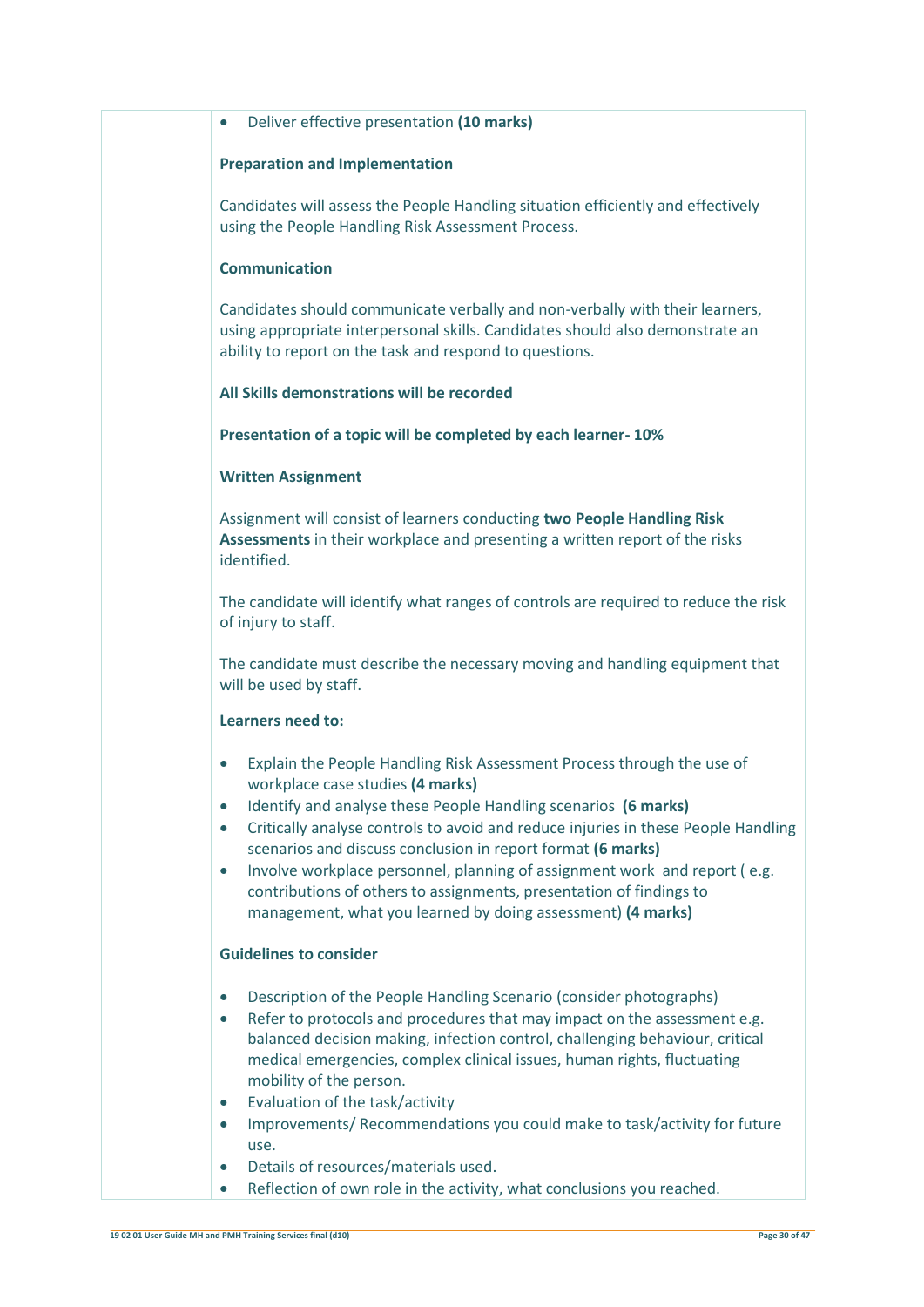|                                      | <b>Notes on Reflection</b><br>At the end, please reflect on what you have learned from your experiences.<br>Use the following headings:                                                                                                                                                                                                                                                                                                                                                                                                                                                                  |
|--------------------------------------|----------------------------------------------------------------------------------------------------------------------------------------------------------------------------------------------------------------------------------------------------------------------------------------------------------------------------------------------------------------------------------------------------------------------------------------------------------------------------------------------------------------------------------------------------------------------------------------------------------|
|                                      | <b>Description:</b> Describe the event. What happened?<br>$\bullet$<br>Feelings: What were your thoughts and feelings about the situation?<br>$\bullet$<br>Evaluation: What was good and bad about the situation?<br>$\bullet$<br><b>Conclusion:</b> What more could have been done?<br>$\bullet$<br>Action Plan: If the situation arose again, what should be done?<br>$\bullet$<br><b>People Moving and Handling Theory Short Questions</b><br><b>Short Questions Theory</b><br>20 Short answer question, 16 correct answers to pass assessment<br>Questions are compiled from the Units of the course |
|                                      |                                                                                                                                                                                                                                                                                                                                                                                                                                                                                                                                                                                                          |
| <b>Specific</b><br><b>Provisions</b> | Relevant to all learners on the course, Instructor will tailor skills to each learners<br>needs and will ensure each learner is capable of demonstrating both skill and<br>theory within their working environment with the range of equipment relevant to<br>them.                                                                                                                                                                                                                                                                                                                                      |
|                                      | (Equipment must be made available to instructor for the purpose<br>0t<br>demonstration and participation).                                                                                                                                                                                                                                                                                                                                                                                                                                                                                               |

| <b>Title</b>                                         | People Moving and Handling Instructor Refresher Training                                                                                                                                                                                                                                                                                                       |
|------------------------------------------------------|----------------------------------------------------------------------------------------------------------------------------------------------------------------------------------------------------------------------------------------------------------------------------------------------------------------------------------------------------------------|
| <b>Objective</b>                                     | To refresh the knowledge, skill and competence of People Moving and Handling<br>Instructors to ensure they can effectively design and deliver manual handling and<br>people moving and handling training within the Framework Client organisation.                                                                                                             |
| <b>Minimum</b><br><b>Standard</b><br><b>Contents</b> | The contents of the training programme must ensure that Participants can<br>demonstrate the knowledge, skill and competence to effectively design and deliver<br>manual handling and people moving and handling training programmes in the<br>Framework Client organisation.<br>The contents of the training programme must ensure that the Training Programme |
|                                                      | objective is met and include:<br><b>Legislative Requirements and Health Benefit</b>                                                                                                                                                                                                                                                                            |
|                                                      | Explain the main components of relevant health and safety legislation and<br>guidance documents to include the current manual handling of loads<br>regulations, principles of prevention as outlined in the current Safety, Health<br>and Welfare at Work Act and relevant guidance from government and<br>professional bodies.                                |
|                                                      | Evaluate the health and organisational benefits of an integrated approach to                                                                                                                                                                                                                                                                                   |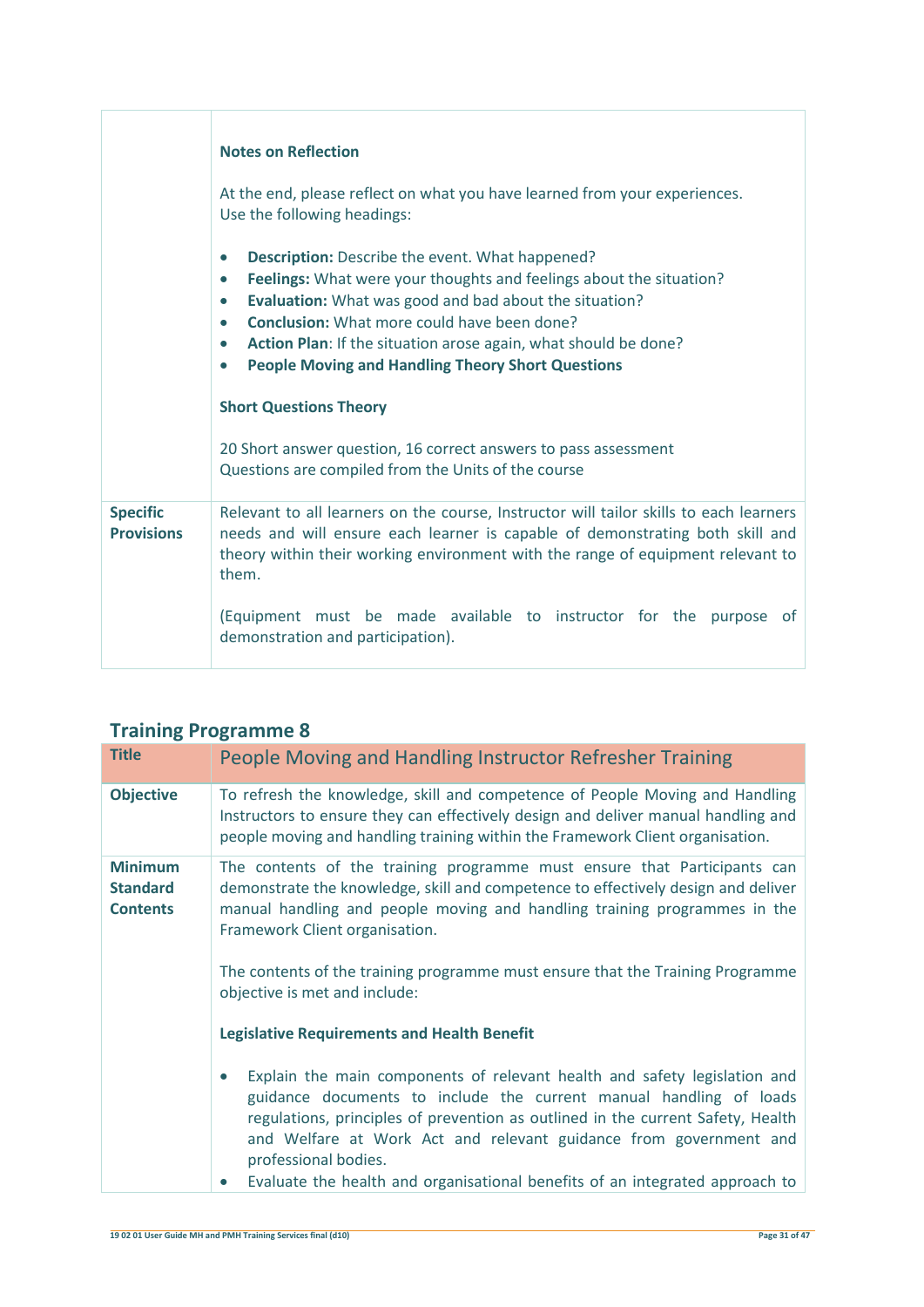the management of manual handling to include development of a manual handling policy, staff consultation, risk assessment, implementation of appropriate controls and relevant training.

#### **Anatomy and Back Care**

- Define the main components of the spinal column to include discs, ligaments, bones, joints, nerves and muscles.
- Explain the main risk factors for back injuries related to manual handling to include how these injuries commonly occur.
- Describe current concepts of back care to include good back posture at home and work, awareness of the importance of being fit and flexible, working within their capabilities and taking personal responsibility for good back care.

### **Ergonomic Principles and Risk Assessment**

- Describe the concepts of ergonomics to include a description of key ergonomic principles for workplace design and unfavourable ergonomic condition as detailed in the schedule to the current manual handling of loads regulation.
- Explain the manual handling risk assessment process through the use of manual handling case studies or scenarios.
- Describe a range of controls to avoid and reduce the risk of injuries to include a critical analysis of a range of manual handling equipment.

#### **Manual Handling Principles and Techniques**

- Apply the main principles of manual handling to a range of manual handling tasks with particular emphasis on the need to carry out a personal or dynamic risk assessment to determine if the load can be handled safely.
- Carry out a range of appropriate manual handling techniques to include lifting, carrying, pushing, pulling, supporting or putting down of a load by one or more persons.
- Analyse the participant's performance of manual handling techniques.

### **Planning and Design of Manual Handling Training Programmes**

- Develop manual handling training programmes to include lesson plans with clear objectives, appropriate material and aids to support learning and strategies to motivate changes in manual handling practice.
- Identify the necessary organisational resources needed to plan and support the delivery of effective manual handling training programmes.
- It is envisaged that on the successful completion of the training programme each participant will adopt the vendor's manual handling and people handling training programmes and refresher programmes (which are based on the Organisation's programmes – i.e., the HSE's for HSE staff). Therefore each participant must have the appropriate knowledge, skills and competence to deliver these training programmes and meet the needs of the specific service and manual handling and people handling tasks being undertaken in the area in which they are delivering training.

#### **Delivery of Manual Handling Training**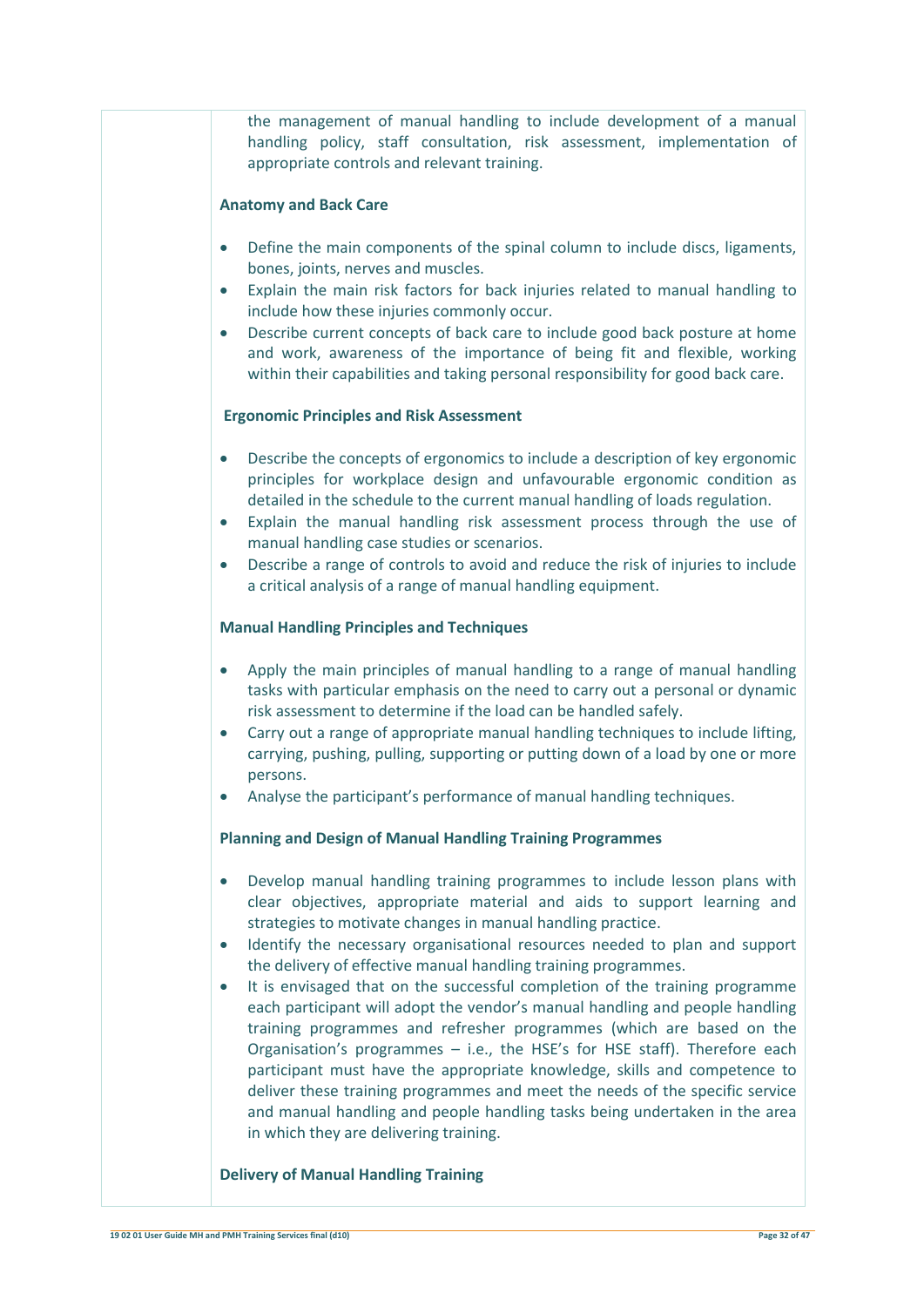|                                                    | Deliver effective manual handling training programmes, using a range of tools<br>$\bullet$<br>and techniques including managing group dynamics.<br>Demonstrate understanding of adult learning principles and the need for<br>$\bullet$<br>effective communication skills. Give effective instruction in practical manual<br>handling techniques.<br><b>People Moving and Handling</b><br>Develop an understanding of the People Handling Risk Assessment process.<br>$\bullet$<br>Apply the main principles of manual handling and techniques of people<br>handling, and analyse a participant's performance of people handling<br>techniques.<br>Develop lesson plans, deliver and evaluate a people handling training<br>$\bullet$<br>programme and use effective presentation skills. |
|----------------------------------------------------|-------------------------------------------------------------------------------------------------------------------------------------------------------------------------------------------------------------------------------------------------------------------------------------------------------------------------------------------------------------------------------------------------------------------------------------------------------------------------------------------------------------------------------------------------------------------------------------------------------------------------------------------------------------------------------------------------------------------------------------------------------------------------------------------|
| <b>Target</b><br><b>Participants</b>               | Existing QQI/FETAC Level 6 People Moving and Handling Instructors deemed<br>suitable by their line manager, through a training needs assessment, to require<br>refresher training.                                                                                                                                                                                                                                                                                                                                                                                                                                                                                                                                                                                                        |
| <b>Approximate</b><br><b>Duration</b>              | 2 Days                                                                                                                                                                                                                                                                                                                                                                                                                                                                                                                                                                                                                                                                                                                                                                                    |
| Reference to<br>Legislation &<br><b>Guidelines</b> | The training programme must be compliant with the Safety, Health and Welfare at<br>Work Act 2005 and associated General Application Regulations 2007 including the<br>Manual Handling of Loads Regulations 2007 and subsequent amending legislation.<br><b>Guidance:</b><br>Health and Safety Authority (HSA) Guide to Manual Handling Training 2010.<br>$\bullet$<br>HSA Guidance on the Management of Manual Handling in Healthcare 2011.<br>$\bullet$<br>HSA Guidance on the Management of Manual Handling in the Workplace 2005.<br>$\bullet$<br>Chapters 12 to 18 of the Guide to the Handling of People: a system approach,<br>$\bullet$<br>$6th$ edition (2011) or evidence based equivalent.                                                                                      |
| <b>Output</b>                                      | Certificate will be provided to confirm that participants have successfully<br>demonstrated theoretical and practical knowledge, skills and competence to<br>effectively design and deliver manual/people handling training programmes within<br>the Framework Client organisation.                                                                                                                                                                                                                                                                                                                                                                                                                                                                                                       |
| <b>Specific</b><br><b>Examination</b>              | Weighting: 60% of total mark                                                                                                                                                                                                                                                                                                                                                                                                                                                                                                                                                                                                                                                                                                                                                              |
| if relevant                                        | -Based on Units 3, & 4.<br>Participants will be assessed on their ability to carry out a range of People Handling<br>Skills and to effectively present information to a group of learners. Candidates will<br>be assessed through observation, and carrying out a broad range of skills.                                                                                                                                                                                                                                                                                                                                                                                                                                                                                                  |
|                                                    | <b>Skill Assessments</b>                                                                                                                                                                                                                                                                                                                                                                                                                                                                                                                                                                                                                                                                                                                                                                  |
|                                                    | Moving person up the bed using sliding sheets and unroll method<br>1.                                                                                                                                                                                                                                                                                                                                                                                                                                                                                                                                                                                                                                                                                                                     |
|                                                    | Sitting to edge of bed<br>2.<br>Turning person in bed<br>3.                                                                                                                                                                                                                                                                                                                                                                                                                                                                                                                                                                                                                                                                                                                               |
|                                                    | Sitting to standing<br>4.                                                                                                                                                                                                                                                                                                                                                                                                                                                                                                                                                                                                                                                                                                                                                                 |
|                                                    | <b>Assisted Walking</b><br>5.<br>Repositioning patient in bed - from supine lying to sitting<br>6.                                                                                                                                                                                                                                                                                                                                                                                                                                                                                                                                                                                                                                                                                        |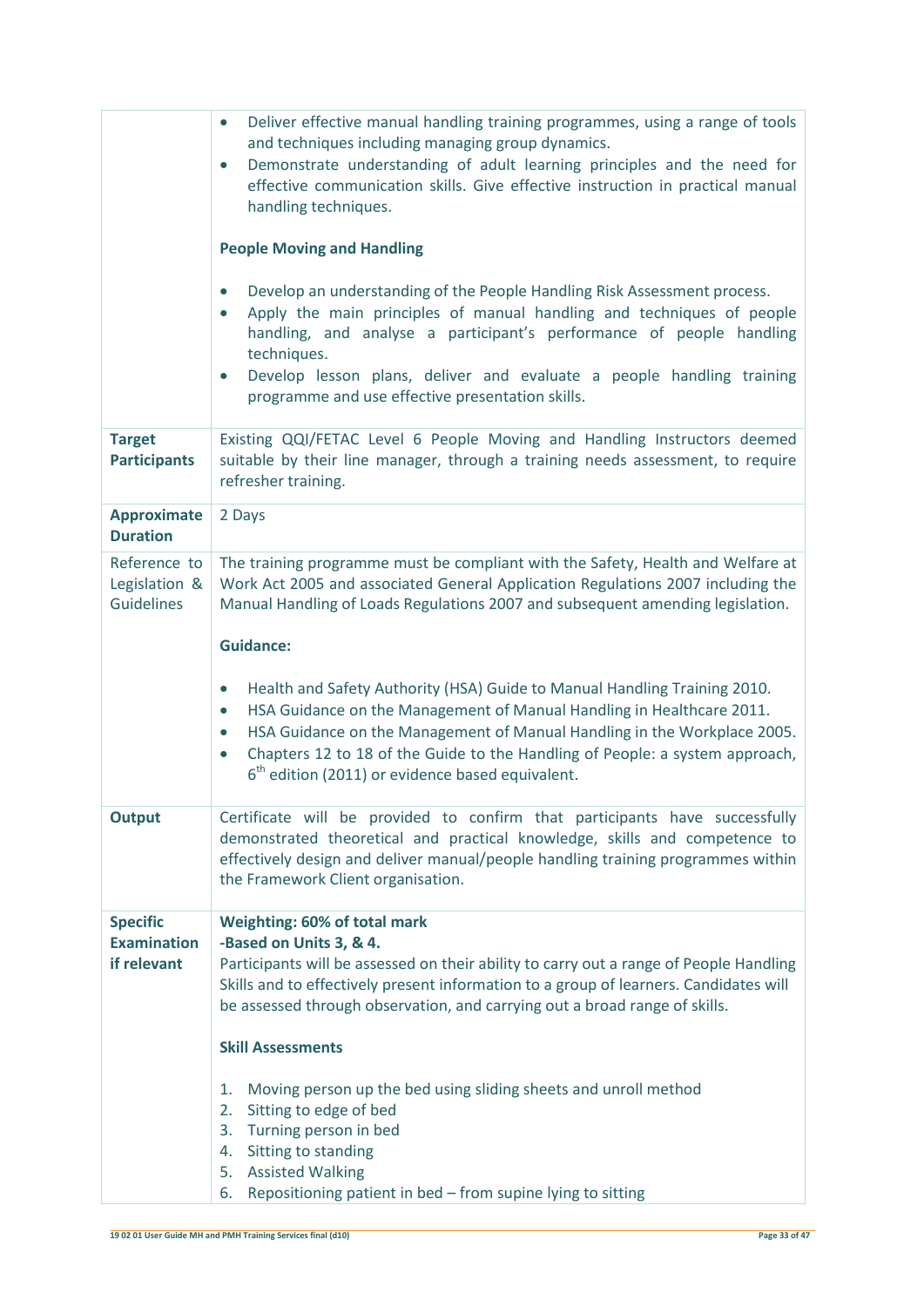Hoists will be used to assess knowledge and skills of learners:

- To and from chair
- To and from bed
- From floor

Candidates will demonstrate and instruct **three** practical People Handling Technique to a group of learners**.**

- Carry out a range of safe People Handling Techniques and apply these to a range of People Handling Tasks **(30 marks)**
- Analyse a learner's performance of People Handling Techniques and providing constructive feedback **(10 marks)**
- Give effective instruction in practical People Handling techniques **(10 marks)**
- Deliver effective presentation **(10 marks)**

#### **Preparation and Implementation**

Candidates will assess the People Handling situation efficiently and effectively using the People Handling Risk Assessment Process.

#### **Communication**

Candidates should communicate verbally and non-verbally with their learners, using appropriate interpersonal skills. Candidates should also demonstrate an ability to report on the task and respond to questions.

#### **All Skills Demonstrations will be recorded**

**Presentation of a topic will be completed by each learner- 10%**

### **Written Assignment**

Assignment will consist of learners conducting **two People Handling Risk Assessments** in their workplace and presenting a written report of the risks identified.

The candidate will identify what ranges of controls are required to reduce the risk of injury to staff.

The candidate must describe the necessary moving and handling equipment that will be used by staff.

### **Learners need to:**

- Explain the People Handling Risk Assessment Process through the use of workplace case studies **(4 marks)**
- Identify and analyse these People Handling scenarios **(6 marks)**
- Critically analyse controls to avoid and reduce injuries in these People Handling scenarios and discuss conclusion in report format **(6 marks)**
- Involve workplace personnel, planning of assignment work and report (e.g.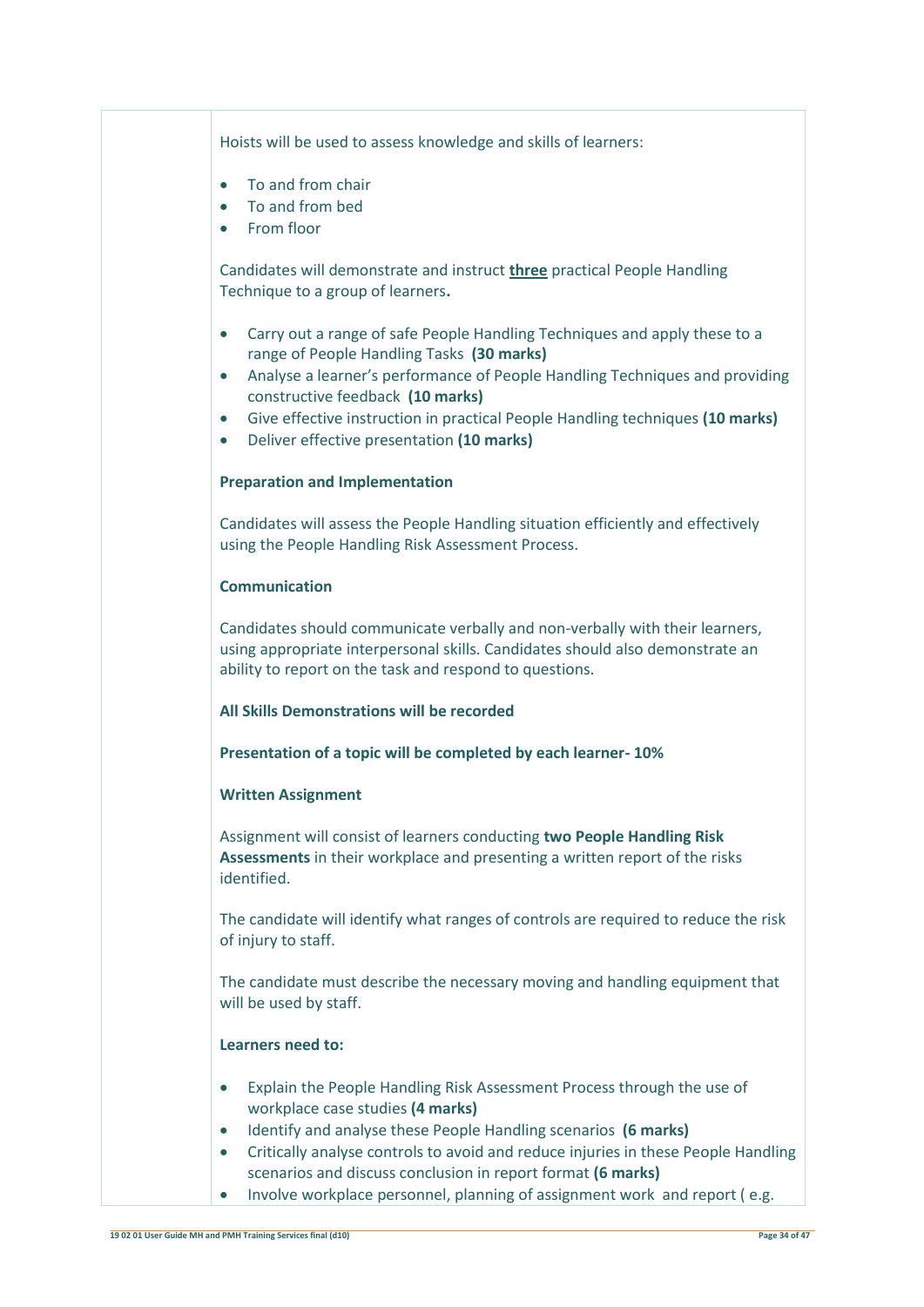|                                      | contributions of others to assignments, presentation of findings to<br>management, what you learned by doing assessment) (4 marks)<br><b>Guidelines to consider</b>                                                                                                                                                                                                                                                                                                                                                                                                                                                                                        |
|--------------------------------------|------------------------------------------------------------------------------------------------------------------------------------------------------------------------------------------------------------------------------------------------------------------------------------------------------------------------------------------------------------------------------------------------------------------------------------------------------------------------------------------------------------------------------------------------------------------------------------------------------------------------------------------------------------|
|                                      | Description of the People Handling Scenario (Consider photographs)<br>$\bullet$<br>Refer to protocols and procedures that may impact on the assessment e.g.<br>$\bullet$<br>balanced decision making, infection control, challenging behaviour, critical<br>medical emergencies, complex clinical issues, human rights, fluctuating<br>mobility of the person.<br>Evaluation of the task/activity<br>$\bullet$<br>Improvements/ Recommendations you could make to task/activity for future<br>$\bullet$<br>use.<br>Details of resources/materials used.<br>$\bullet$<br>Reflection of own role in the activity, what conclusions you reached.<br>$\bullet$ |
|                                      | <b>Notes on Reflection</b>                                                                                                                                                                                                                                                                                                                                                                                                                                                                                                                                                                                                                                 |
|                                      | At the end, please reflect on what you have learned from your experiences. Use<br>the following headings:                                                                                                                                                                                                                                                                                                                                                                                                                                                                                                                                                  |
|                                      | Description: Describe the event. What happened?<br>$\bullet$<br>Feelings: What were your thoughts and feelings about the situation?<br>$\bullet$<br>Evaluation: What was good and bad about the situation?<br>$\bullet$<br>Conclusion: What more could have been done?<br>$\bullet$<br>Action Plan: If the situation arose again, what should be done?<br>$\bullet$<br><b>People Moving and Handling Theory Short Questions</b><br>$\bullet$                                                                                                                                                                                                               |
|                                      | <b>Short Questions Theory</b>                                                                                                                                                                                                                                                                                                                                                                                                                                                                                                                                                                                                                              |
|                                      | 20 Short answer question, 16 correct answers to pass assessment<br>Questions are compiled from the Units of the course                                                                                                                                                                                                                                                                                                                                                                                                                                                                                                                                     |
| <b>Specific</b><br><b>Provisions</b> | Relevant to all learners on the course, Instructor will tailor skills to each learners<br>needs and will ensure each learner is capable of demonstrating both skill and<br>theory within their working environment with the range of equipment relevant to<br>them.                                                                                                                                                                                                                                                                                                                                                                                        |
|                                      | (Equipment must be made available to instructor for the purpose of<br>demonstration and participation).                                                                                                                                                                                                                                                                                                                                                                                                                                                                                                                                                    |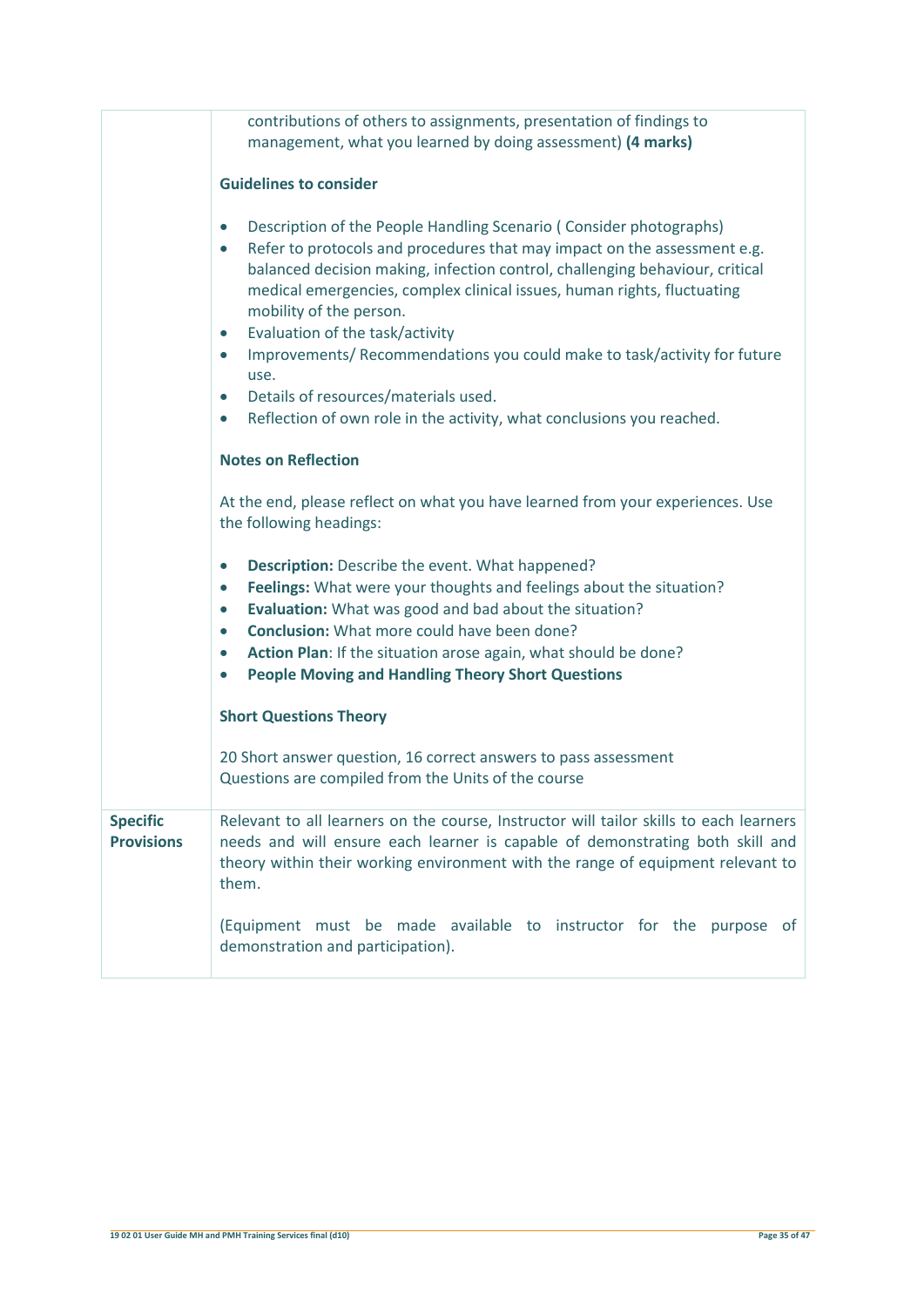| <b>Title</b>                      | <b>People Moving and Handling Training</b>                                                                                                                                                                                  |
|-----------------------------------|-----------------------------------------------------------------------------------------------------------------------------------------------------------------------------------------------------------------------------|
| <b>Objective</b>                  | To provide participants with the knowledge and skills to carry out manual handling<br>and people moving and handling tasks relevant to their work activities in a manner<br>which reduces or eliminates the risk of injury. |
|                                   | Having attended the training programme, participants will:                                                                                                                                                                  |
|                                   | Have a basic knowledge of the legislation in relation to manual handling.<br>$\bullet$<br>Acquire the basic knowledge of the functions of the back, how it can be injured<br>$\bullet$<br>and how to keep it healthy.       |
|                                   | Be able to carry out a personal/dynamic risk assessment for the task to be<br>$\bullet$<br>completed to determine if the load can be handled safely.                                                                        |
|                                   | Be aware of the specific manual handling hazards identified in the task specific<br>$\bullet$<br>manual handling risk assessment.                                                                                           |
|                                   | Be able to identify the additional factors which need to be included in a<br>$\bullet$<br>manual handling risk assessment when handling people.                                                                             |
|                                   | Be aware of written documentation in relation to people moving and handling<br>$\bullet$<br>risk assessments in their work area.                                                                                            |
|                                   | Understand the measures to avoid or reduce the risk of injury including use of<br>$\bullet$<br>mechanical aids or reorganisation of the work activity.                                                                      |
|                                   | Be able to state the main principles of safer manual handling and demonstrate<br>$\bullet$<br>practical application of the main principles of safe manual handling relevant to<br>tasks in the workplace.                   |
|                                   | Participate in a range of core people handling techniques relevant to their<br>$\bullet$<br>work tasks.                                                                                                                     |
|                                   | Be aware of the need to further develop moving and handling skills in the<br>$\bullet$<br>workplace.                                                                                                                        |
|                                   | Be aware of policies related to manual handling and people moving and<br>$\bullet$<br>handling which are relevant to their work area.                                                                                       |
|                                   | Be aware of handling aids available in their work area and the importance of<br>$\bullet$<br>the safe use of same.                                                                                                          |
| <b>Minimum</b><br><b>Standard</b> | The content of the training programme must include the following:                                                                                                                                                           |
| <b>Content</b>                    | Legislation in relation to manual handling.<br>$\bullet$                                                                                                                                                                    |
|                                   | Functions of the back, how it can be injured and how to keep it healthy.<br>$\bullet$                                                                                                                                       |
|                                   | Personal/dynamic risk assessment for the task to be completed to determine if<br>$\bullet$<br>the load can be handled safely.                                                                                               |
|                                   | Specific manual handling hazards identified in the task specific manual<br>$\bullet$<br>handling risk assessment.                                                                                                           |
|                                   | Additional factors which need to be included in a manual handling risk<br>$\bullet$                                                                                                                                         |
|                                   | assessment when handling people.<br>Written documentation in relation to specific service user moving and handling<br>$\bullet$                                                                                             |
|                                   | risk assessments in their work area.<br>Measures to avoid or reduce the risk of injury including use of mechanical aids<br>$\bullet$                                                                                        |
|                                   | or reorganisation of the work activity.                                                                                                                                                                                     |
|                                   | Main principles of safer manual handling.<br>$\bullet$                                                                                                                                                                      |
|                                   | Practical application of the main principles of manual handling relevant to<br>$\bullet$<br>manual handling tasks in the workplace.                                                                                         |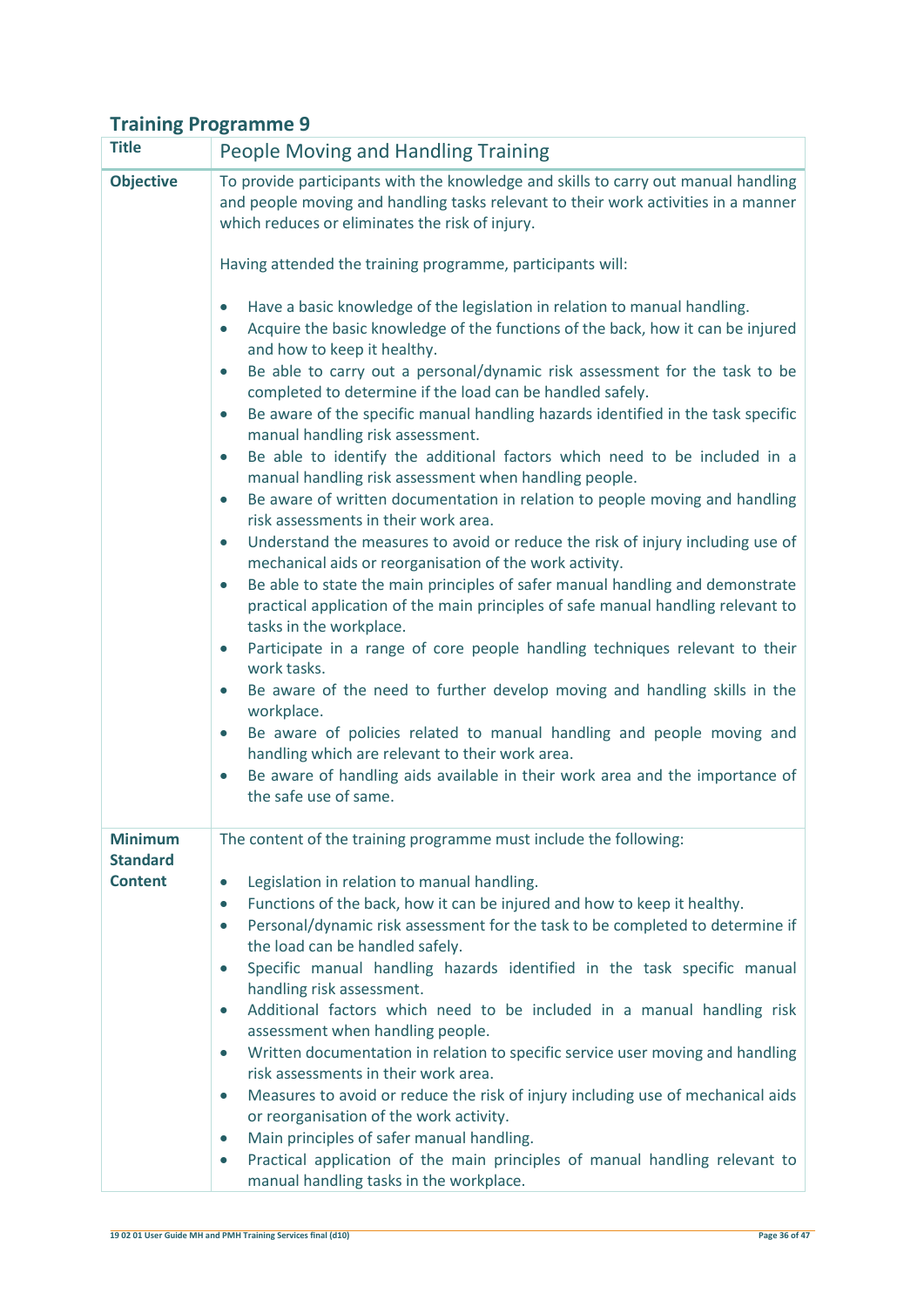| <b>Target</b>                                                        | Practical application of people moving and handling techniques relevant to<br>$\bullet$<br>their work tasks.<br>The need to further develop manual handling skills in the workplace.<br>$\bullet$<br>Policies related to moving and handling which are relevant to their work area.<br>$\bullet$<br>Manual handling aids available in their work area and the importance of the<br>$\bullet$<br>safe use of same.<br>All employees who as part of their everyday work are involved in the moving<br>$\bullet$ |
|----------------------------------------------------------------------|---------------------------------------------------------------------------------------------------------------------------------------------------------------------------------------------------------------------------------------------------------------------------------------------------------------------------------------------------------------------------------------------------------------------------------------------------------------------------------------------------------------|
| <b>Participants</b>                                                  | and handling of people.<br>Anyone who has never attended people moving and handling training<br>$\bullet$<br>previously or who has not received training in the previous three (3) years.<br>Participants will be identified by the line manager through the local training<br>$\bullet$<br>needs assessment.                                                                                                                                                                                                 |
| <b>Approximate</b><br><b>Duration</b>                                | 1 Day.                                                                                                                                                                                                                                                                                                                                                                                                                                                                                                        |
|                                                                      | The duration of the training programme will depend on many factors including the<br>level of risk in the work environment and the complexity of handling procedures<br>being taught. Enough time must be allowed to ensure that all the aims of the<br>training programme are covered adequately and to ensure the learning objectives<br>are achieved, particularly in relation to practical skills demonstration.                                                                                           |
| <b>Reference to</b><br><b>Legislation &amp;</b><br><b>Guidelines</b> | The training programme must be compliant with the Safety, Health and Welfare at<br>Work Act 2005 and associated General Application Regulations 2007 including the<br>Manual Handling of Loads Regulations 2007 and subsequent amending legislation.                                                                                                                                                                                                                                                          |
|                                                                      | <b>Guidance:</b>                                                                                                                                                                                                                                                                                                                                                                                                                                                                                              |
|                                                                      | Health and Safety Authority (HSA) Guide to Manual Handling Training 2010.<br>$\bullet$<br>HSA Guidance on the Management of Manual Handling in Healthcare 2011.<br>$\bullet$<br>HSA Guidance on the Management of Manual Handling in the Workplace 2005.<br>$\bullet$<br>Chapters 12 to 18 of the Guide to the Handling of People: a system approach,<br>$6th$ edition (2011) or evidence based equivalent.                                                                                                   |
| <b>Output</b>                                                        | Certificate will be provided to confirm that participants have attended people<br>moving and handling training and have successfully demonstrated theoretical and<br>practical knowledge and skills relevant to their workplace.                                                                                                                                                                                                                                                                              |
| <b>Specific</b><br><b>Examination</b><br>if relevant                 | An assessment of the theory module must be complete. This consists of 10<br>multiple choice questions which are based on topics in the module                                                                                                                                                                                                                                                                                                                                                                 |
|                                                                      | Participants will be assessed on their ability to carry out a range of People Handling<br>Skills and to effectively present information to a group of learners. Candidates will<br>be assessed through observation, and carrying out a broad range of skills.                                                                                                                                                                                                                                                 |
|                                                                      | <b>Skill Assessments</b>                                                                                                                                                                                                                                                                                                                                                                                                                                                                                      |
|                                                                      | Moving person up the bed using sliding sheets and unroll method<br>1.<br>Sitting to edge of bed<br>2.<br>Turning person in bed<br>3.<br>Sitting to standing<br>4.                                                                                                                                                                                                                                                                                                                                             |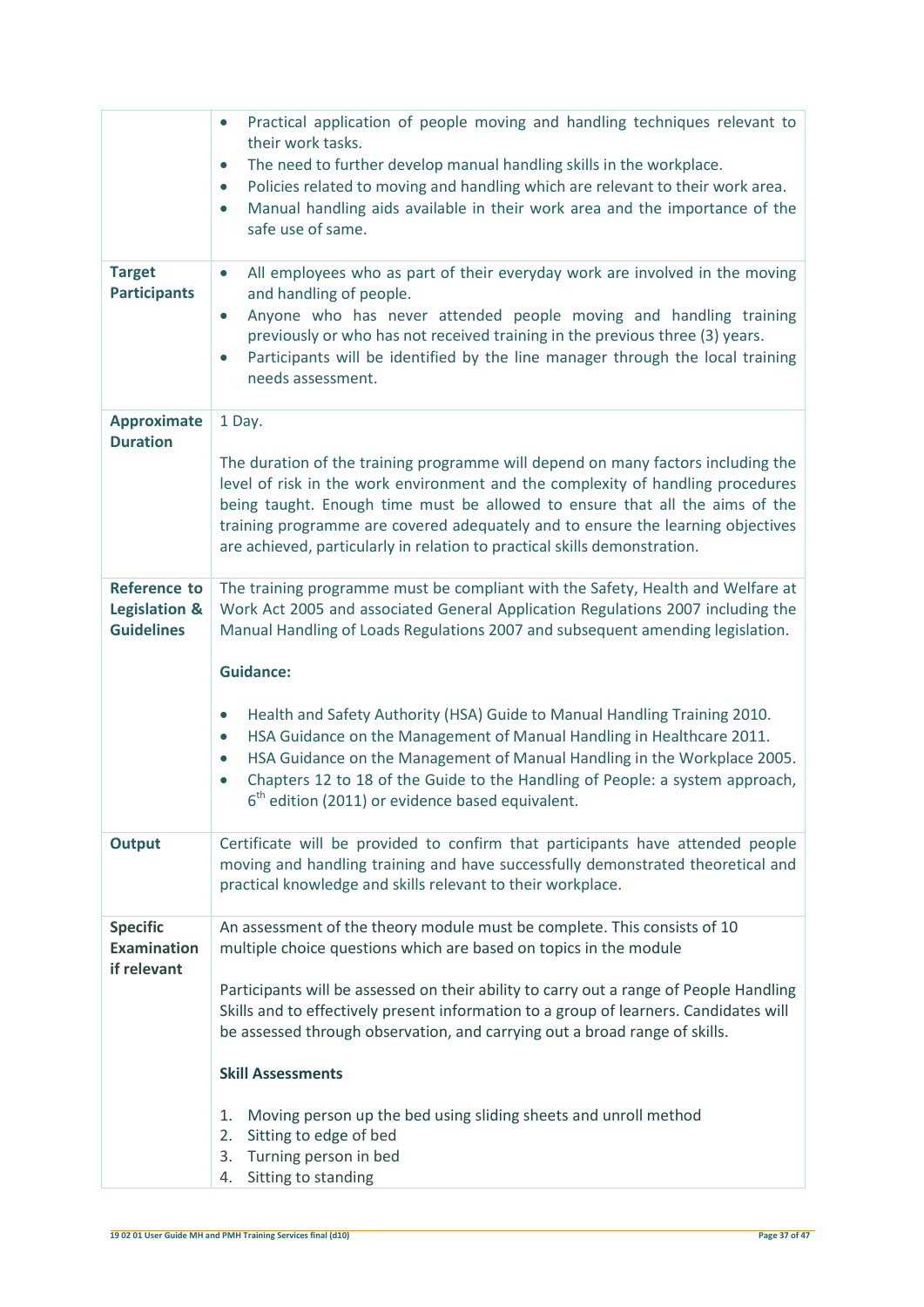| <b>Assisted Walking</b><br>5.<br>Repositioning patient in bed - from supine lying to sitting<br>6.                                                                                                                                                                  |
|---------------------------------------------------------------------------------------------------------------------------------------------------------------------------------------------------------------------------------------------------------------------|
| Hoists will be used to assess knowledge and skills of learners:                                                                                                                                                                                                     |
| To and from chair                                                                                                                                                                                                                                                   |
| To and from bed                                                                                                                                                                                                                                                     |
| From floor                                                                                                                                                                                                                                                          |
| Relevant to all learners on the course, Instructor will tailor skills to each learners<br>needs and will ensure each learner is capable of demonstrating both skill and<br>theory within their working environment with the range of equipment relevant to<br>them. |
| (Equipment must be made available to instructor for the purpose of<br>demonstration and participation).                                                                                                                                                             |

| <b>Title</b>     | People Moving and Handling Refresher Training<br>(Not HSE - Use Programme 9)                                                                                                                                                                                                                                 |
|------------------|--------------------------------------------------------------------------------------------------------------------------------------------------------------------------------------------------------------------------------------------------------------------------------------------------------------|
| <b>Objective</b> | To refresh the knowledge and skills of participants who have attended the People<br>Moving and Handling Training Programme to enable them carry out manual<br>handling and people moving and handling tasks relevant to their work activities in<br>a manner which reduces or eliminates the risk of injury. |
|                  | Having attended the training programme, participants will:                                                                                                                                                                                                                                                   |
|                  | Have a basic knowledge of the legislation in relation to manual handling.<br>$\bullet$<br>Acquire the basic knowledge of the functions of the back, how it can be injured<br>and how to keep it healthy.<br>Be able to carry out a personal/dynamic risk assessment for the task to be<br>$\bullet$          |
|                  | completed to determine if the load can be handled safely.<br>Be aware of the specific manual handling hazards identified in the task specific<br>$\bullet$<br>manual handling risk assessment.                                                                                                               |
|                  | Be able to identify the additional factors which need to be included in a<br>manual handling risk assessment when handling people.                                                                                                                                                                           |
|                  | Be aware of written documentation in relation to people moving and handling<br>$\bullet$<br>risk assessments in their work area.                                                                                                                                                                             |
|                  | Understand the measures to avoid or reduce the risk of injury including use of<br>$\bullet$<br>mechanical aids or reorganisation of the work activity.                                                                                                                                                       |
|                  | Be able to state the main principles of safer manual handling and demonstrate<br>$\bullet$<br>practical application of the main principles of safe manual handling relevant to<br>tasks in the workplace.                                                                                                    |
|                  | Participate in a range of core people handling techniques relevant to their<br>$\bullet$<br>work tasks.                                                                                                                                                                                                      |
|                  | Be aware of the need to further develop moving and handling skills in the<br>$\bullet$<br>workplace.                                                                                                                                                                                                         |

Be aware of policies related to manual handling and people moving and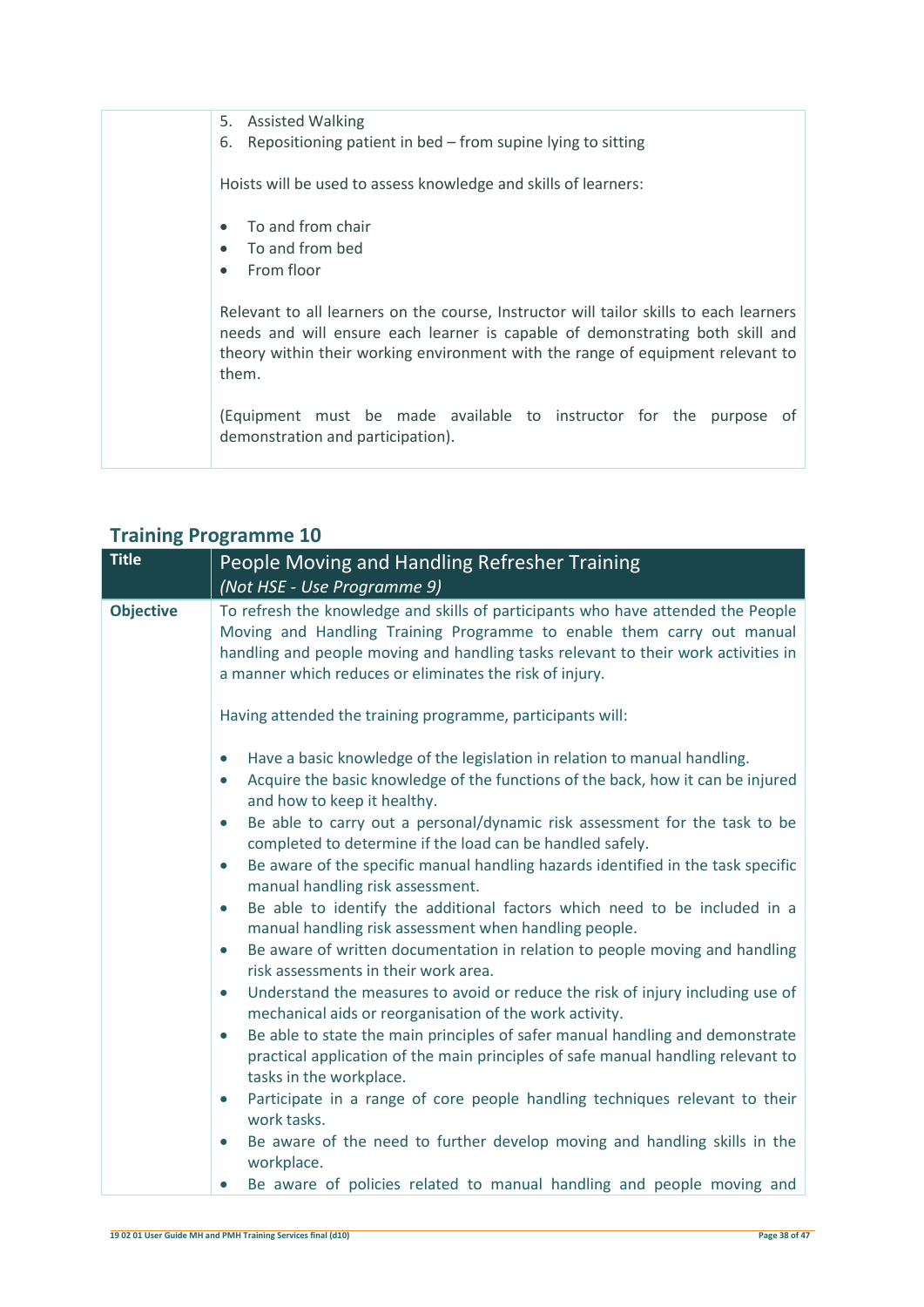|                                                                      | handling which are relevant to their work area.<br>Be aware of handling aids available in their work area and the importance of<br>$\bullet$<br>the safe use of same.                                                                                                                                                                                                                                                                                                                                                                                                                                                                                                                                                                                                                                                                                                                                                                                                                                                                                                                                                                                                                                                                                                                                                                                                                                                                                                                  |
|----------------------------------------------------------------------|----------------------------------------------------------------------------------------------------------------------------------------------------------------------------------------------------------------------------------------------------------------------------------------------------------------------------------------------------------------------------------------------------------------------------------------------------------------------------------------------------------------------------------------------------------------------------------------------------------------------------------------------------------------------------------------------------------------------------------------------------------------------------------------------------------------------------------------------------------------------------------------------------------------------------------------------------------------------------------------------------------------------------------------------------------------------------------------------------------------------------------------------------------------------------------------------------------------------------------------------------------------------------------------------------------------------------------------------------------------------------------------------------------------------------------------------------------------------------------------|
| <b>Minimum</b><br><b>Standard</b><br><b>Content</b>                  | The content of the training programme must include, the following:<br>Legislation in relation to manual handling.<br>Functions of the back, how it can be injured and how to keep it healthy.<br>$\bullet$<br>Personal/dynamic risk assessment for the task to be completed to determine if<br>$\bullet$<br>the load can be handled safely.<br>Specific manual handling hazards identified in the task specific manual<br>$\bullet$<br>handling risk assessment.<br>Additional factors which need to be included in a manual handling risk<br>assessment when handling people.<br>Written documentation in relation to specific service user moving and handling<br>$\bullet$<br>risk assessments in their work area.<br>Measures to avoid or reduce the risk of injury including use of mechanical aids<br>$\bullet$<br>or reorganisation of the work activity.<br>Main principles of safer manual handling.<br>$\bullet$<br>Practical application of the main principles of manual handling relevant to<br>$\bullet$<br>manual handling tasks in the workplace.<br>Practical application of people moving and handling techniques relevant to<br>$\bullet$<br>their work tasks.<br>The need to further develop manual handling skills in the workplace.<br>$\bullet$<br>Policies related to moving and handling which are relevant to their work area.<br>$\bullet$<br>Manual handling aids available in their work area and the importance of the<br>$\bullet$<br>safe use of same. |
| <b>Target</b><br><b>Participants</b>                                 | Employees who as part of their everyday work are involved in the moving and<br>$\bullet$<br>handling of people and who have within the last three (3) years attended the<br>people moving and handling training.<br>Refresher Training will be at intervals of not more than every three (3) years or<br>$\bullet$<br>more frequently where determined through the local training needs<br>assessment or where there is a change in work practices resulting in the<br>introduction of a new system of work related to manual handling or use of<br>equipment to handle loads.<br>Participants will be identified by the Framework Client through the local<br>training needs assessment.                                                                                                                                                                                                                                                                                                                                                                                                                                                                                                                                                                                                                                                                                                                                                                                              |
| <b>Approximate</b><br><b>Duration</b>                                | $\frac{1}{2}$ Day.<br>The duration of the training programme will depend on many factors including the<br>level of risk in the work environment and the complexity of handling procedures<br>being taught. Enough time must be allowed to ensure that all the aims of the<br>training programme are covered adequately and to ensure the learning objectives<br>are achieved, particularly in relation to practical skills demonstration.                                                                                                                                                                                                                                                                                                                                                                                                                                                                                                                                                                                                                                                                                                                                                                                                                                                                                                                                                                                                                                              |
| <b>Reference to</b><br><b>Legislation &amp;</b><br><b>Guidelines</b> | The training programme must be compliant with the Safety, Health and Welfare at<br>Work Act 2005 and associated General Application Regulations 2007 including the<br>Manual Handling of Loads Regulations 2007 and subsequent amending legislation.                                                                                                                                                                                                                                                                                                                                                                                                                                                                                                                                                                                                                                                                                                                                                                                                                                                                                                                                                                                                                                                                                                                                                                                                                                   |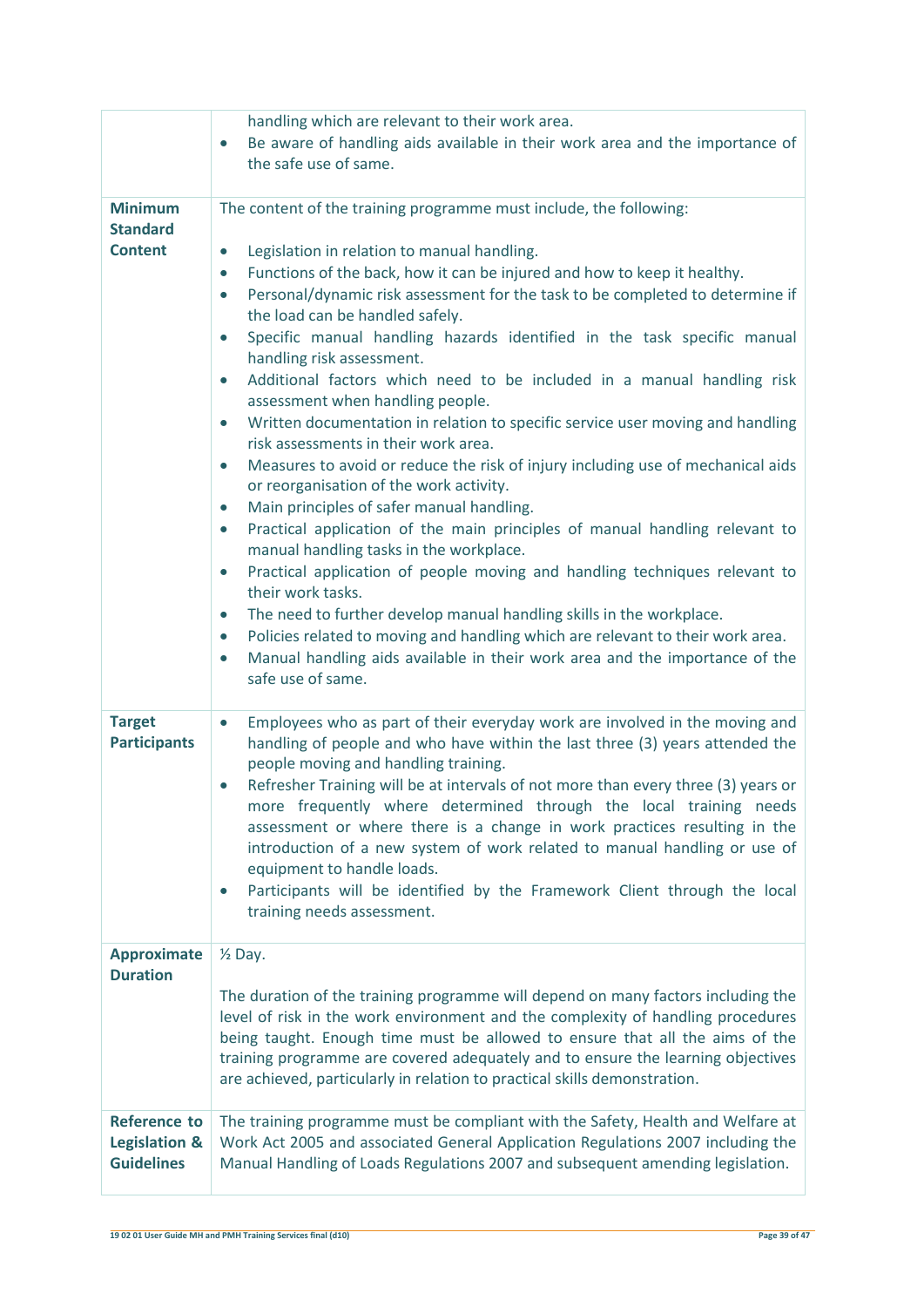|                                                      | <b>Guidance:</b>                                                                                                                                                                                                                                                                                                                                                                                                                                                                                                                                                                                                                                                                                                                                                                                                                                            |
|------------------------------------------------------|-------------------------------------------------------------------------------------------------------------------------------------------------------------------------------------------------------------------------------------------------------------------------------------------------------------------------------------------------------------------------------------------------------------------------------------------------------------------------------------------------------------------------------------------------------------------------------------------------------------------------------------------------------------------------------------------------------------------------------------------------------------------------------------------------------------------------------------------------------------|
|                                                      | Health and Safety Authority (HSA) Guide to Manual Handling Training 2010.<br>$\bullet$<br>HSA Guidance on the Management of Manual Handling in Healthcare 2011.<br>$\bullet$<br>HSA Guidance on the Management of Manual Handling in the Workplace 2005.<br>$\bullet$<br>Chapters 12 to 18 of the Guide to the Handling of People: a system approach,<br>$6th$ edition (2011) or evidence based equivalent.                                                                                                                                                                                                                                                                                                                                                                                                                                                 |
| <b>Output</b>                                        | Certificate will be provided to confirm that Participants have attended people<br>moving and handling refresher training and have successfully demonstrated<br>theoretical and practical knowledge and skills relevant to their workplace.                                                                                                                                                                                                                                                                                                                                                                                                                                                                                                                                                                                                                  |
| <b>Specific</b><br><b>Examination</b><br>if relevant | Participants will be assessed on their ability to carry out a range of People Handling<br>Skills and to effectively present information to a group of learners. Candidates will<br>be assessed through observation, and carrying out a broad range of skills.<br><b>Skill Assessments</b><br>Moving person up the bed using sliding sheets and unroll method<br>1.<br>Sitting to edge of bed<br>2.<br>Turning person in bed<br>3.<br>Sitting to standing<br>4.<br>5. Assisted Walking<br>6. Repositioning patient in bed - from supine lying to sitting<br>Hoists will be used to assess knowledge and skills of learners:<br>To and from chair<br>$\bullet$<br>To and from bed<br>$\bullet$<br>From floor<br>$\bullet$<br>HSELanD Online Theory module assessment must be passed in order to complete<br>the module and obtain a certificate of completion |
| <b>Specific</b><br><b>Provisions</b>                 | Relevant to all learners on the course, Instructor will tailor skills to each learners<br>needs and will ensure each learner is capable of demonstrating both skill and<br>theory within their working environment with the range of equipment relevant to<br>them.<br>(Equipment must be made available to instructor for the purpose<br>0t<br>demonstration and participation).                                                                                                                                                                                                                                                                                                                                                                                                                                                                           |

| <b>Title</b> | People Moving and Handling Training Practical Component to |
|--------------|------------------------------------------------------------|
|              | Support HSELanD Online Theory Programme                    |
|              | (For HSE only)                                             |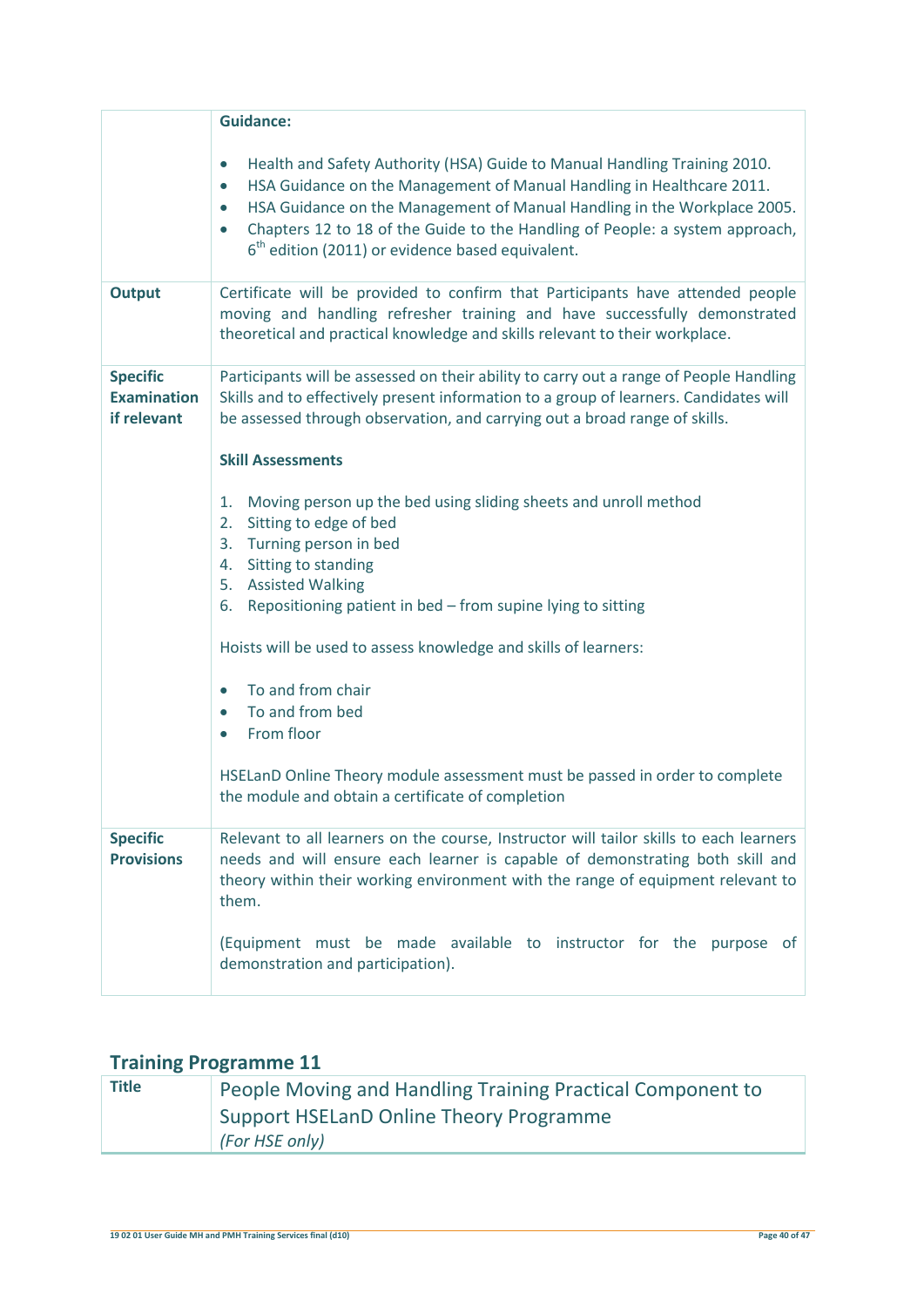| <b>Objective</b>                                     | This training programme will support the Manual Handling and People Handling<br>Theory Programme on HSELanD. Participants attending the People Moving and<br>Handling Training - Practical Component will have completed the theory<br>component on HSELanD.<br>Reinforce knowledge gained from the completion of the online Manual Handling<br>and People Handling Theory Programme on HSELanD and provide participants with<br>the knowledge and skills to enable them carry out manual handling and people<br>moving and handling tasks relevant to their work activities in a manner which<br>reduces or eliminates the risk of injury.<br>Having attended the training programme, participants will:<br>Be able to demonstrate the practical application of the online Manual Handling<br>$\bullet$<br>and People Handling Theory Programme<br>Be able to demonstrate the practical application of the main principles of<br>$\bullet$<br>manual handling to relevant manual and people handling tasks in the<br>workplace<br>Be able to demonstrate the practical application of the manual and people<br>handling risk assessment process<br>Carry out relevant manual and people handling techniques and understand the<br>$\bullet$<br>need to further develop these skills in the workplace |
|------------------------------------------------------|-------------------------------------------------------------------------------------------------------------------------------------------------------------------------------------------------------------------------------------------------------------------------------------------------------------------------------------------------------------------------------------------------------------------------------------------------------------------------------------------------------------------------------------------------------------------------------------------------------------------------------------------------------------------------------------------------------------------------------------------------------------------------------------------------------------------------------------------------------------------------------------------------------------------------------------------------------------------------------------------------------------------------------------------------------------------------------------------------------------------------------------------------------------------------------------------------------------------------------------------------------------------------------------------------------|
| <b>Minimum</b><br><b>Standard</b><br><b>Contents</b> | The contents of the training programme must include the following:<br>Reinforce the learning objectives of the Manual Handling and People Handling<br>$\bullet$<br>Theory Programme on HSELanD through the practical application of the<br>manual and people handling risk assessment process and the main principles<br>of manual handling to relevant manual and people handling tasks in the<br>workplace<br>Specific manual and people handling hazards identified in the task specific<br>$\bullet$<br>manual and people handling risk assessment.<br>Measures to avoid or reduce the risk of injury including use of mechanical aids<br>or reorganisation of the work activity.<br>The need to further develop manual and people handling skills in the<br>$\bullet$<br>workplace.<br>Framework Client policies related to manual and people handling which are<br>$\bullet$<br>relevant to their work area.<br>Manual and people handling aids available in their work area and the<br>$\bullet$<br>importance of the safe use of same.                                                                                                                                                                                                                                                        |
| <b>Target</b><br><b>Participants</b>                 | Employees who as part of their everyday work are involved in the moving and<br>$\bullet$<br>handling of people.<br>Employees who have completed the Manual Handling and People Handling<br>$\bullet$<br>Theory Programme on HSELanD prior to attending training.<br>Anyone who has never attended people moving and handling training<br>$\bullet$<br>previously or who has not received training in the previous three (3) years.<br>Participants will be identified by the line manager through the local training<br>$\bullet$<br>needs assessment.                                                                                                                                                                                                                                                                                                                                                                                                                                                                                                                                                                                                                                                                                                                                                |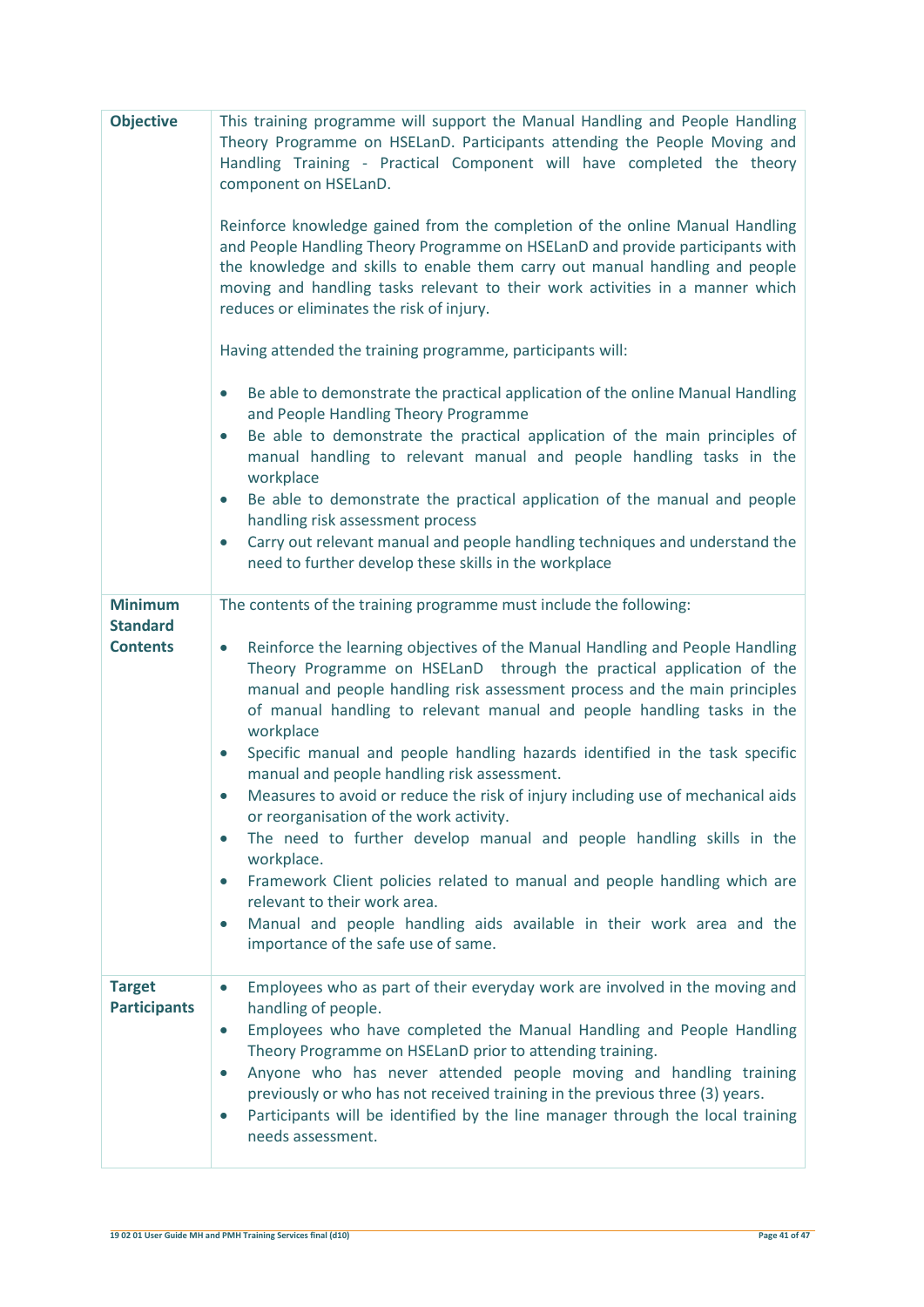| <b>Approximate</b>                                        | 1/2 Day (in addition to 1 Hr e-learning Theory Module).                                                                                                                                                                                                                                                                                                                                                                  |
|-----------------------------------------------------------|--------------------------------------------------------------------------------------------------------------------------------------------------------------------------------------------------------------------------------------------------------------------------------------------------------------------------------------------------------------------------------------------------------------------------|
| <b>Duration</b>                                           | The duration of the training programme will depend on many factors including the<br>level of risk in the work environment and the complexity of handling procedures<br>being taught. Enough time must be allowed to ensure that all the aims of the<br>training programme are covered adequately and to ensure the learning objectives<br>are achieved, particularly in relation to practical skills demonstration.      |
| <b>Reference to</b><br>Legislation &<br><b>Guidelines</b> | The training programme must be compliant with the Safety, Health and Welfare at<br>Work Act 2005 and associated General Application Regulations 2007 including the<br>Manual Handling of Loads Regulations 2007 and subsequent amending legislation.                                                                                                                                                                     |
|                                                           | <b>Guidance:</b>                                                                                                                                                                                                                                                                                                                                                                                                         |
|                                                           | Health and Safety Authority (HSA) Guide to Manual Handling Training 2010.<br>$\bullet$<br>HSA Guidance on the Management of Manual Handling in Healthcare 2011.<br>$\bullet$<br>HSA Guidance on the Management of Manual Handling in the Workplace 2005.<br>$\bullet$<br>Chapters 12 to 18 of the Guide to the Handling of People: a system approach,<br>$\bullet$<br>$6th$ edition (2011) or evidence based equivalent. |
| <b>Output</b>                                             | Certificate will be provided to confirm that Participants have attended the practical<br>component of people moving and handling training and have successfully<br>demonstrated the practical knowledge and skills relevant to their workplace.                                                                                                                                                                          |
| <b>Specific</b><br><b>Examination</b><br>if relevant      | Participants will be assessed on their ability to carry out a range of People Handling<br>Skills and to effectively present information to a group of learners. Candidates will<br>be assessed through observation, and carrying out a broad range of skills.                                                                                                                                                            |
|                                                           | <b>Skill Assessments</b>                                                                                                                                                                                                                                                                                                                                                                                                 |
|                                                           | Moving person up the bed using sliding sheets and unroll method<br>1.<br>Sitting to edge of bed<br>2.<br>Turning person in bed<br>3.<br>Sitting to standing<br>4.                                                                                                                                                                                                                                                        |
|                                                           | <b>Assisted Walking</b><br>5.<br>Repositioning patient in bed - from supine lying to sitting<br>6.                                                                                                                                                                                                                                                                                                                       |
|                                                           | Hoists will be used to assess knowledge and skills of learners:                                                                                                                                                                                                                                                                                                                                                          |
|                                                           | To and from chair<br>$\bullet$<br>To and from bed                                                                                                                                                                                                                                                                                                                                                                        |
|                                                           | From floor<br>$\bullet$                                                                                                                                                                                                                                                                                                                                                                                                  |
|                                                           | The HSELanD Online Theory module assessment must be passed in order to<br>complete the module and obtain a certificate of completion.                                                                                                                                                                                                                                                                                    |
| <b>Specific</b><br><b>Provisions</b>                      | Relevant to all learners on the course, Instructor will tailor skills to each learners<br>needs and will ensure each learner is capable of demonstrating both skill and<br>theory within their working environment with the range of equipment relevant to<br>them.                                                                                                                                                      |
|                                                           | (Equipment must be made available to instructor for the<br>purpose of                                                                                                                                                                                                                                                                                                                                                    |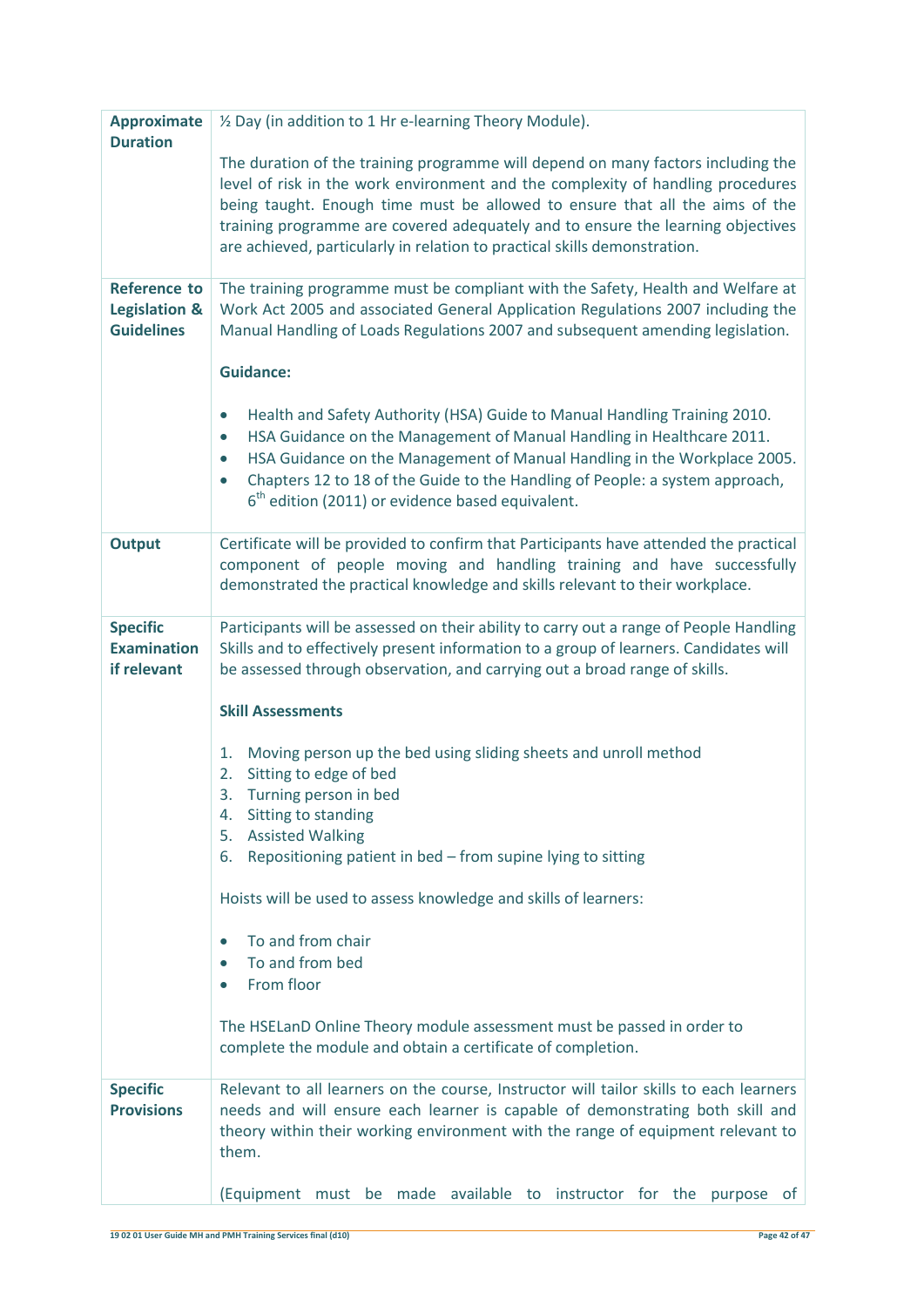| demonstration and participation). |
|-----------------------------------|
|                                   |
|                                   |

| <b>Title</b>                      | People Moving and Handling Refresher Training - Practical                                                                                                                                                                                                                                                                                                                                                                                                                                                                                                                                                                                                                                                                                                                                                                                                      |
|-----------------------------------|----------------------------------------------------------------------------------------------------------------------------------------------------------------------------------------------------------------------------------------------------------------------------------------------------------------------------------------------------------------------------------------------------------------------------------------------------------------------------------------------------------------------------------------------------------------------------------------------------------------------------------------------------------------------------------------------------------------------------------------------------------------------------------------------------------------------------------------------------------------|
|                                   | Component to Support HSELanD Online Theory Programme                                                                                                                                                                                                                                                                                                                                                                                                                                                                                                                                                                                                                                                                                                                                                                                                           |
|                                   | (Not HSE - Use Programme 11)                                                                                                                                                                                                                                                                                                                                                                                                                                                                                                                                                                                                                                                                                                                                                                                                                                   |
| <b>Objective</b>                  | This training programme will support the Manual Handling and People Handling<br>Theory Programme on HSELanD. Participants attending the People Moving and<br>Handling Refresher Training - Practical Component will have completed the theory<br>component on HSELanD.                                                                                                                                                                                                                                                                                                                                                                                                                                                                                                                                                                                         |
|                                   | Reinforce knowledge gained from the completion of the online Manual Handling<br>and People Handling Theory Programme on HSELanD.                                                                                                                                                                                                                                                                                                                                                                                                                                                                                                                                                                                                                                                                                                                               |
|                                   | To refresh the knowledge and skills of participants who have attended the People<br>Moving and Handling Training Programme and who have completed the HSELanD<br>module to enable them carry out manual and people moving and handling tasks<br>relevant to their work activities in a manner which reduces or eliminates the risk of<br>injury.                                                                                                                                                                                                                                                                                                                                                                                                                                                                                                               |
|                                   | Having attended the training programme, participants will:                                                                                                                                                                                                                                                                                                                                                                                                                                                                                                                                                                                                                                                                                                                                                                                                     |
|                                   | Be able to demonstrate the practical application of the online Manual Handling<br>$\bullet$<br>and People Handling Theory Programme<br>Be able to demonstrate the practical application of the main principles of<br>$\bullet$<br>manual handling to relevant manual and people handling tasks in the<br>workplace.<br>Be able to demonstrate the practical application of the manual and people<br>$\bullet$<br>handling risk assessment process<br>Carry out relevant manual and people handling techniques and understand the<br>$\bullet$<br>need to further develop these skills in the workplace.                                                                                                                                                                                                                                                        |
| <b>Minimum</b>                    | The content of the training programme must include the following:                                                                                                                                                                                                                                                                                                                                                                                                                                                                                                                                                                                                                                                                                                                                                                                              |
| <b>Standard</b><br><b>Content</b> | Reinforce the main learning objectives of the Manual Handling and People<br>$\bullet$<br>Handling Theory Programme on HSELanD through the practical application of<br>the manual and people handling risk assessment process and the main<br>principles of manual handling to relevant manual and people handling tasks in<br>the workplace<br>Specific manual and people handling hazards identified in the task specific<br>$\bullet$<br>manual and people handling risk assessment.<br>Measures to avoid or reduce the risk of injury including use of mechanical aids<br>$\bullet$<br>or reorganisation of the work activity.<br>The need to further develop manual and people handling skills in the<br>$\bullet$<br>workplace.<br>Framework Client policies related to manual and people handling which are<br>$\bullet$<br>relevant to their work area. |
|                                   | Manual and people handling aids available in their work area and the<br>$\bullet$                                                                                                                                                                                                                                                                                                                                                                                                                                                                                                                                                                                                                                                                                                                                                                              |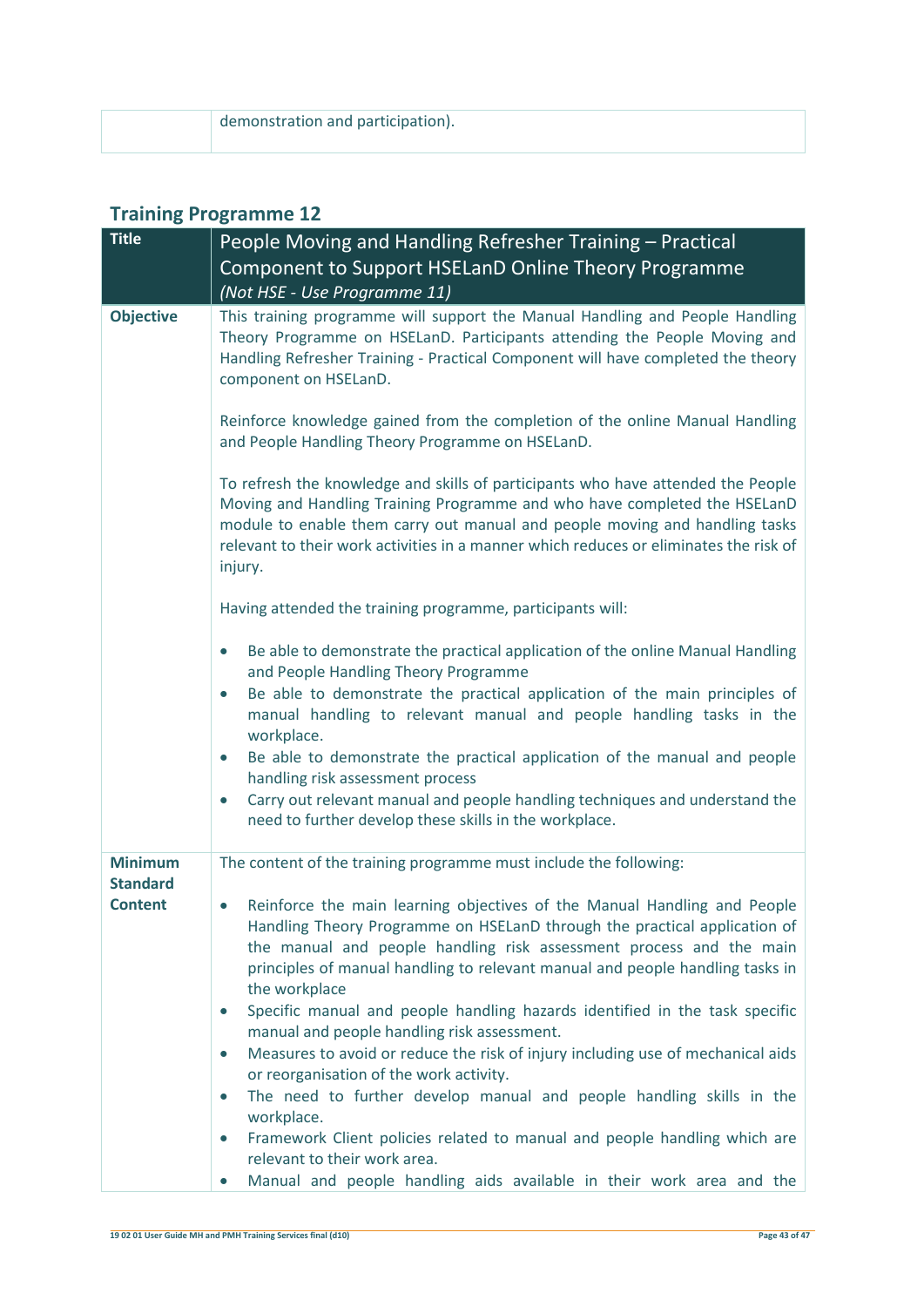|                                               | importance of the safe use of same.                                                                                                                                                                                                                                                                                                                                                                                                                                                                                                                                                                                                                                                                                                                                                                                                                             |
|-----------------------------------------------|-----------------------------------------------------------------------------------------------------------------------------------------------------------------------------------------------------------------------------------------------------------------------------------------------------------------------------------------------------------------------------------------------------------------------------------------------------------------------------------------------------------------------------------------------------------------------------------------------------------------------------------------------------------------------------------------------------------------------------------------------------------------------------------------------------------------------------------------------------------------|
|                                               |                                                                                                                                                                                                                                                                                                                                                                                                                                                                                                                                                                                                                                                                                                                                                                                                                                                                 |
|                                               |                                                                                                                                                                                                                                                                                                                                                                                                                                                                                                                                                                                                                                                                                                                                                                                                                                                                 |
| <b>Target</b><br><b>Participants</b>          | All employees who as part of their everyday work are involved in the moving<br>$\bullet$<br>and handling of people and who have within the last three (3) years attended<br>the people moving and handling training.<br>Employees who have completed the online Manual Handling and People<br>$\bullet$<br>Handling Theory Programme on HSELanD prior to attending training.<br>Refresher Training will be at intervals of not more than every three (3) years or<br>$\bullet$<br>more frequently where determined through the local training needs<br>assessment or where there is a change in work practices resulting in the<br>introduction of a new system of work related to manual handling or use of<br>equipment to handled loads.<br>Participants will be identified by the line manager through the local training<br>$\bullet$<br>needs assessment. |
| <b>Approximate</b><br><b>Duration</b>         | 1/2 Day (in addition to 1 Hr e-learning Theory Module).                                                                                                                                                                                                                                                                                                                                                                                                                                                                                                                                                                                                                                                                                                                                                                                                         |
|                                               | The duration of the training programme will depend on many factors including the<br>level of risk in the work environment and the complexity of handling procedures<br>being taught. Enough time must be allowed to ensure that all the aims of the<br>training programme are covered adequately and to ensure the learning objectives<br>are achieved, particularly in relation to practical skills demonstration.                                                                                                                                                                                                                                                                                                                                                                                                                                             |
| <b>Reference to</b>                           | The training programme must be compliant with the Safety, Health and Welfare at                                                                                                                                                                                                                                                                                                                                                                                                                                                                                                                                                                                                                                                                                                                                                                                 |
| <b>Legislation &amp;</b><br><b>Guidelines</b> | Work Act 2005 and associated General Application Regulations 2007 including the<br>Manual Handling of Loads Regulations 2007 and subsequent amending legislation.                                                                                                                                                                                                                                                                                                                                                                                                                                                                                                                                                                                                                                                                                               |
|                                               |                                                                                                                                                                                                                                                                                                                                                                                                                                                                                                                                                                                                                                                                                                                                                                                                                                                                 |
|                                               | <b>Guidance:</b>                                                                                                                                                                                                                                                                                                                                                                                                                                                                                                                                                                                                                                                                                                                                                                                                                                                |
|                                               | Health and Safety Authority (HSA) Guide to Manual Handling Training 2010.<br>HSA Guidance on the Management of Manual Handling in Healthcare 2011.<br>HSA Guidance on the Management of Manual Handling in the Workplace 2005.<br>$\bullet$<br>Chapters 12 to 18 of the Guide to the Handling of People: a system approach,<br>$\bullet$<br>$6th$ edition (2011) or evidence based equivalent.                                                                                                                                                                                                                                                                                                                                                                                                                                                                  |
| <b>Output</b>                                 | Certificate will be provided to confirm that participants have attended the practical<br>component of the people moving and handling refresher training and have<br>successfully demonstrated the practical knowledge and skills relevant to their<br>workplace.                                                                                                                                                                                                                                                                                                                                                                                                                                                                                                                                                                                                |
| <b>Specific</b><br><b>Examination</b>         | Participants will be assessed on their ability to carry out a range of People Handling                                                                                                                                                                                                                                                                                                                                                                                                                                                                                                                                                                                                                                                                                                                                                                          |
| if relevant                                   | Skills and to effectively present information to a group of learners. Candidates will<br>be assessed through observation, and carrying out a broad range of skills.                                                                                                                                                                                                                                                                                                                                                                                                                                                                                                                                                                                                                                                                                             |
|                                               | <b>Skill Assessments</b>                                                                                                                                                                                                                                                                                                                                                                                                                                                                                                                                                                                                                                                                                                                                                                                                                                        |
|                                               | Moving person up the bed using sliding sheets and unroll method<br>1.                                                                                                                                                                                                                                                                                                                                                                                                                                                                                                                                                                                                                                                                                                                                                                                           |
|                                               | Sitting to edge of bed<br>2.                                                                                                                                                                                                                                                                                                                                                                                                                                                                                                                                                                                                                                                                                                                                                                                                                                    |
|                                               | Turning person in bed<br>3.<br>Sitting to standing<br>4.                                                                                                                                                                                                                                                                                                                                                                                                                                                                                                                                                                                                                                                                                                                                                                                                        |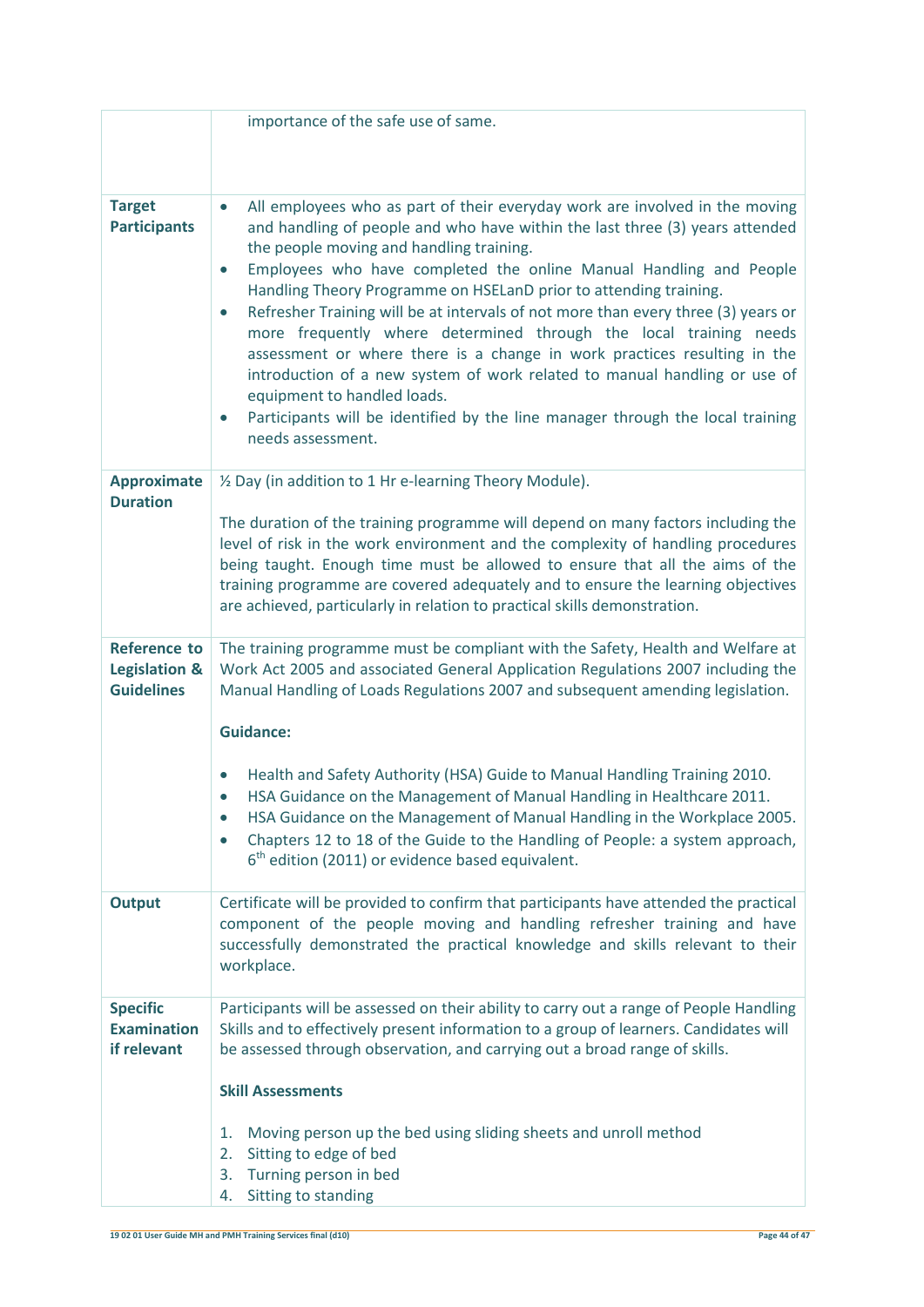|                                      | 5. Assisted Walking                                                                                                                                                                                                                                                 |
|--------------------------------------|---------------------------------------------------------------------------------------------------------------------------------------------------------------------------------------------------------------------------------------------------------------------|
|                                      | Repositioning patient in bed $-$ from supine lying to sitting<br>6.                                                                                                                                                                                                 |
|                                      | Hoists will be used to assess knowledge and skills of learners:                                                                                                                                                                                                     |
|                                      | To and from chair                                                                                                                                                                                                                                                   |
|                                      | To and from bed<br>$\bullet$<br>From floor<br>$\bullet$                                                                                                                                                                                                             |
|                                      | HSELanD Online Theory module assessment must be passed in order to complete<br>the module and obtain a certificate of completion                                                                                                                                    |
|                                      |                                                                                                                                                                                                                                                                     |
| <b>Specific</b><br><b>Provisions</b> | Relevant to all learners on the course, Instructor will tailor skills to each learners<br>needs and will ensure each learner is capable of demonstrating both skill and<br>theory within their working environment with the range of equipment relevant to<br>them. |
|                                      | (Equipment must be made available to instructor for the purpose<br>ot.<br>demonstration and participation).                                                                                                                                                         |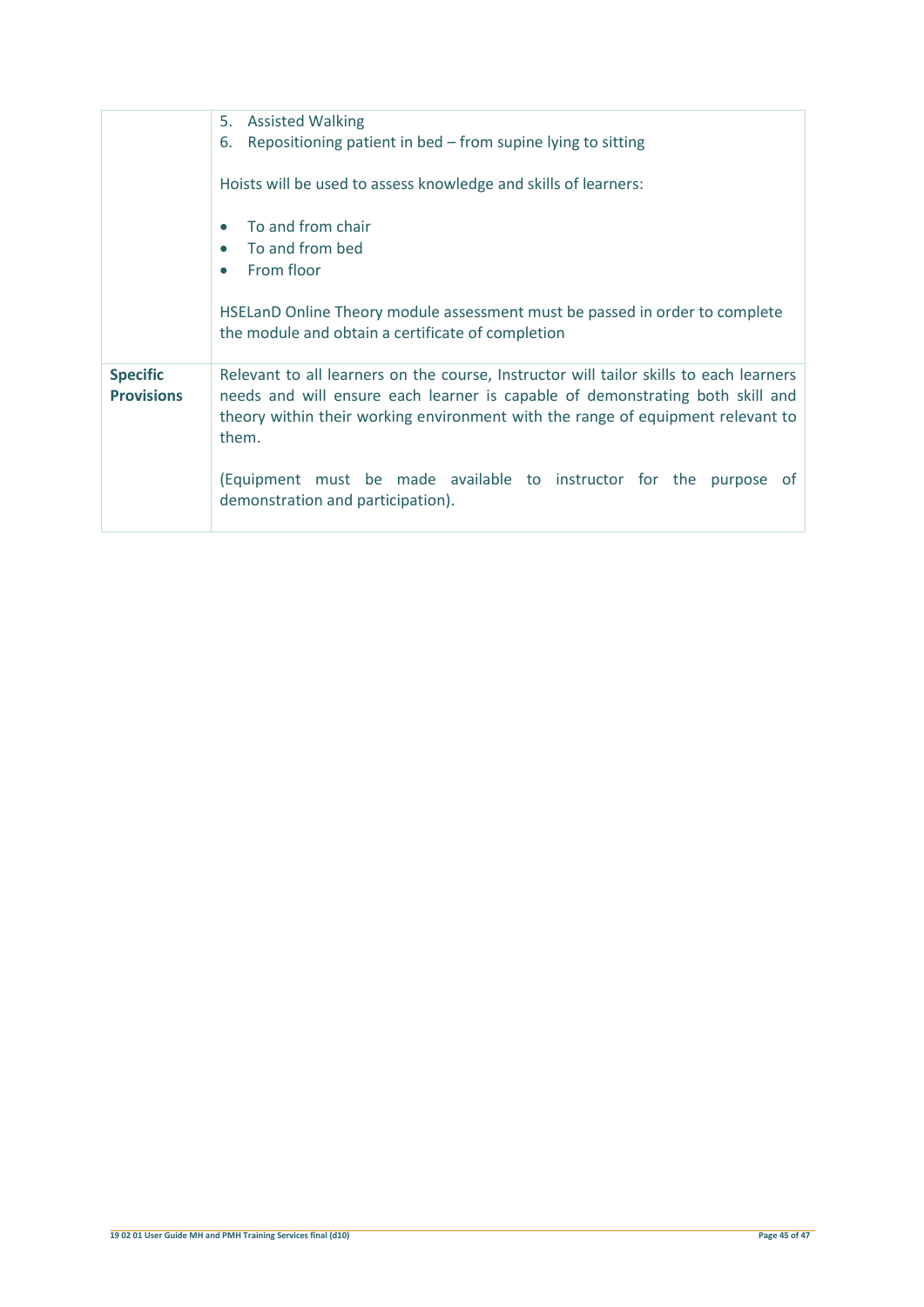# **Appendix B Insertion from the Framework Contract:**

# **Schedule E: Notification to Activate Services Form**

### **NOTIFICATION TO ACTIVATE SERVICES FORM**

This is a notice for the purposes of Clause 23 of the **Framework Contract for the provision of Single Supplier Framework Contract for the provision of Manual Handling and People Moving and Handling Training Services in the Health Sector** made between the Minister for Public Expenditure and Reform ("the Client") and Abbey Physiotherapy Clinic Limited, T/A Healthcare Direct ("the Contractor") dated **7th August 2018.** 

The **[INSERT FRAMEWORK CLIENT DETAILS]** is a Framework Client as set out at clause 23A of the Framework Contract and in accordance with clause 23 **HEREBY NOTIFIES** the Contractor that it wishes to activate the purchase of Services with effect from **[insert date]** (the "Effective Date"). The Framework Client hereby acknowledges, agrees and confirms that the Framework Contract and the Confidentiality Agreement are hereby adopted by the Framework Client to govern the provision of the Services and references to the Client in the Framework Contract and the Confidentiality Agreement shall be deemed to be references to the Framework Client and the Framework Client hereby undertakes to comply with and observe all the terms and conditions of the Framework Contract and the Confidentiality Agreement applicable to it as if a party thereto.

| <b>SIGNED for and on behalf of the Client:</b>                                   | Dated: |
|----------------------------------------------------------------------------------|--------|
| (being a duly authorised officer)                                                |        |
| <b>ACKNOWLEDGED AGREED AND CONFIRMED</b><br>for and on behalf of the Contractor: | Dated: |